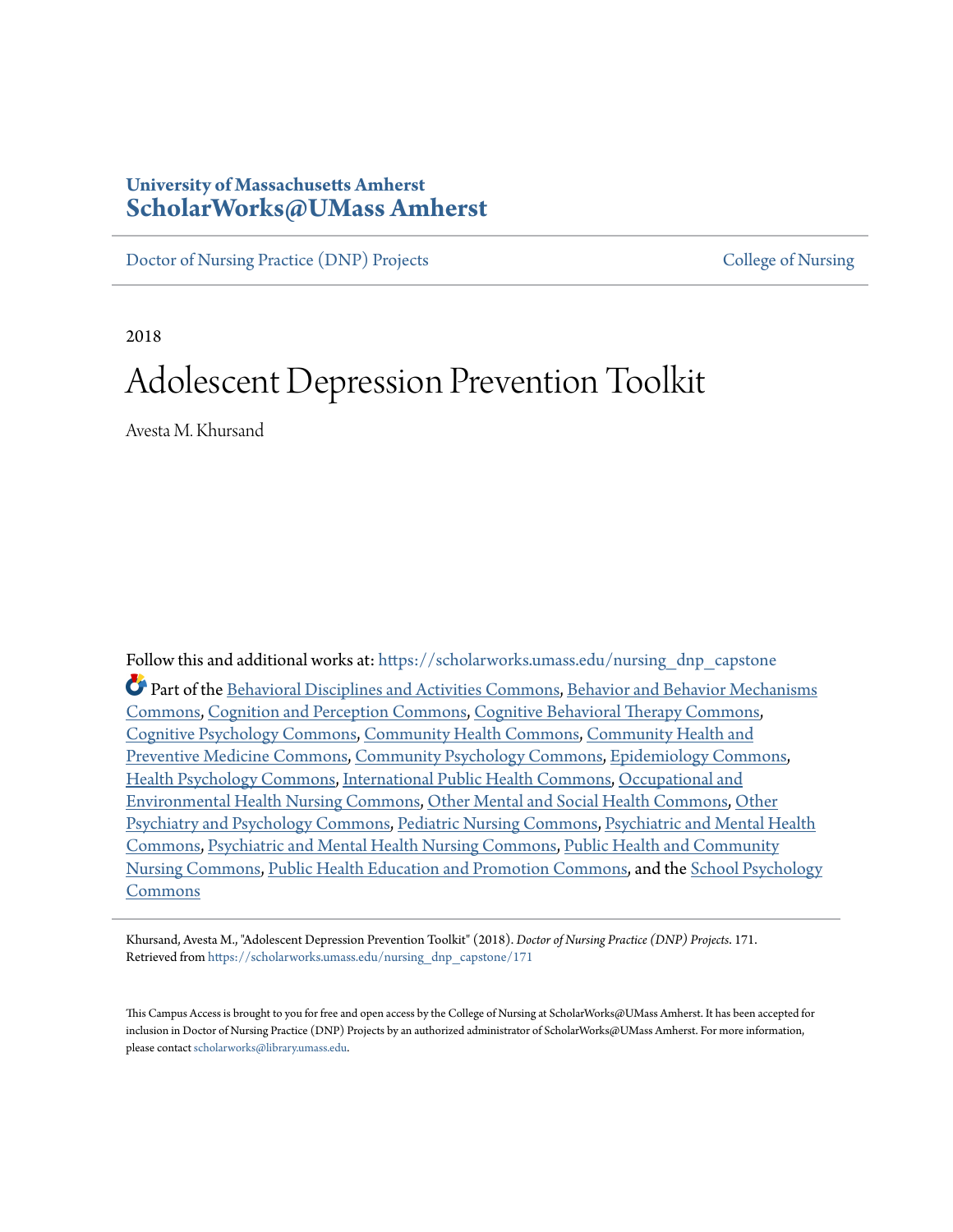The Presentation of an Adolescent Depression Prevention Toolkit to School Staff

Avesta Miriam Khursand

University of Massachusetts Amherst

College of Nursing

DNP Project Chair: Pamela Aselton PhD, FNP

DNP Project Mentor: Gabrielle Abelard DNP, PMHNP

Date of Submission: April 30 2018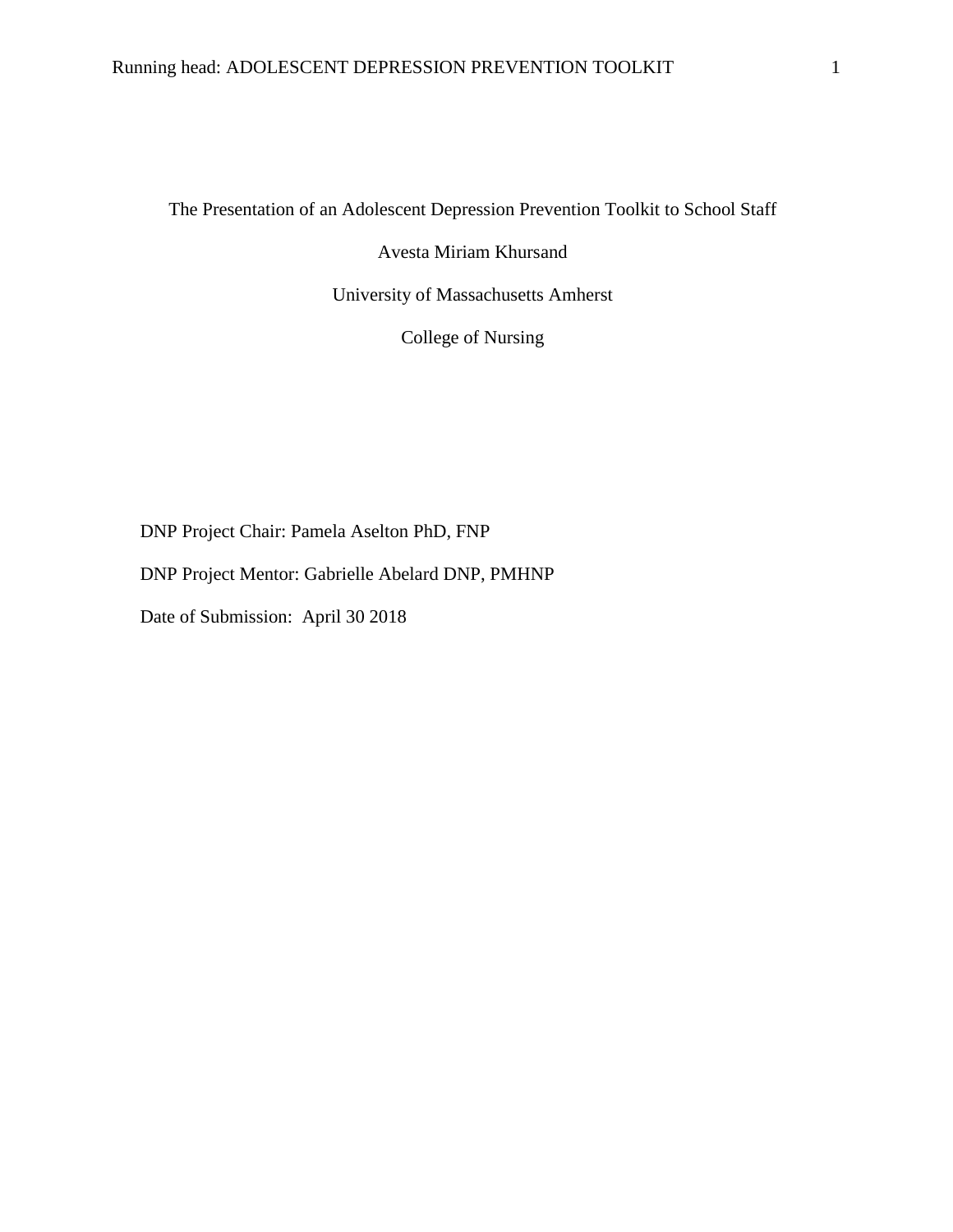# **Table of Contents**

| Appendix |
|----------|
|          |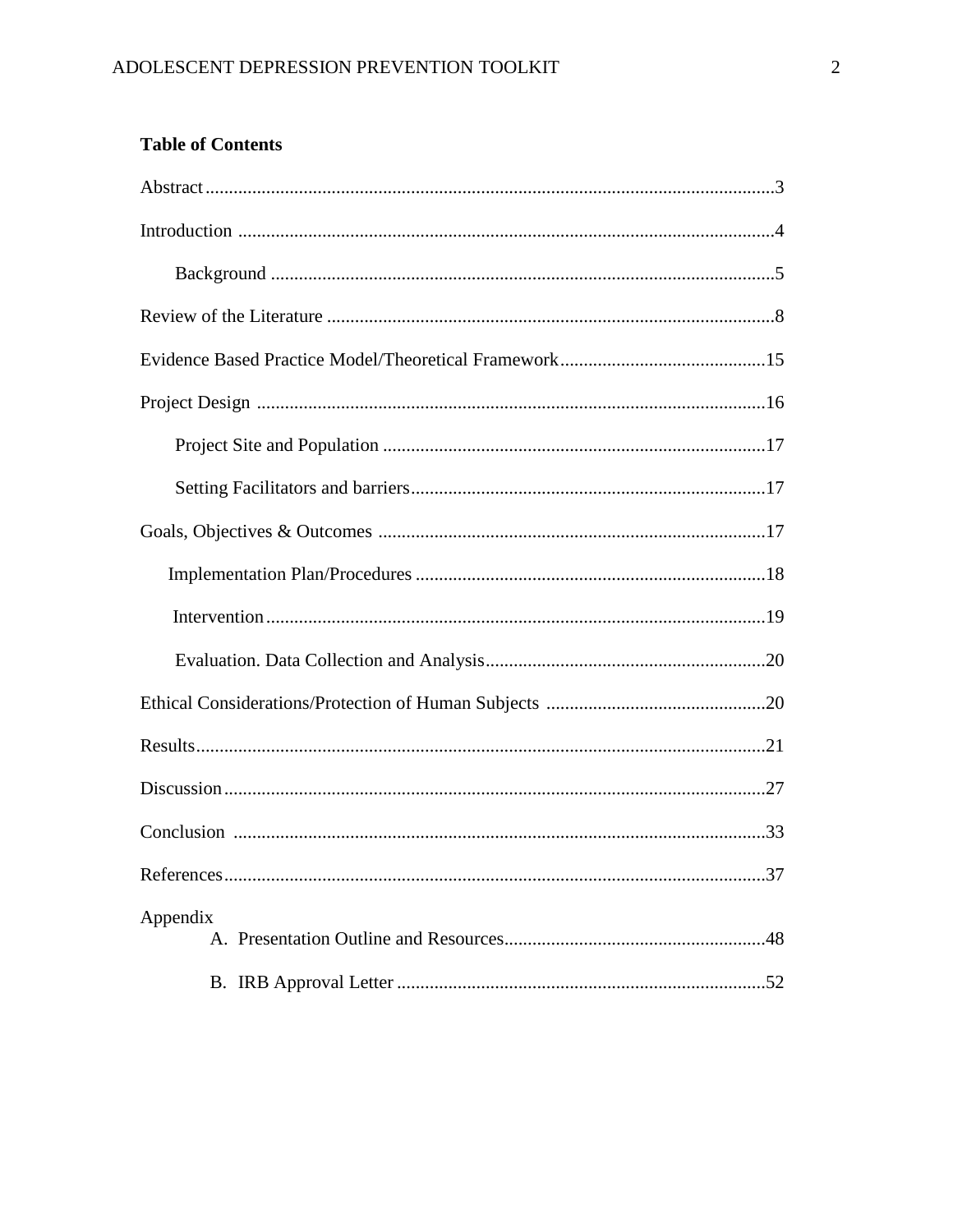#### **Abstract**

*Background*: The prevalence of depression in the adolescent population is on the rise. Currently, treatment for depression is provided mostly in clinical settings, when patients are in the acute phase of the mental illness. This type of treatment does not have preventative value to address this pandemic of depression. Prevention methods in the school settings have proven to be effective if done using evidence based guidelines.

*Methods***:** This educational intervention used the Adolescent Depression Prevention Toolkit, which included screening tools and preventative methods of therapies such as cognitive behavioral therapy (CBT). A questionnaire of knowledge surrounding these methods was given before and after the intervention to assess the usefulness of the intervention. *Results/Outcomes*: A total of 24 school staff, mainly educators and counselors in a private school in New York, participated in the intervention. The pre-test revealed only five 5% had prior knowledge about screening methods for depression or were trained in CBT. The posttest showed 95% were interested in learning more about the screening tools and CBT and an increase in their knowledge and willingness to use the information provided in the toolkit. *Conclusion* : School based mental health professionals may use the resources in the ADP Toolkit to train teachers about methods to identify and prevent depression with interventions based on CBT methods. The school based mental health providers are in the best position to guide and support school staff in using the ADP methods which may reduce the prevalence of depression in the their adolescent population.

*Keywords:* Youth risk assessment tools, Depressive disorders, Prevention of depression, Adolescents, Cognitive behavioral therapy, School based therapy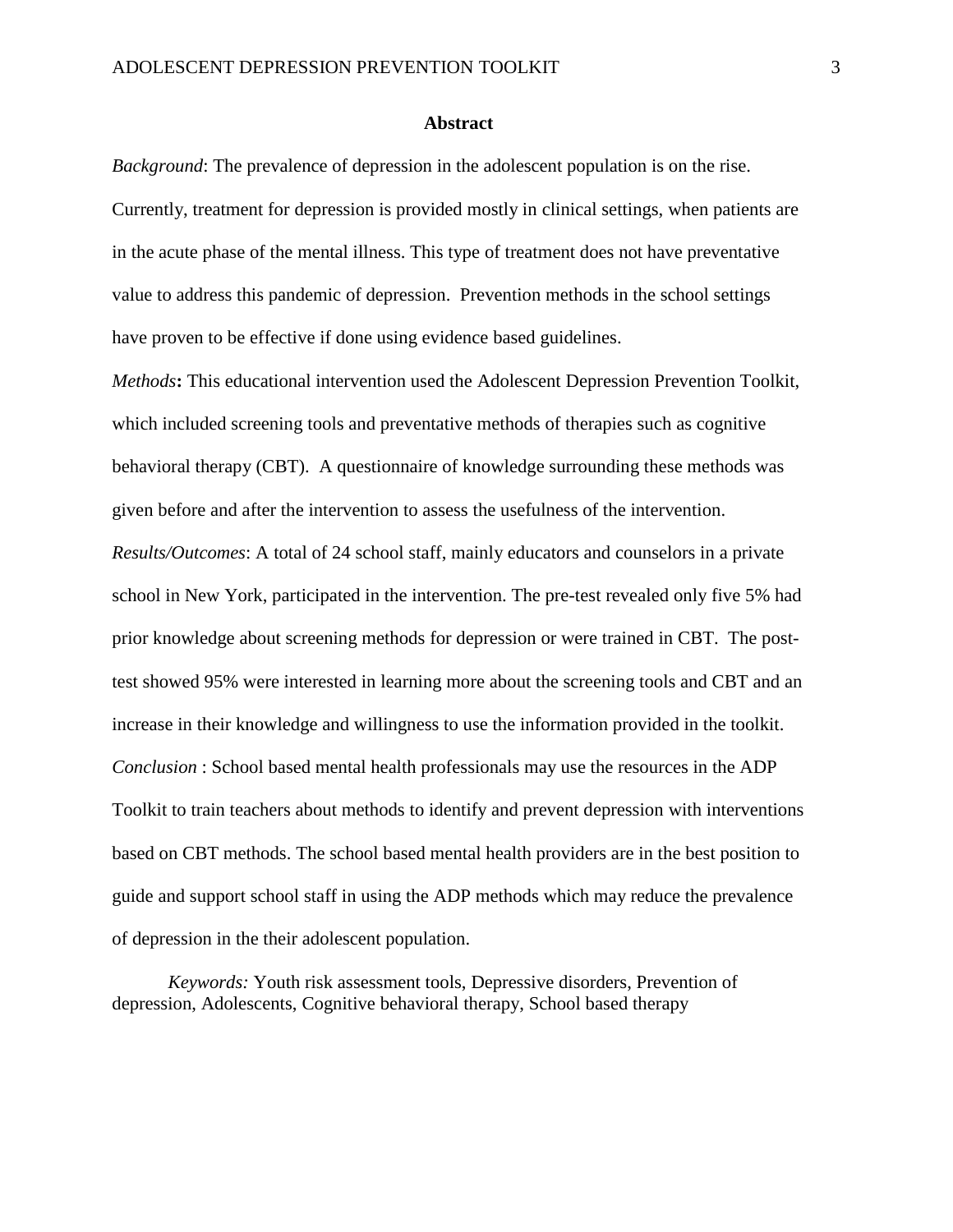#### **Introduction**

The prevalence of depression is at approximately 300 million people worldwide, making it the leading cause of disability (World Health Organization [WHO], 2017). This is a twofold increase in the prevalence of depression in less than three years. Depression is projected to become the leading cause of disease burden by 2030 if the current trend of treatment with conventional methods continues and preventative methods are not put in place (Mathers & Loncar, 2006; Van Zoonen et al., 2014). The onset of depression usually occurs during the child and adolescent years, but only a small percentage of those who experience depression receive treatment (Birmaher et al., 1996, Björkenstam et al., 2017, Costello, Foley & Angold, 2006; Kesssler et al., 2007; Patel Flisher, Hetrick & McGorry, 2007). Numerous studies support the findings that about one in five adolescents need mental health services (Burns & Rapee 2016).

It is important to educate individuals working in settings with the child and adolescent population about routinely screening for depressive symptoms while they are at the subclinical level (Burns & Rapee 2016). Preventative services will reduce the number of children and adolescents with depressive symptoms and prevent them from developing a major depressive disorder during their lifetime (Mendelson & Tandon 2016). The Institute of Medicine (IOM) has put preventative services into three categories. The first is the universal approach, which targets groups of people in a specific area, for example an entire school district (Mendelson & Tandon 2016). The second type of prevention is the selective method, which targets subgroups who are at risk. And the third type of prevention is the targeted, also referred to as indicated intervention, which focuses on individuals at the highest risk with subclinical symptoms (Mendelson & Tandon 2016).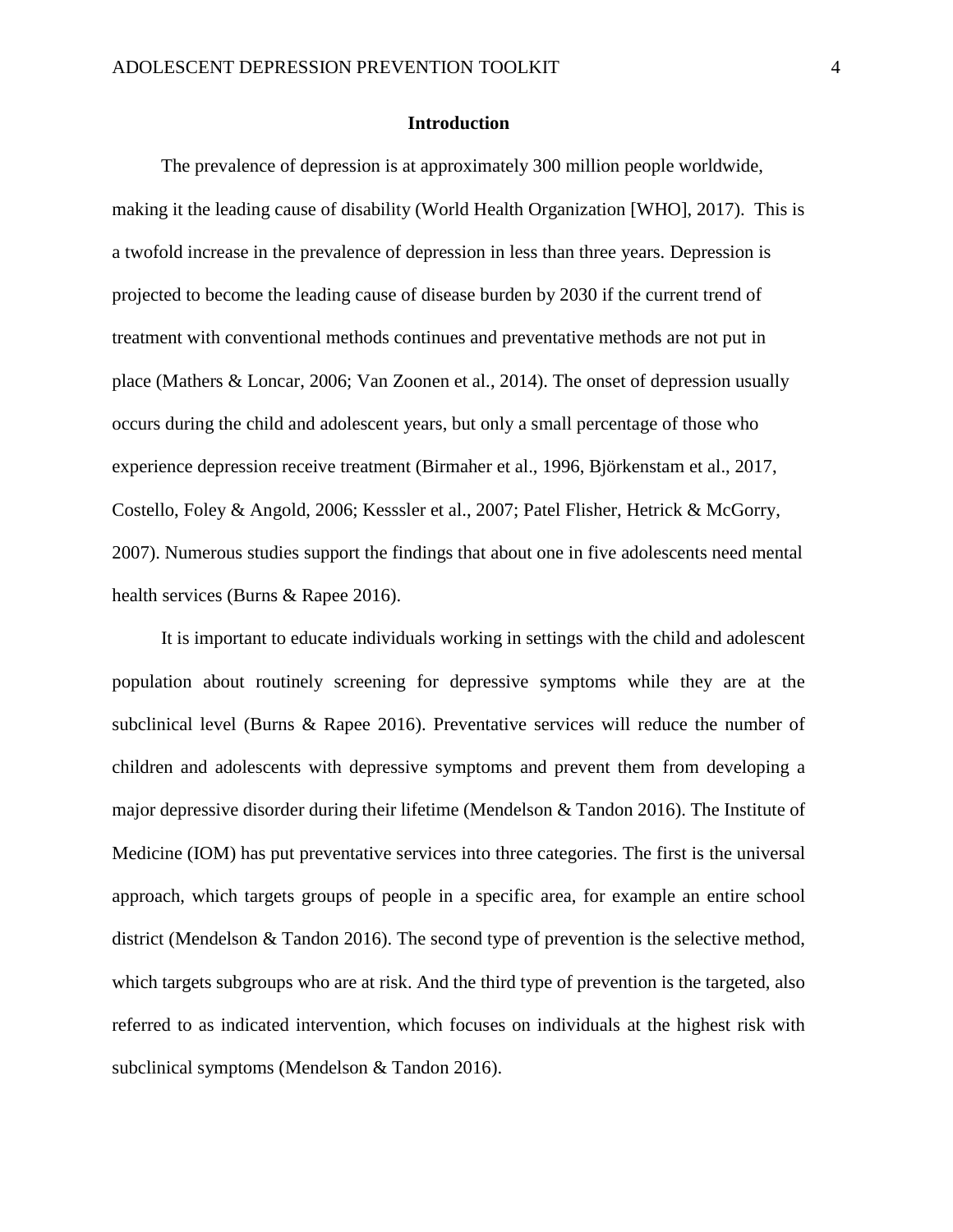#### **Background**

Depression affects approximately 13% of the adolescent population between the ages of 12 to 17, making it one of the most common psychiatric disorder in the adolescent population (National Institute of Mental Health, 2017). In the United States, the prevalence of depressive disorders increases twofold from age 13 to the age of 18 (Merikangas et al., 2010). Additionally, after the onset of puberty, rates of depressive disorders and other mood disorders are significantly higher in females compared to males (Merikangas et al., 2010). In 2016, the prevalence of major depressive episodes among adolescents was at 19.4% among females and 6.4% in males (National Institute of Mental Health, 2017).

Furthermore, major depressive episodes may lead to major depressive disorder (MDD) (Wiens et al., 2017). The onset of depression during childhood and adolescence is a risk factor for poor mental health during adulthood, resulting in an increased risk of substance use and suicidal behaviors (Wiens et al., 2017). Only about 19% of children and adolescents who experience depression are diagnosed and receive treatment. This is mainly due to lack of providers who specialize in treating psychiatric illnesses (Yellowlees et al., 2008). Rural areas have even larger gaps between the need for providers and the availability of providers to meet this need (Yellowlees et al., 2008)..

The mental wellness of children and adolescents is crucial to their healthy development; it has a major influence on the individual's entire life cycle (Hoyt, Chase-Lansdale, McDade, & Adam, 2012). The period from adolescent to adulthood is a crucial developmental stage because of the rapid rate of developmental growth that takes place during these years (Hoyt et al., 2012). Adolescents seek autonomy, and in turn will make decisions that impact their health, either positively or negatively (Hoyt et al., 2012). During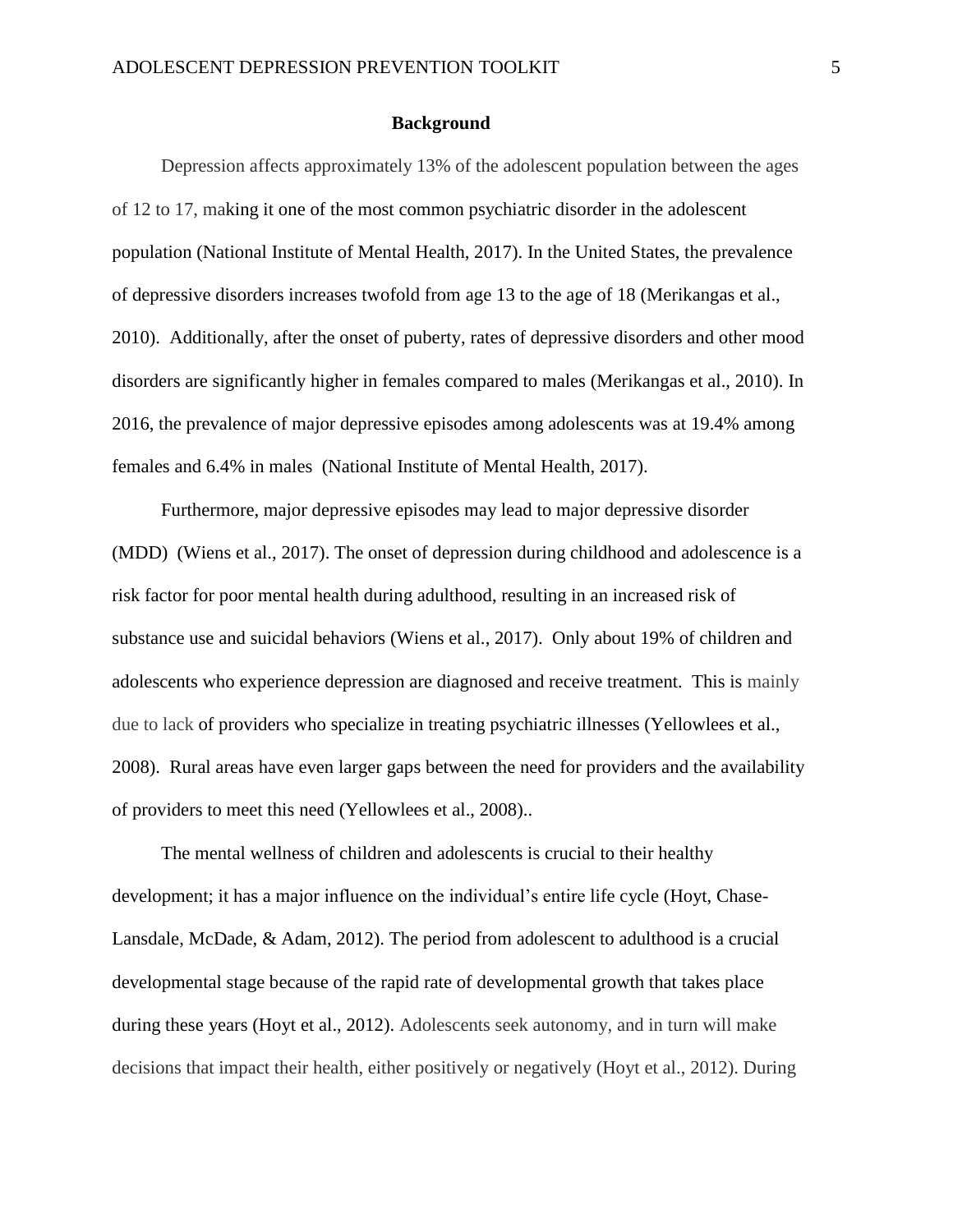#### ADOLESCENT DEPRESSION PREVENTION TOOLKIT 6

this time adolescents start self-selecting their own social network (Hoyt et al., 2012). Adolescents with depressive symptoms are at higher risk for unhealthy behaviors and making poor choices. They are more likely to develop physical health problems such as obesity, asthma, and diabetes (Hoyt et al., 2012).

Studies have found that targeted prevention methods, such as the indicated and selective type, are effective in reducing symptoms of depression. However, studies that have tried to determine the efficacy of universal method have mixed results; some found them to be effective while others found them to be ineffective (Tak et al., 2016). School based therapies for youth with mild to moderate level of symptoms have resulted in improved outcomes (Tak et al., 2016).

The Institute Of Medicine also defined the levels of prevention as universal, selective and indicated (Mendelson & Tandon 2016). It is best to utilize the different levels of prevention to best serve the needs of adolescence who are at different levels of risk (Mendelson & Tandon 2016).Prevention at every level requires screening methods to detect the individual's risk factors for depression.

A screening tool called RADAR has demonstrated strong validity and reliability to detect risk and protective factors (Burns & Rapee 2016). This screening tool was created to identify adolescents at risk of developing mental illnesses. This is type of approach is less stigmatizing, because it is not looking for symptoms of mental illness. The term RADAR is not an acronym, as it is it stands for 'radar' to alert educators regarding the risks associated with mental illnesses (Burns & Rapee 2016).

The RADAR was created based on scientific evidence that support the elements of risk and protective factors, which influence mental health in the adolescent population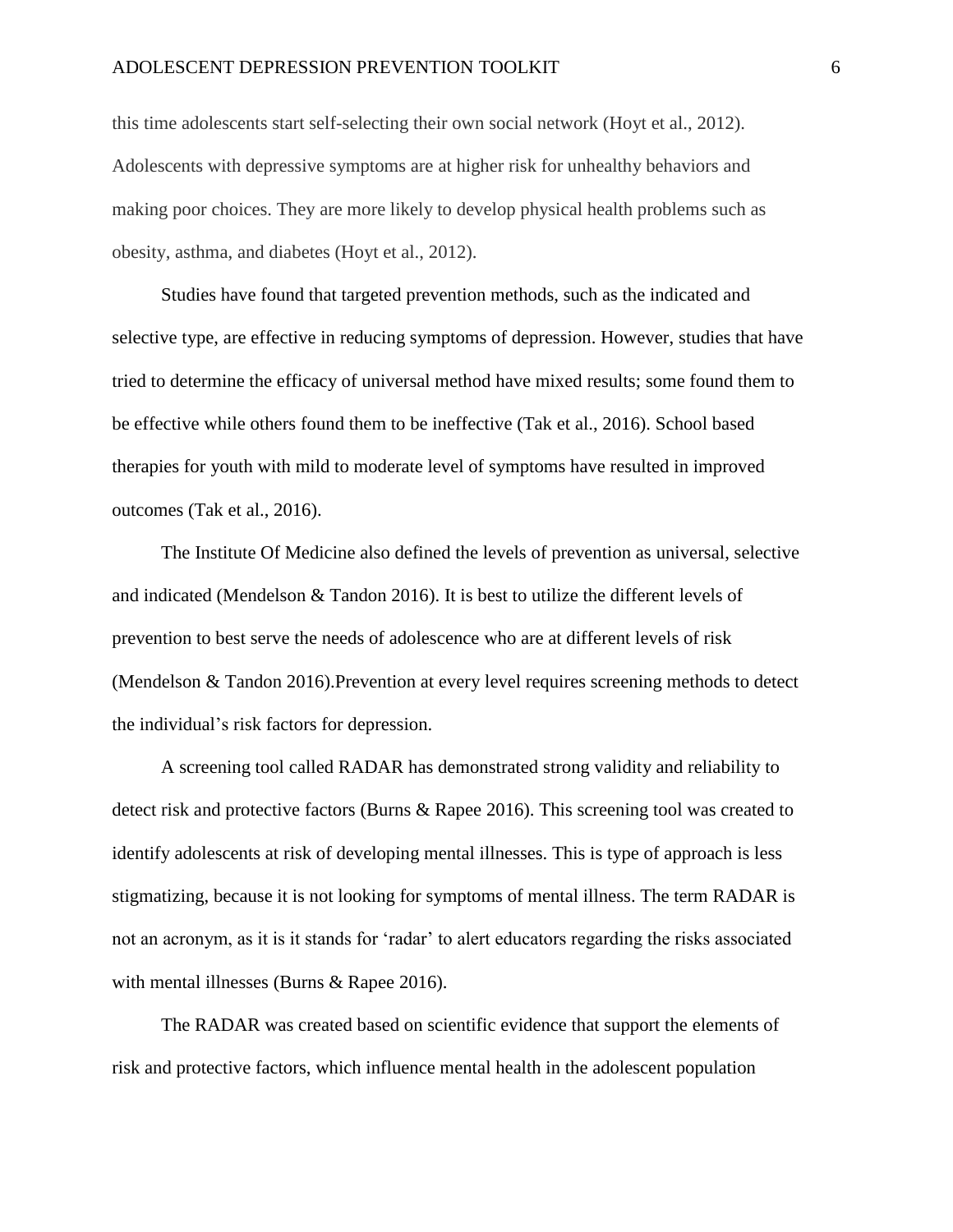(Burns & Rapee 2016). There are six categories of risk and protective factors included in the RADAR, which are determined to be part of the knowledge and competency of educators. The six domains of the adolescent's lifestyle that are included in the RADAR are: 1. academic competence, 2. peer relationships, 3. school connectedness, 4. family environment, 5. sporting interests and 6. activities. Six subscales were included in each of the categories resulting in a 30 item screening tool. The questions are rated by the adolescent on a 5-point Likert scale from 1 to 5, where 1 is "not at all like me" to 5 "very much like me." (Burns & Rapee 2016).

A screening tool that determines the adolescent's risk level or symptoms of depression is necessary to determine the type of care they may need. The most widely used and researched tool is the Patient Health Questionnaire 2-item (PHQ-2) and 9-item (PHQ-9) version. The PHQ-9 and PHQ-2 are used as a depression-screening instrument for adolescents (Allgaier, Pietsch, Fruhe, Sigl-Glockner & Schulte-Korne, 2012). The Patient Health Questionnaire (PHQ) are depression screenings that come in two and nine item versions. The PHQ2 is based on the first two items of the PHQ9, which are questions about feeling sad or experiencing anhedonia. The rating for both versions is based on a Likert-Scale of 0 for "not at all", 1 for "Several days", 2 "more than half the days" and 3 for "nearly every day". The PHQ2 is used for rapid screening. If the answer to any of the two questions is positive, then it is recommended that the PHQ9 is administered (Richardson et al., 2010). The screening methods should be followed by a preventative methods of interventions that are evidence based to be the most effective in the school settings.

The intervention that is most evidenced based for all levels of preventions is school-based therapy. The most reliable evidence based therapy in the school settings is cognitive behavioral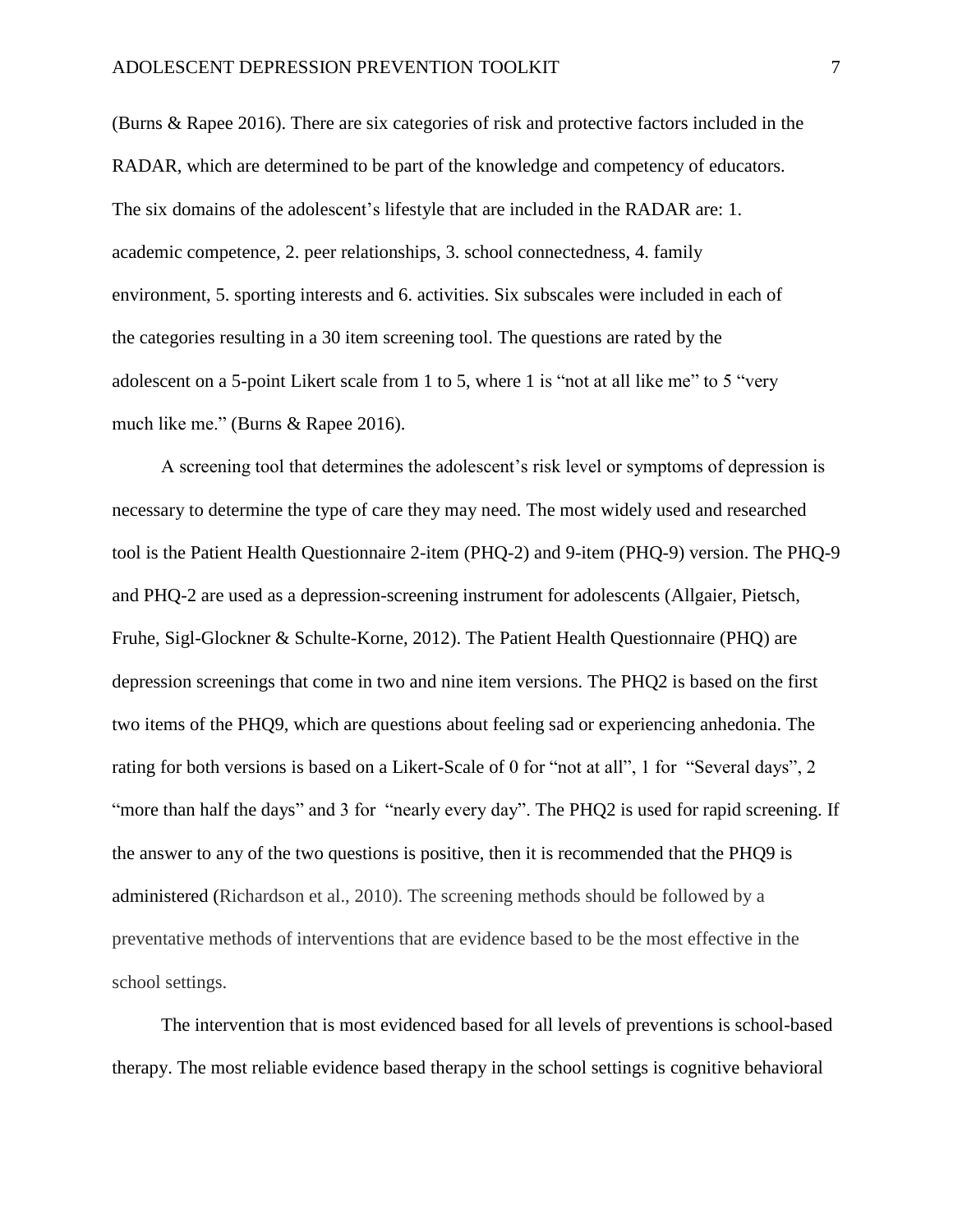therapy (CBT) (Mendelson & Tandon 2016). A recent analysis of therapies that are most effective for depression in youth indicate that CBT is one of the most effective types of therapy in this age group (Zhou et al., 2015). This approach focuses on changing negative styles of thinking by challenging the thoughts and the behaviors that are based on dysfunctional thinking (Rice et al., 2015). Several variations of CBT are designed to provide therapy to individuals with specific psychiatric illnesses or individuals who are at risk for certain types of mental illnesses (Zhou et al. (2015).

#### **Review of The Literature**

The databases that were used to obtain the articles for this review were PubMed PsychInfo, Web of Science, Cumulative Index to Nursing and Allied Health Literature (CINAHL), Cochrane Reviews, Ovid and Embase. The following key words were used: "*School based*" And *Cognitive-behavior*\* AND *depression* OR *mood*. The additional filters set in all the databases were to select articles published in the past five years in *English* and articles including participants up to *18 years old*.

The studies in this integrative review were selected based on the following criteria for inclusion: (a) studies which identified the adolescent population with depressive symptoms in the *school settings*; (b) studies which were looking to determine the effectiveness of a preventative therapies that are based on CBT concepts (c) studies which were looking to examine the effectiveness of school based intervention in mostly mild to moderate level of depressive symptoms or subclinical level of depressive symptoms.

Studies that were excluded from this integrative review were: (a) systematic reviews articles, analysis of other studies, editorial opinions and any articles that were not primary research studies; (b) studies about CBT for non-depressive disorders; (c) studies which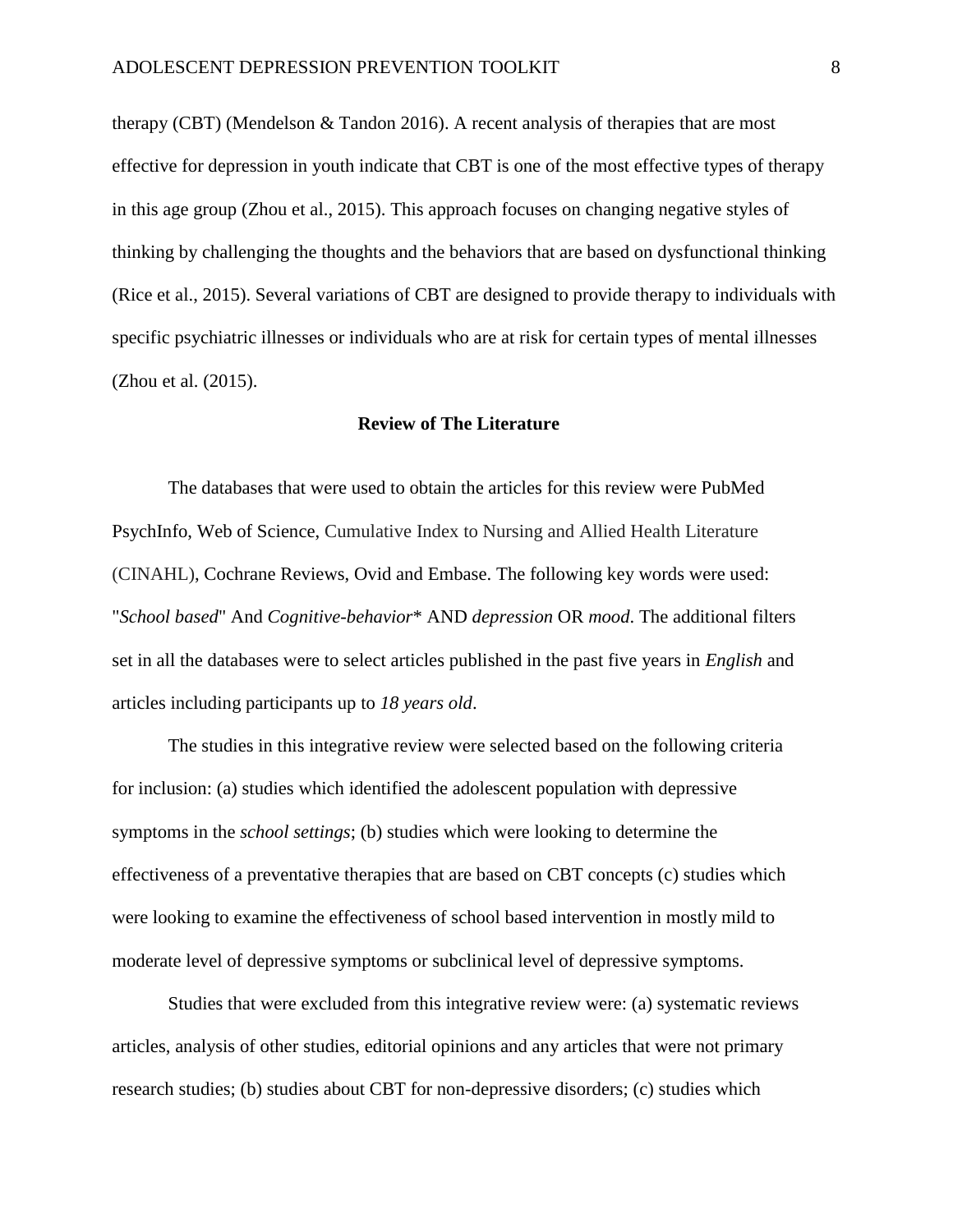included depressed participants with other comorbid disorders, such as bipolar, psychosis, trauma and/or substance use disorders; (d) studies which included participants with suicidal ideation. A total of twelve studies met this criterion.

The main sample characteristic that the twelve studies in this review have in common is the age range from 11 to 17. Participants were primarily in middle school and high school. Most of the selected studies had a significantly higher percentage of female participants compared to male participants. Two studies, one by Wijnhoven et al., (2014) and by Noël, Rost and Gromer (2013) only included female participants. This is not surprising, since prevalence of depression in female adolescents is higher compared to male adolescents.

#### **Results**

#### **Methods of Prevention**

**Universal Method.** The twelve studies included in the review represented the three types of preventative methods, universal and selective and indicated. The five studies with the universal treatment designed were the following: (Garmy, Berg, & Clausson 2015; Garmy, Jakobsson, Carlsson, Berg, & Clausson, 2015; Garmy, Clausson, Berg, Steen Carlsson, & Jakobsson, 2017; Possel, Martin, Gerber & Hautzinger, 2013; Challen, Machin, & Gillham, 2014).

**Non-Universal Level of Prevention.** Seven studies included participants who exhibited risk of developing depression. The selective and the indicated level of preventions have a certain level of overlap in the way participants are selected. In this review, the studies that included participants described as having either risk factors for depression or elevated symptoms of depression were included and are summarized as non-universal levels of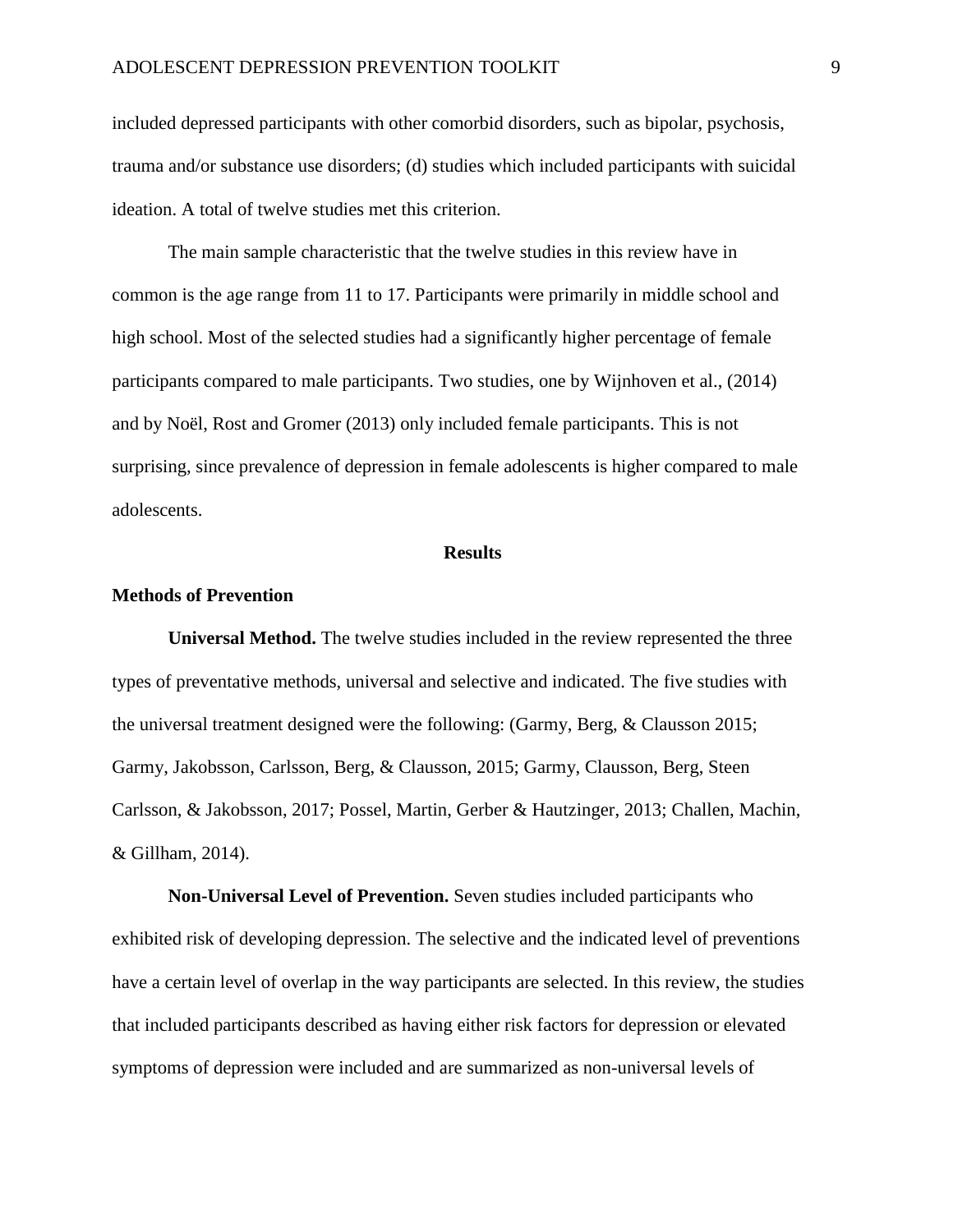preventions. The following is the list of studies that are in these categories: (McCarty, Violette, Duong, Cruz, & McCauley, 2013; Duong, Cruz, King, Violette, & McCarty, 2015; Duong, Kelly, Haaland, Matsumiya, Huey & McCarty, 2016; Poirier, Marcotte, Joly, & Fortin, 2013; Wijnhoven, Creemers, Vermulst, Scholte, & Engels, 2014; Noël, Rost & Gromer, 2013; Listug-Lunde, Vogeltanz-Holm & Collins, 2013).

#### **Types of Cognitive Behavioral Therapies**

**Adolescent Coping with Depression course (CWD-A):** Six out of the twelve studies were based on the CWD-A manual developed by Clark & Lewinson (1990).

Listug-Lunde et al. (2013) was a preventative study, which examined the effectiveness of an intervention developed based on the *Adolescent Coping with Depression course* (CWD-A). The study included 16 rural American Indian adolescents ages 11 to 14 with elevated depressive symptoms. *Adolescent Coping with Depression course* has been developed by Clark & Lewinsohn (1990) to improve cognitive, behavioral, interpersonal, self-control and social skills in adolescents (Listug-Lunde et al., 2013). There were cultural modifications made to the original CWD-A course that were specific to the American Indian population. There were significant reduction in depressive symptoms post intervention and at 3 months follow-up (Listug-Lunde et al., 2013).

Noël et al. (2013) developed an intervention *Talk n Time*, which is based on CWD-A. This study included 34 female participants ages 13 to 15 with elevated symptoms of depression. The modification in *Talk n Time* has elements of positive youth development (PYD) principles "(1) fostering an ability to overcome obstacles, (2) promoting clear thinking and reasoning, (3) fostering a sense of positive agency, (4) promoting the creation of positive identity, and (5) teaching youth to understand and control emotions" (Noël et al.,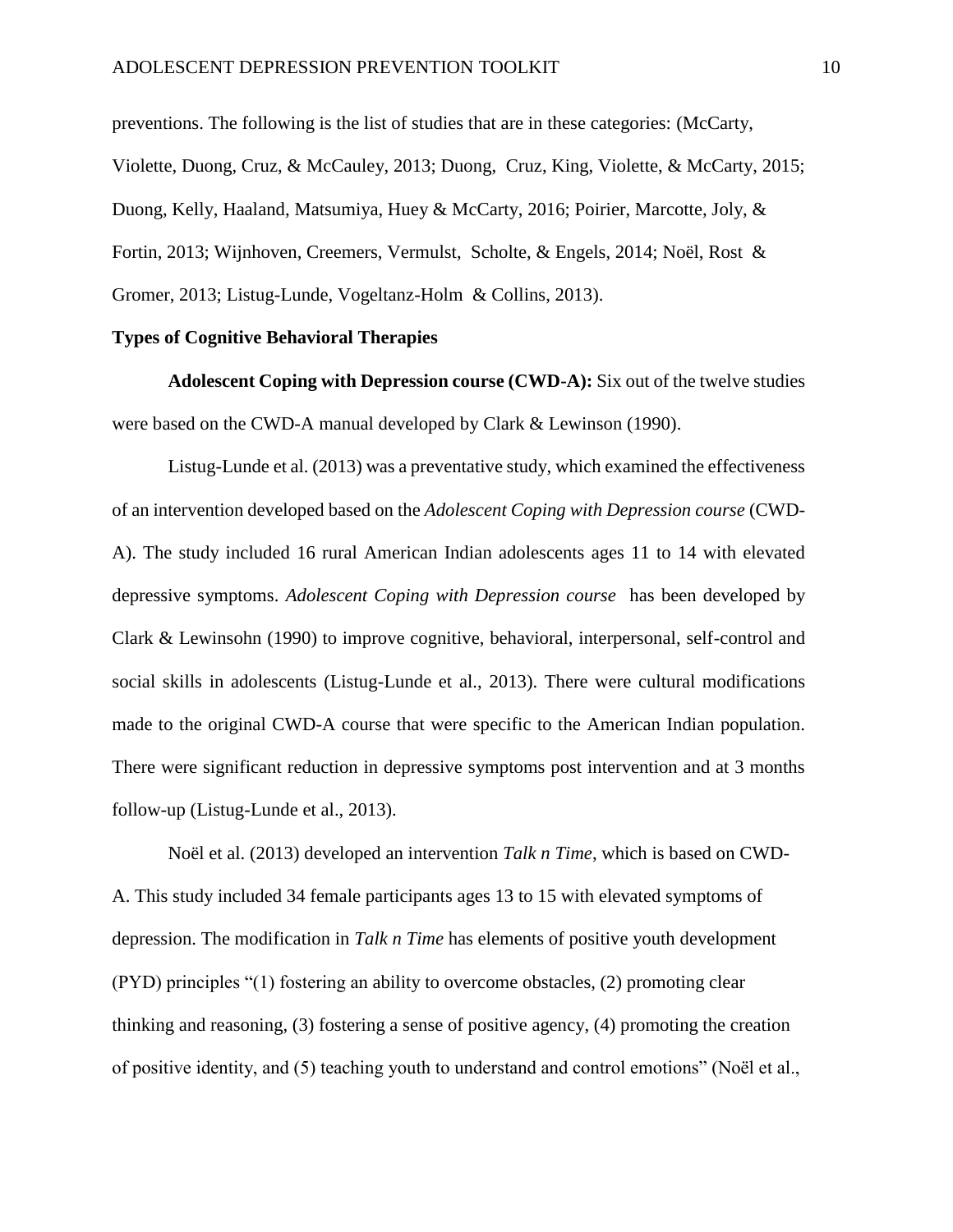2013). The goal was to study an intervention that would have the most feasibility for students in rural areas who may be disadvantaged socioeconomically and do not have access to mental health services. The intervention was twelve weeks of 90 minutes sessions (Noël et al., 2013). At post intervention, there was a significant improvement in the depressive symptoms of the participants in the experimental group. Talk n Time by Noël et al. (2013) was provided by high school students as an intervention delivered to middle school students.

Pare-Chocs is a depression prevention program based on the CWD-A manual (Poirier et al., 2013). The Pare-Chocs has also incorporated concepts from the book titled *Rational-emotive therapy with children and adolescents: Theory, treatment strategies, preventative methods* (Bernard & Joyce, 1984). The Pare-Chocs added activities that promote self-esteem and better body image from the book L'estim*e de soi de nos adolescents* [The self-esteem of our adolescents] (Duclos, Laporte & Ross,. (1995). The program is designed for adolescents ages 14 to 17, who exhibit depressive symptoms. The intervention consists of 12 one and half hour to two hour sessions for groups of 6 to 10 participants (Poirier et al., 2013). Fifty three adolescents ages 14 to 17 with elevated symptoms of depression were included in this study (Poirier et al., 2013). The experimental group showed significant reduction in cognitive distortion and depressive symptoms after the interventions. The intervention also helped participants in the experimental group learn better problem-solving skills (Poirier et al., 2013).

Depression in Swedish Adolescents (DISA) is a manual modified for Swedish adolescent, based on the cognitive behavioral program Coping with Stress (CWS) (Garmy et al., 2015; Garmy et al., 2017). The CWS manual is the modified version of the CWD-A manual. The three studies examined DISA intervention and its effectiveness in the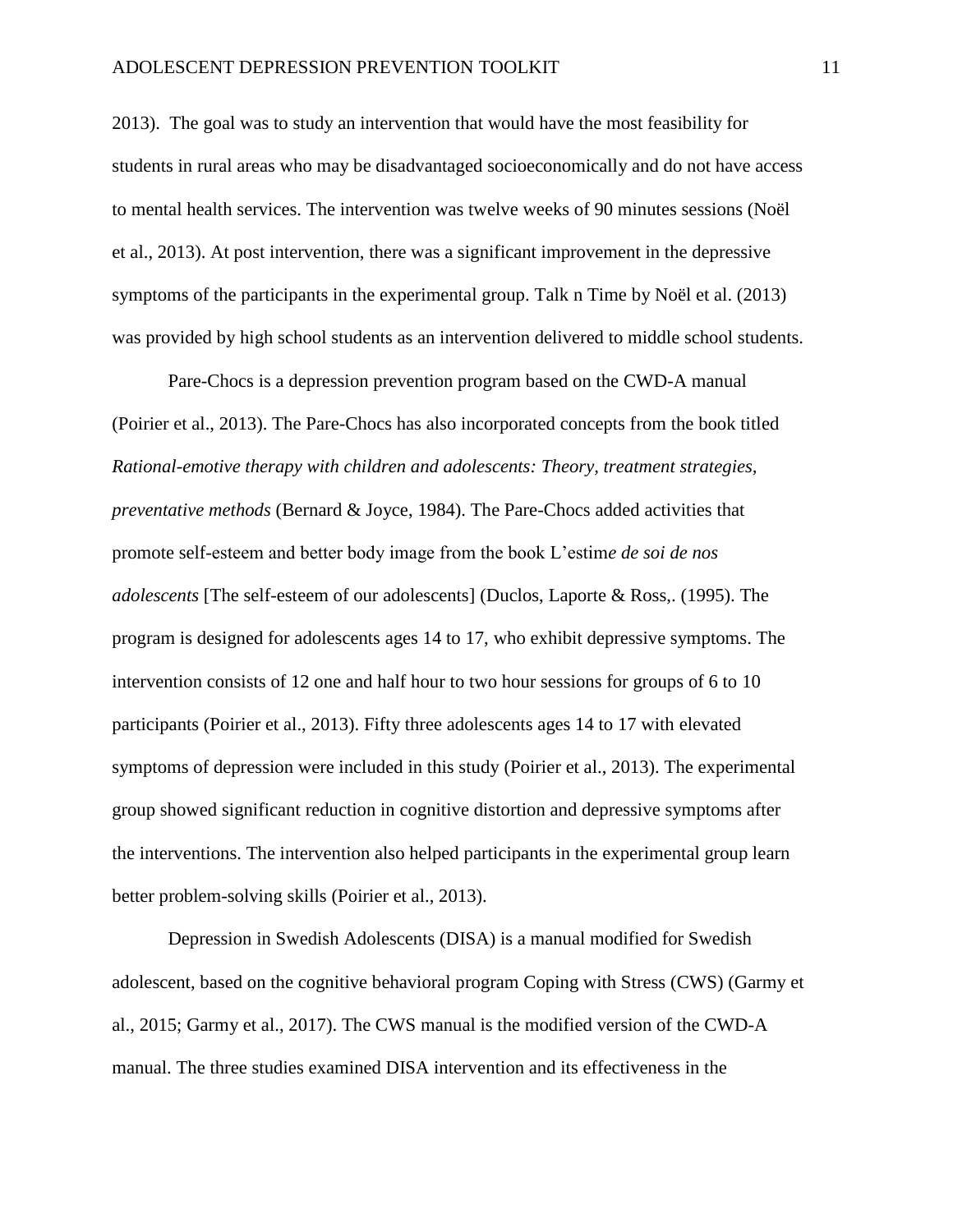adolescent population as a preventative program. The CWS is a program to treat youth at risk, but the DISA was modified to a universal intervention in the school settings (Garmy et al., 2015; Garmy et al., 2015; Garmy et al., 2017).

Of the two studies published by Garmy in 2015, the first was a qualitative study, which examined the experiences of 89 adolescents ages 13-15 (Garmy, Berg, & Clausson 2015). In this study the participants were interviewed about their experiences with the intervention. The program taught interpersonal skills by focusing on stress management, positive thinking, direct thinking, engagement in positive activities, and overall selfconfidence. The participants reported they benefited from the interventions in all categories and found the program helpful, but did comment that the program should focus less on negative thoughts (Garmy, Berg, & Clausson 2015).

The second one was a pilot study with a quasi-experimental design, which evaluated the DISA intervention with 62 eight graders. The participants were all 14 years old. The intervention significantly improved symptoms of depression when measured post intervention and at one-year follow-up (Garmy, Jakobsson, Carlsson, Berg, & Clausson, 2015).

The third study attempted to replicate the second one with a larger number of participants to test the feasibility of the DISA intervention. There were 462 participants in this study, all eight graders ages 13 to 15. At post intervention the experimental group reported decreased symptoms of depression and improvement in their health habits (Garmy et al., 2017).

**Penn Resiliency Program for Children and Adolescents (PRP):** The PRP is one of the most widely studied methods of delivering therapy to the adolescent population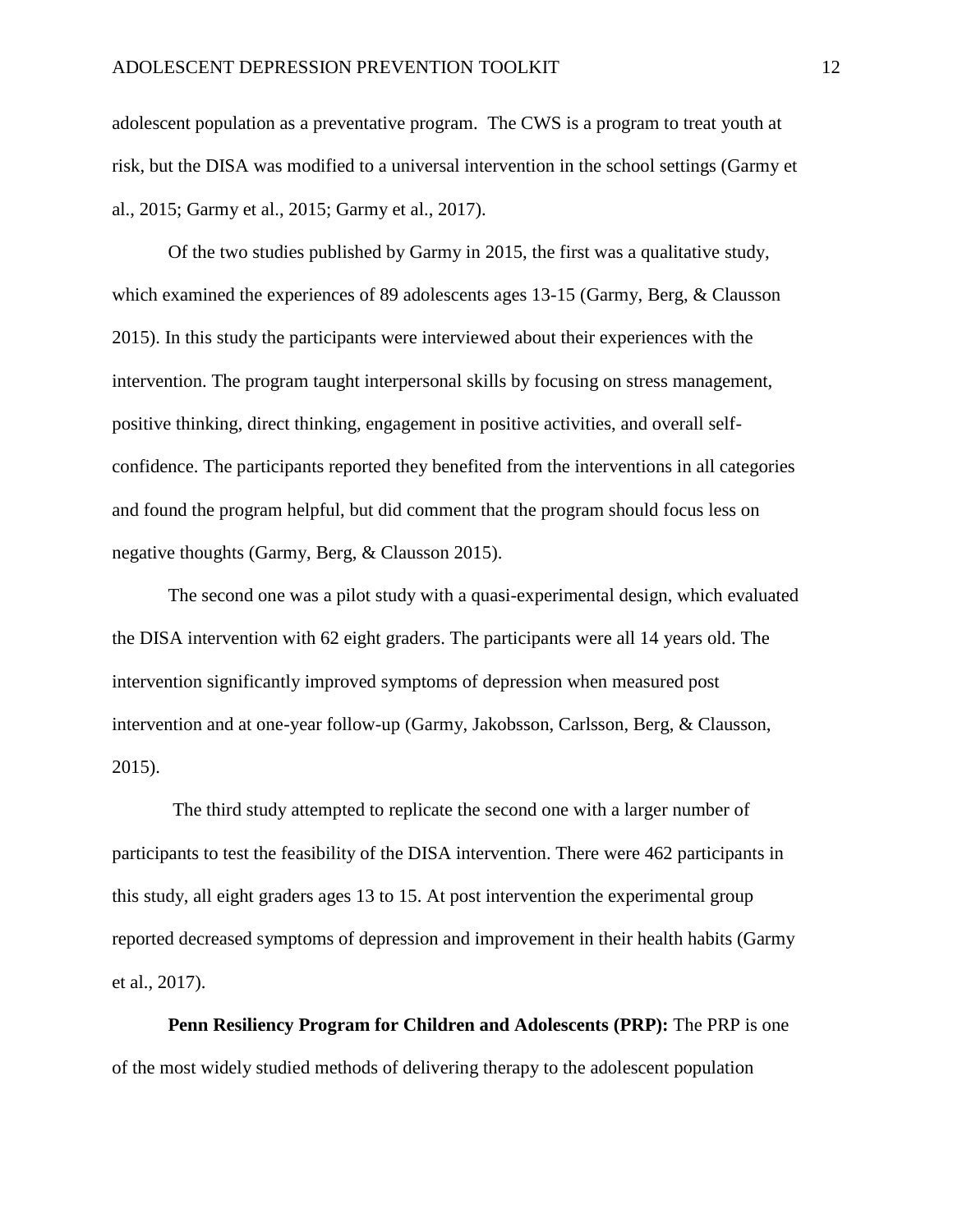(Brunwasser, Gillham, Kim, 2009). Studies show Penn Resiliency Program to be efficacious for youth in elementary to middle school ages. The Penn Resiliency Program curriculum is based on the CBT concepts that one's beliefs about events in life has impact on their emotions and how they demonstrate their emotions in reacting to those events ("Resilience In Children," 2018). The study by Challen et. al.(2014) and Wignhoven et al. (2014) used interventions that are based on the Penn Resilience Program concepts.

In the study by Challen et al. (2014), the Penn Resiliency Program was modified to the United Kingdom population and it was called the UK Resilience Program (UKRP). This was one of the largest studies as a universal level of prevention with participants from 16 schools. The total number of participants included 2,844 children ages 11 to 12. The program consisted of 18 hours of classroom instruction that the different schools split into either; 50 minutes, one hour or 100 minutes session based on the schools normal schedule. Teachers were the main facilitators of this intervention and received training from the mental health providers with expertise in the delivery of this program (Challen et al., 2014). The Penn Resiliency Program method in this study utilized as a universal level of prevention had a modest effect size, compared to studies where the intervention was designed for indicated level of prevention (Challen et al., 2014).

A second study by Wijnhoven et al., (2014) also studied the effectiveness of the Renn Resiliency program. This study took place in the Netherlands and the Penn Resiliency program was modified for Dutch adolescents. The 'Op Volle Kracth', which translates to ('On Full Power') is a variation of the Penn Resiliency Program. Wijnhoven et al. (2014) studied the effectiveness of the program as an indicated level of prevention and found the intervention significantly effective in reducing depressive symptoms in the adolescent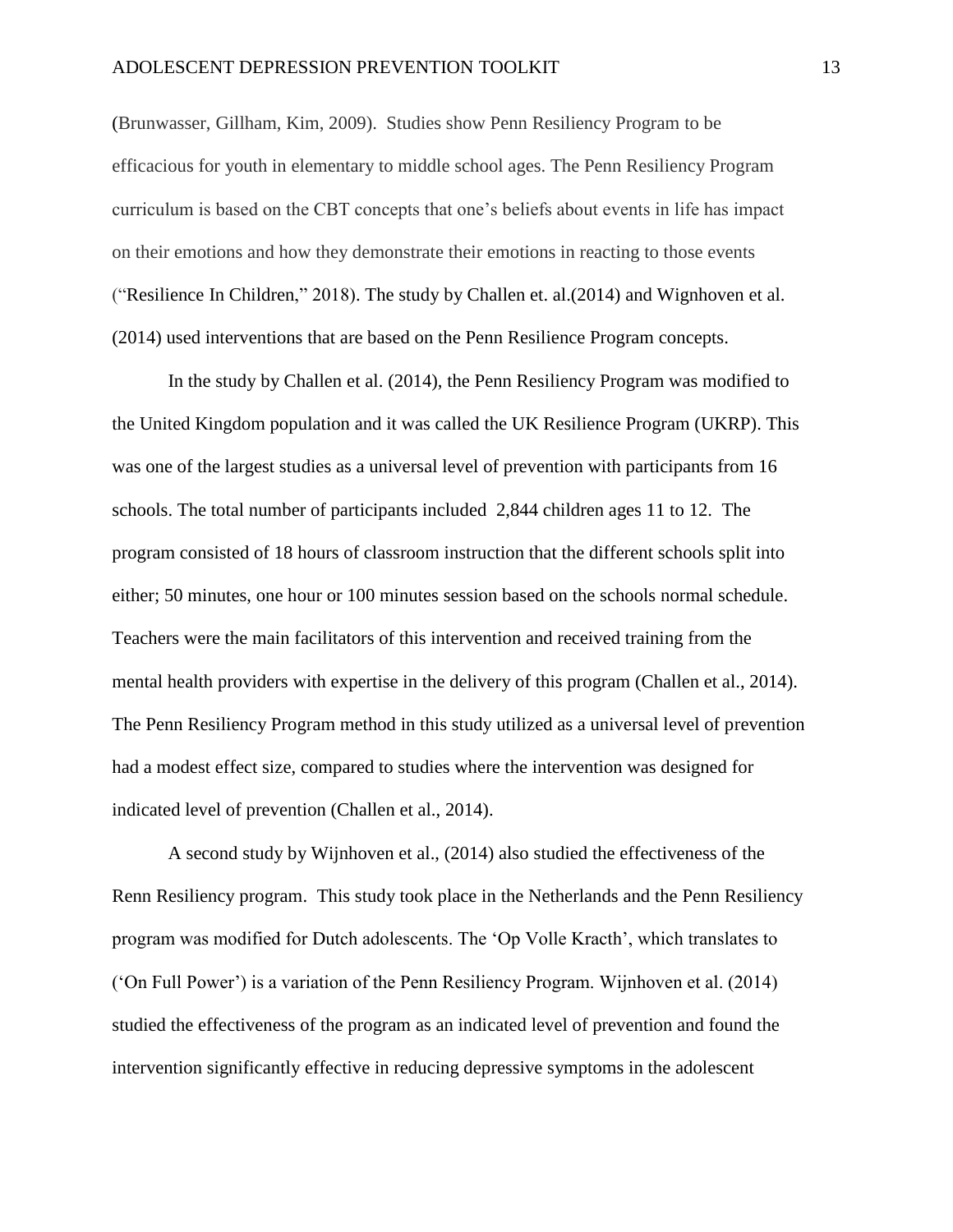population. The study included 102 female participants ages 11 to 15, with elevated symptoms of depression. The program was delivered in 16 sessions, each lasting 50 minutes. The first eight sessions were mainly based on the CBT concepts to built positive self-schemas. The last eight sessions are focused on problem solving skills. The group, which received the intervention reported significantly decreased symptoms of depression at post intervention and after 6 months of follow-up (Wijnhoven et al., 2014).

**Positive Thoughts and Actions (PTA):** Three studies with the same authors who used the PTA prevention reported good outcomes (McCarty et al., 2013; Duong et al., 2015; Duong et al. 2016). This is an intervention designed by the authors to use cognitive behavioral approaches in addressing risk factors that are common in the adolescent population. The three areas addressed were interpersonal relationships, school problems and personal adjustments (McCarty et al., 2013; Duong et al., 2015; Duong et al. 2016). The first study was a randomized control study of 120 participants ages 11 to 15 (McCarty et al., 2013). The second and the third manuscript publications were based on the same study and results of the data from the same sample (Duong et al., 2015; Duong et al. 2016). This was also a randomized control study with 120 participants ages 12 to 14. The study examined the effectiveness of PTA compared to Individualized Support Program (ISP). The study by Duong et al. (2015) reported the effectiveness of PTA compared to ISP and that the mediators and moderators contributed to the effectiveness of PTA. The PTA method was effective in reducing symptoms of depression and improving the self-esteem of the participants compared to the ISP method. The PTA method is still under further investigation by the original authors but the manual is not publicized.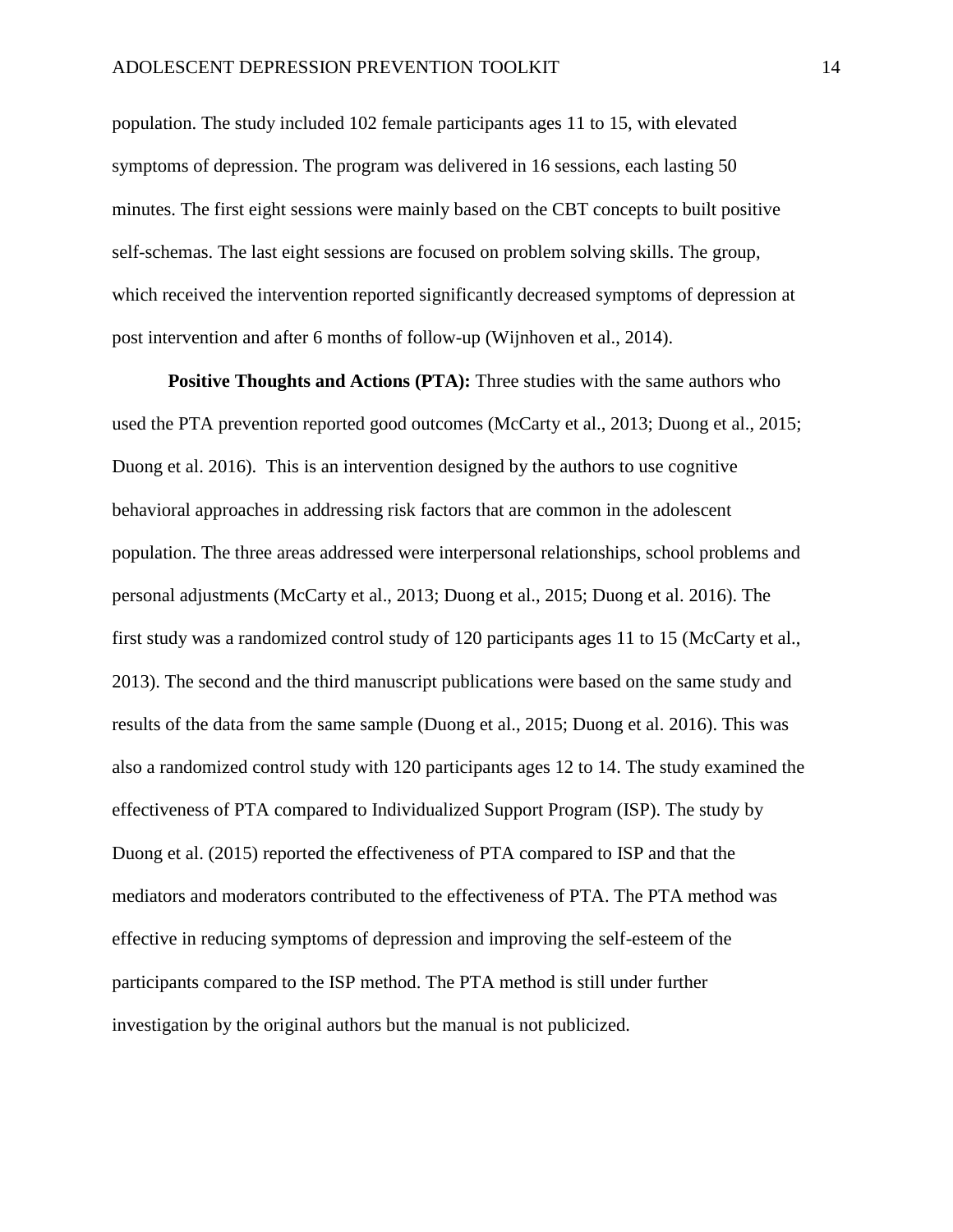#### **Desire for a Realistic View and Ease in Social Aspects of Everyday Life (LARS**

**& LISA):** The last study on this list used a program is called Lust An Realistischer Sicht & Leichtigkeit Im Sozialen Alltag Lust (LARS & LISA) (Possel et al., 2013). It is translated in English as Desire for a Realistic View and Ease in Social Aspects of Everyday Life. The program manual is based on preventive program in Germany was customized for use with teens in the United States (Possel et al., 2013). The LARS & LISA was developed based on the original CBT concepts and social information processing (SIP) model developed by Dodge, (1993). The SIP theory focuses on the mental processing of information by depressed patients and their interpretation of social stimuli.

The goal of this program was to help depressed patients learn to process social stimuli to build positive schemas and avoid maladaptive coping styles (Dodge, 993). Participants were 518 with mean age of 15. The intervention was at a universal level with a randomized control study design. and consisted of 90 minutes sessions for 10 weeks during regular school hours(Possel et al., 2013). The results showed a slight increase in the depressive symptoms at the completion of the program, and a significant decrease in symptoms at four and eight months follow-ups, followed by a marginal decrease in symptoms at 12 months follow up (Possel et al., 2013).

#### **Theoretical Framework/Evidence Based Practice Model**

The theory that guided this project was based on Kurt Lewin's Planned Approach to Change theory (Burnes, 2004). The theory has three steps, *unfreezing*, *moving,* and *refreezing*. The *unfreezing* refers to the first step to bring about change and is described as a process to disturb the equilibrium between the driving and restraining forces.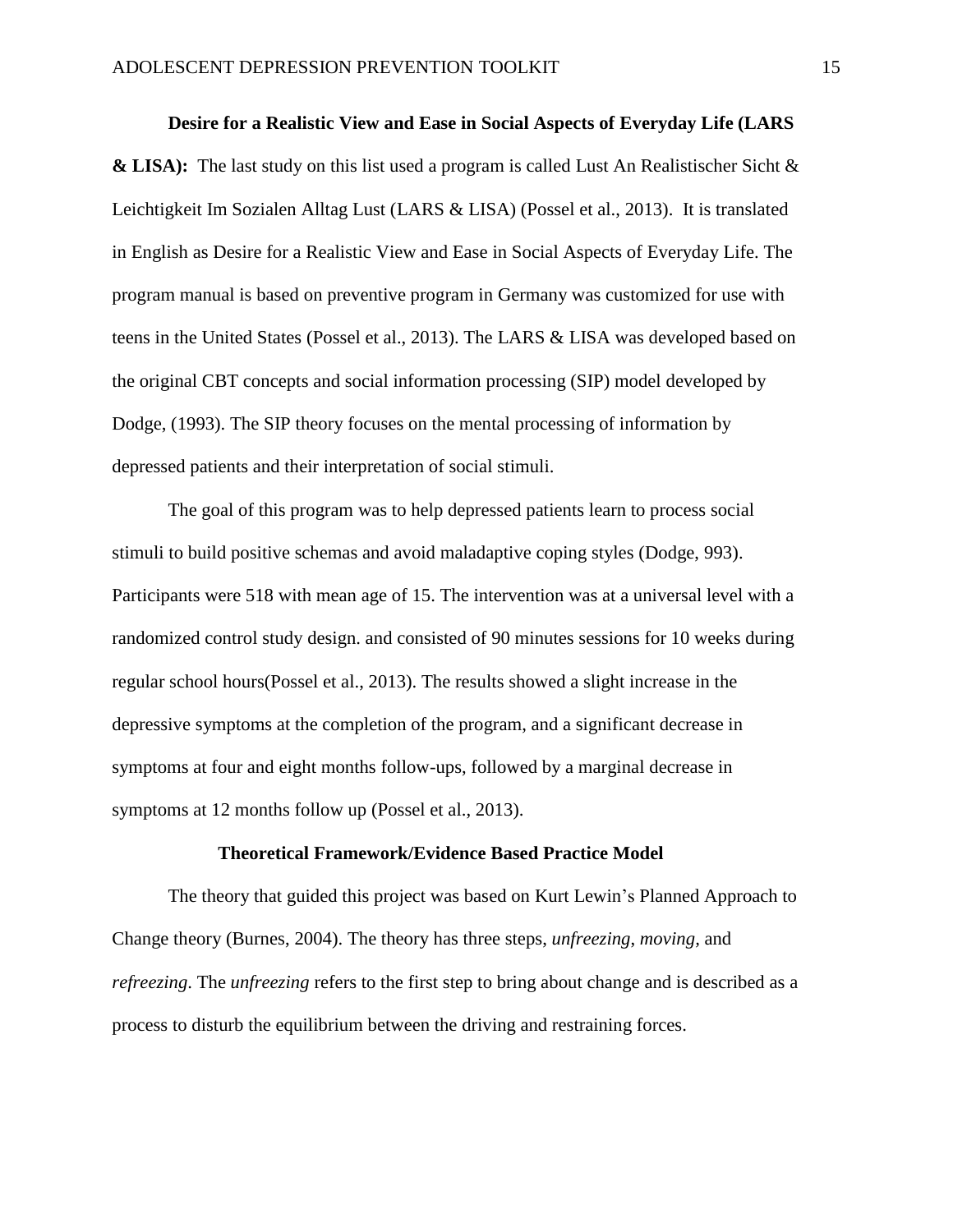In this project, the process of *unfreezing* involved contacting the administrators in the schools regarding the issue of depression, and to get stakeholders to commit to participating in this intervention. Some school administrators were aware of the problem with child adolescent issues, but did not understand the causes and did not know what their options are in dealing with the problem. Another concern that the administrators had was the staff's availability for this type of educational presentation due to the scheduling issues and being unable to commit to the time requirement.

In the second step, which is the *moving* phase, the goal was to put into action some of the theory. This was the phase of the project where the staff from the school that wanted to receive the intervention were presented with the toolkit and education about how to use the toolkit. The goal was that by the end of phase 2, the school staff felt empowered and better prepared to start using the toolkit.

Following this was the third phase of the theory, which is the *refreezing* phase. In this phase, the goal is stabilizing the group back to equilibrium and helping them to continue to use their new set of knowledge and skill. The goal during this phase was to provide support to the staff to prevent regression (Burnes, 2004).

#### **Project Design**

The Adolescent Depression Prevention (ADP) Toolkit was presented with a power point including background information about depression in the adolescent population with statistics about the prevalence. This was followed by information about the preventative methods that are evidence based including the three different types of preventions, tools and screening methods that are part of these preventions. Information about screening method, such as PHQ2, PHQ9 and RADAR for the adolescent population were also introduced and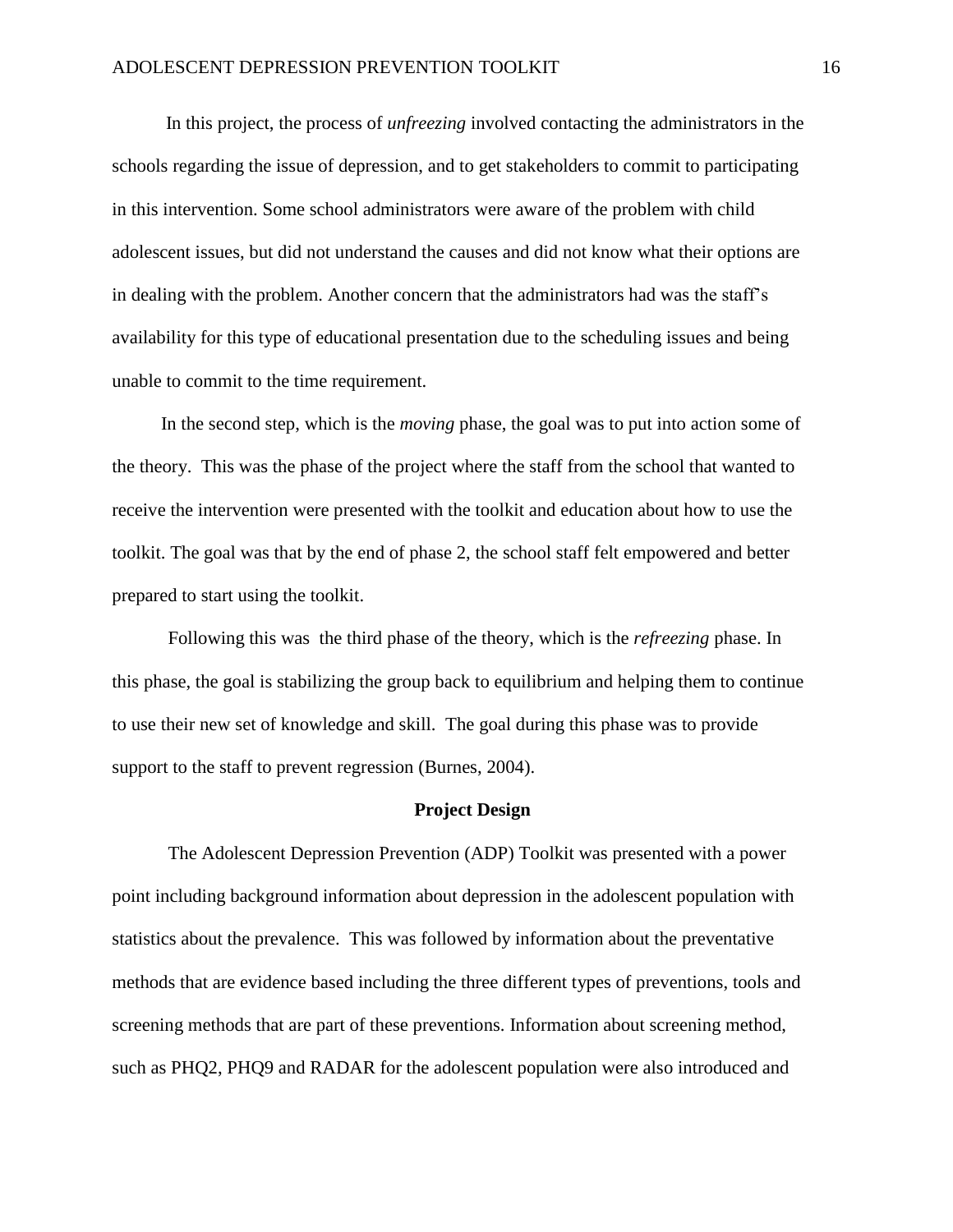information about the usefulness and clinical implications were discussed. Cognitive behavioral based methods of prevention in the school settings were also introduced and the origins of the theory as well as other therapies based on CBT were discussed. Resources and supportive material about the screening methods and the therapy methods were included in the presentation. (*See Appendix A for the outline).* 

#### **Project Site and Population**

The setting for this project was a small private school in the greater New York area. The administrators of this school were proactive about receiving information about depression in the adolescent population in order to learn about the preventives process. There were 24 school staff who participated and answered the pre-intervention questionnaires, but only 21 of those participants also did the post intervention questionnaires.

#### **Setting Facilitators and barriers.**

One of the major barriers to presenting this information to the schools was that the school staff was overwhelmed by their daily work and getting the staff to attend a meeting was a challenge. The administrators in the school where this project was presented were the main facilitators. They saw great value in working with mental health professionals to gain understanding about preventative methods. Other facilitators were the staff themselves who had voiced their concern about the increase in challenges in the middle schools and high schools. The school counselor played a major role in the process of implementing the intervention and facilitating the administration of the pre and post intervention questionnaires.

#### **Goals & Objectives**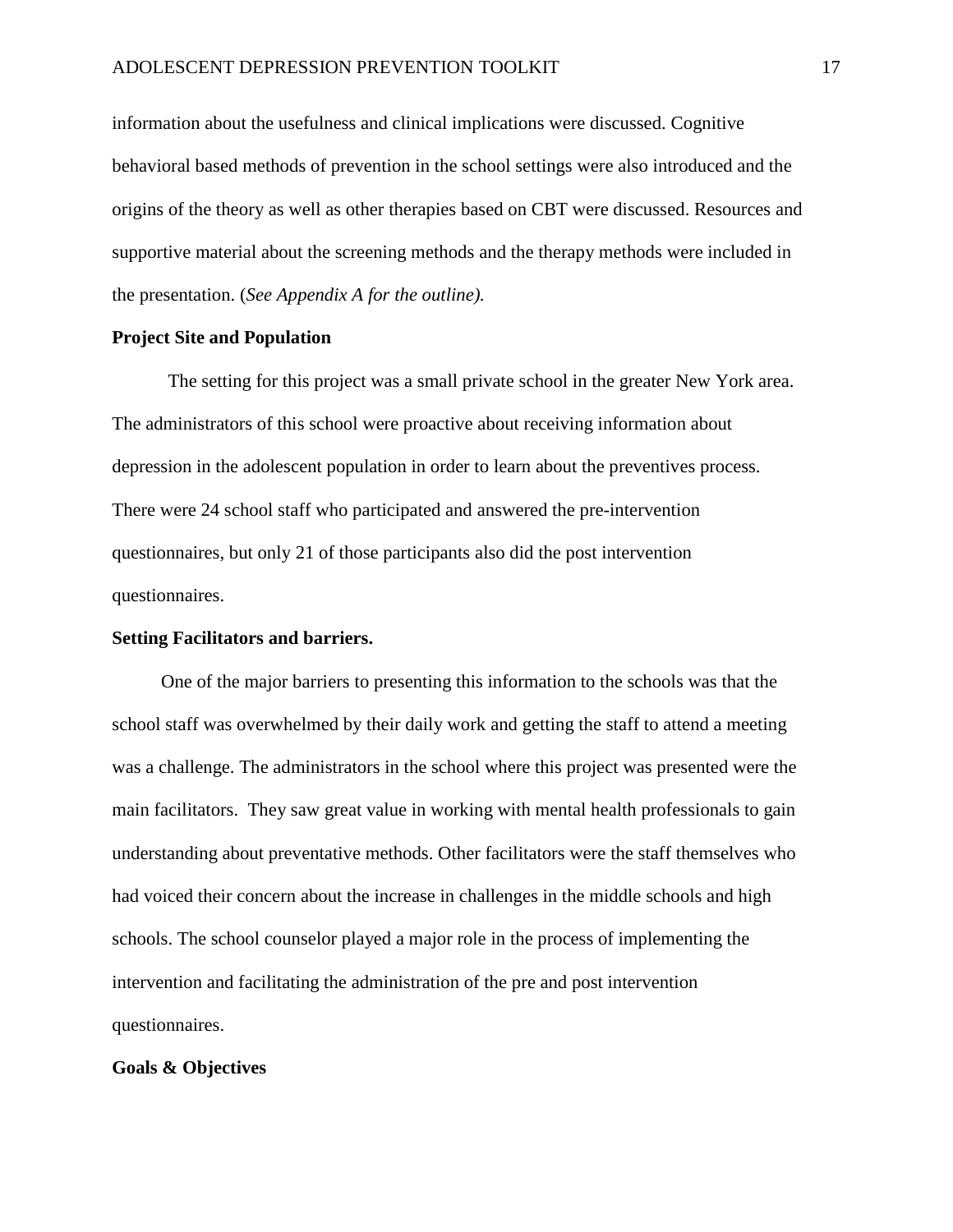The main aim of this project was to design an intervention for the school staff to increase their knowledge about depression in the adolescent population and to provide them with information about screening methods and interventions that are evidence based. In order to provide this intervention, several objectives were identified. The objectives included:

- 1. The development of pre and post intervention questionnaires, which were developed for benchmark information about the school staff's knowledge of adolescent depression and ADP methods.
- 2. The development of the ADP toolkit with a power point presentation to improve school staff's knowledge about adolescent depression and ADP methods. It is assumed that increasing the school staff's knowledge about the prevalence of depression in the adolescent population and providing information about the ADP methods will reduce the prevalence of depression in the adolescent population and may result in overall reduction of depression in the general population.

#### **Implementation Plan/Procedures**

#### **Assessment Phase**

The prevention of depression in the adolescent population was identified by stakeholders and by literature review as an important topic. Twenty public school districts were contacted in the greater New York area between the beginning of January 2016 throughout July 2016. Most districts required an email to be sent to the principle or the superintendent. Only one public school's curriculum development department requested more details about the intervention. All the public schools responded back and said they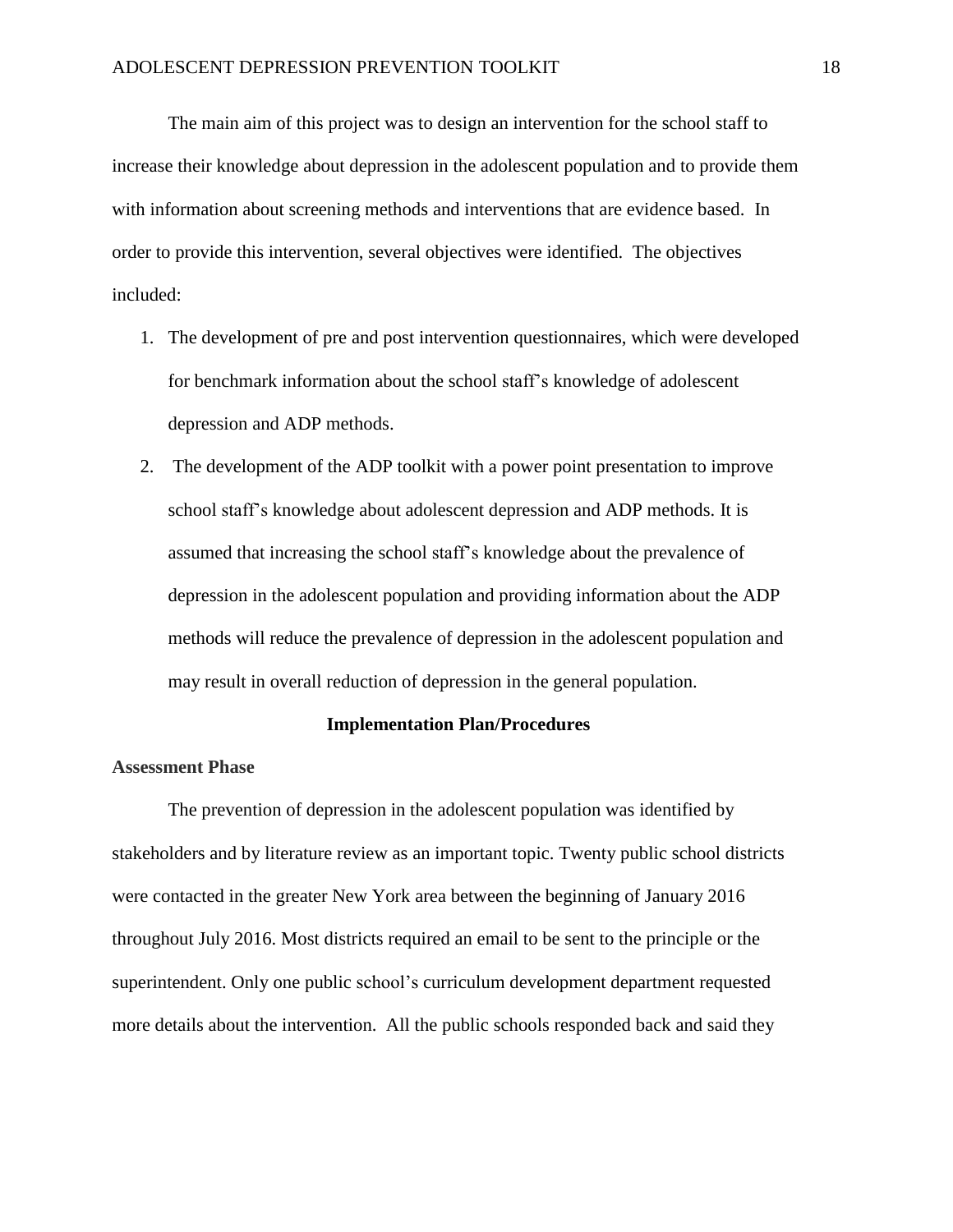were unable to be part of this project. They did not give reason for why they were unable to receive this information.

Another twenty-three private schools in the state of New York and Connecticut were contacted. The interaction with the private schools for the most part was more positive than the interactions with the public schools. Most individuals who were contacted in the private schools were initially very interested in the information about prevention of depression in the adolescent population. The private schools were often on a very small skeleton crew in the summer months and the process of getting a commitment of time was challenging.

There were a few interesting conversations that took place with the different schools. One school principal who was contacted regarding this project, said "We don't have that problem in our school." Other schools were not as forthcoming about their constraints. It did become evident that for the most part, the major issues in presenting the information to school staff were time and attendance. The school staff did not have the time to coordinate the meetings and schedule the intervention to ensure that staff is available.

Finally, one of the private schools that was contacted during the summer had responded positively and administrators were interested in receiving information about depression in the adolescent population. The principal and the assistant principal were first given the information about the presentation to give them a better understanding of the goals, objectives and the requirement of the project. The principal of this school gave the permission for the project and assigned the assistant principal to facilitate the remaining process.

#### **Intervention Phase**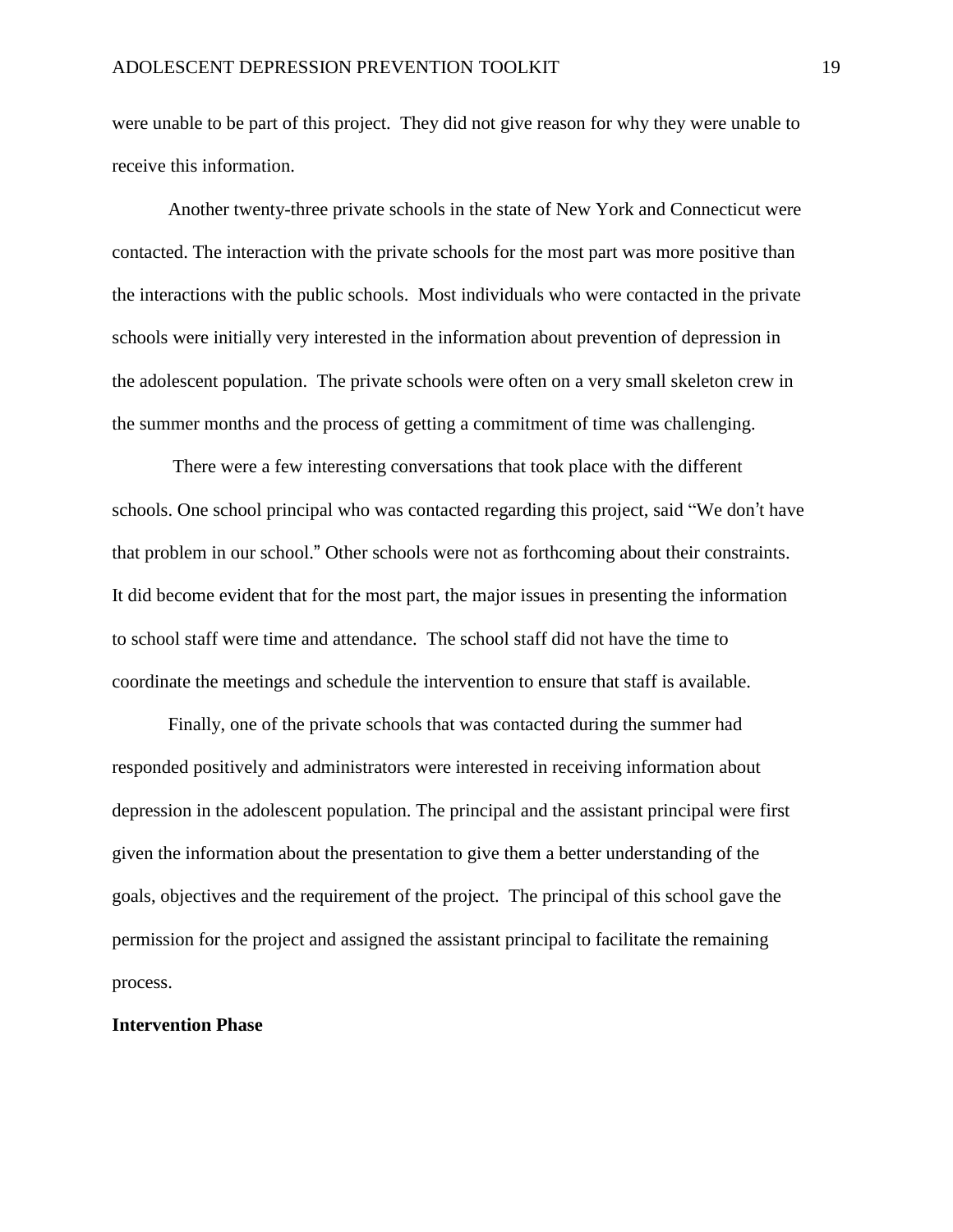The assistant principal also proved to be very a strong facilitator in coordinating and planning for the dates and schedules of the interventions. This individual worked to set the schedule for the dates of the intervention and to assist in providing the necessary space and equipment for the presentation. This individual was responsible for getting the school staff to attend one of the two dates set for the intervention and was also a facilitator in making sure that all attendees filled out the questionnaires. Originally the plan was to have a total of 25-30 individuals to participate in receiving the information, but a total of 24 individuals were in attendance. Twenty one of the 24 did the pre-presentation questionnaires. And 21 out of the 24 participants who did the pre-presentation questionnaires, also did the post presentation questionnaires. The presentation was delivered at the same time of the day on two consecutive days. About half of the individuals attended the presentation on the first day and the other half attended the presentation on the second day. The staff who attended were mostly educators with a few school counselors and administrators. The same group who received the training were as asked to answer questions about the usefulness of the toolkit, what they found helpful and what their recommendations are for further improvements.

#### **Evaluation: Data Collection and Analysis**

The pre-and post-intervention questionnaires results were analyzed using descriptive statistics through SPSS statistical software. A qualitative review of the answers of both pre-and post-intervention was performed to further understand the quality of the information that was provided by the participants.

#### **Ethical Considerations/Protection of Human Subjects**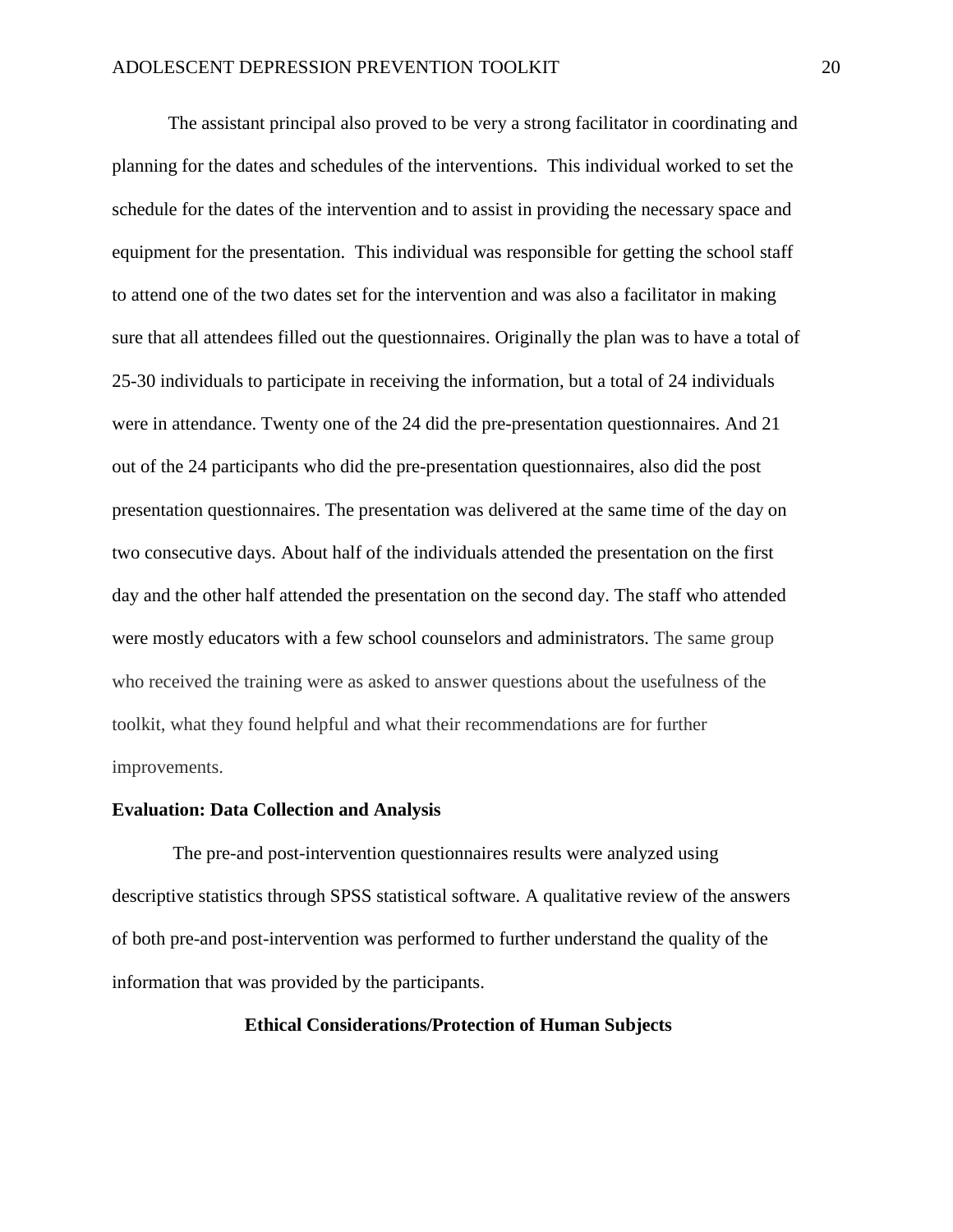A determination of human subjects review was requested through the University of Masseuses Amherst Institutional Review Board (IRB) and a waiver was granted. (*See Appendix B for the copy of the IRB).* All necessary ethical considerations in relation to Human Subjects were followed and the Standards of Care to protect participants was followed. All participants were protected by the Health Insurance Portability and Accountability Act of 1996 (HIPAA), which protects the privacy of participant's health information (Modifications to the HIPAA Privacy, Security, Enforcement, and Breach Notification Rules, 2013). The project was carefully conducted and the *Standards of Care*  for practice in the school setting were followed. All information collected did not include any potential participant identifiers.

The risk to participants in this project was not different from the risks of the participants without receiving this information. Participant confidentiality was assured by coding the participants using individual identification numbers. The list of participants and their identifying numbers was only accessible to the project coordinator. All electronic files containing identifiable information were password protected to prevent access by unauthorized users.

#### **Results**

#### **Sample and Intervention Group Characteristics**

A total of 24 staff received the intervention and 21 of those staff answered both the pre-the pre and post intervention questionnaires. Nineteen of the 21 participants were teachers, one school counselor and one a school administrator. Eleven of the 21 participants hold a bachelor's degree (52.4 percent), five hold a master's degree (23 percent), three hold a doctorate degree (14.3 percent) and two hold an Associate degree (9.5 percent).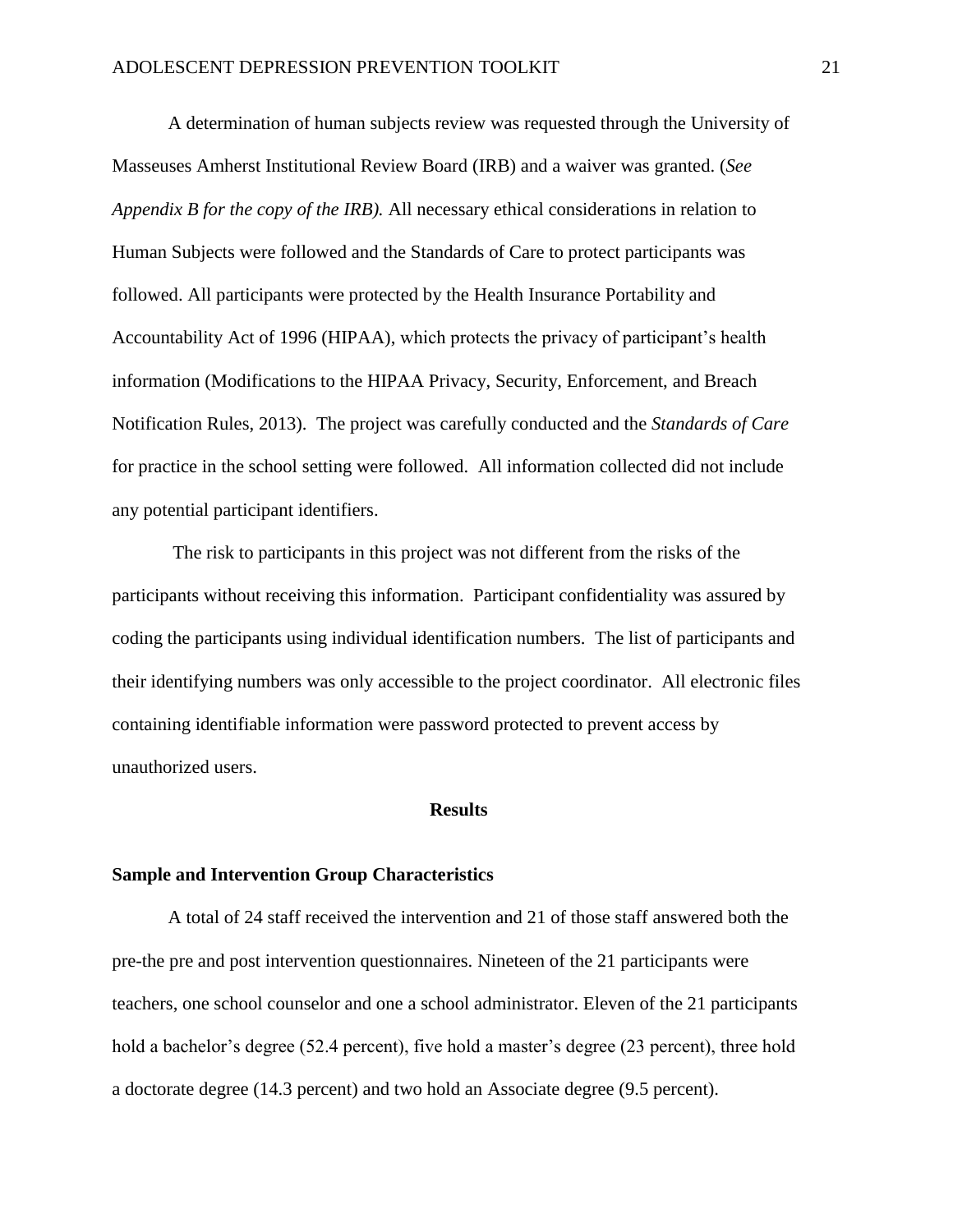Of the 21 participants, only three were male and the remaining 18 were female. It is of note that the three participants who did not complete the post intervention questionnaires, were all male participants. The results of the questionnaires from the 21 participants who answered both the pre and post inventions are as follows.

#### **Qualitative Responses from Pre-Test**

The participants were asked regarding their knowledge about depression and were asked to include a comment. Some of the responses were the following;

- 1. "*It is the 'common cold' of mental illness."*
- 2. *"Many children go undetected and untreated."*
- 3. *"It (depression) can lead to extreme cases."*
- 4. *"It is very common these days, it should be detected and treated as soon as possible."*
- 5. *"Affects all aspects of life ( life emotional, work)."*
- 6. *"Depression is,, severe mood changes."*
- 7. *It cannot be judged based on the surface and image of a person or a case."*
- 8. *"Its fatal/silent killer.*"

A second question that required a comment was the participant's knowledge about the best psychotherapy for adolescent population. Some participants admitted they did not know anything about any type of therapy as a form of intervention. The following were some of the responses;

- 1. "*Group sessions, role play."*
- 2. *"Speaking with therapist."*
- 3. *"Appropriate education."*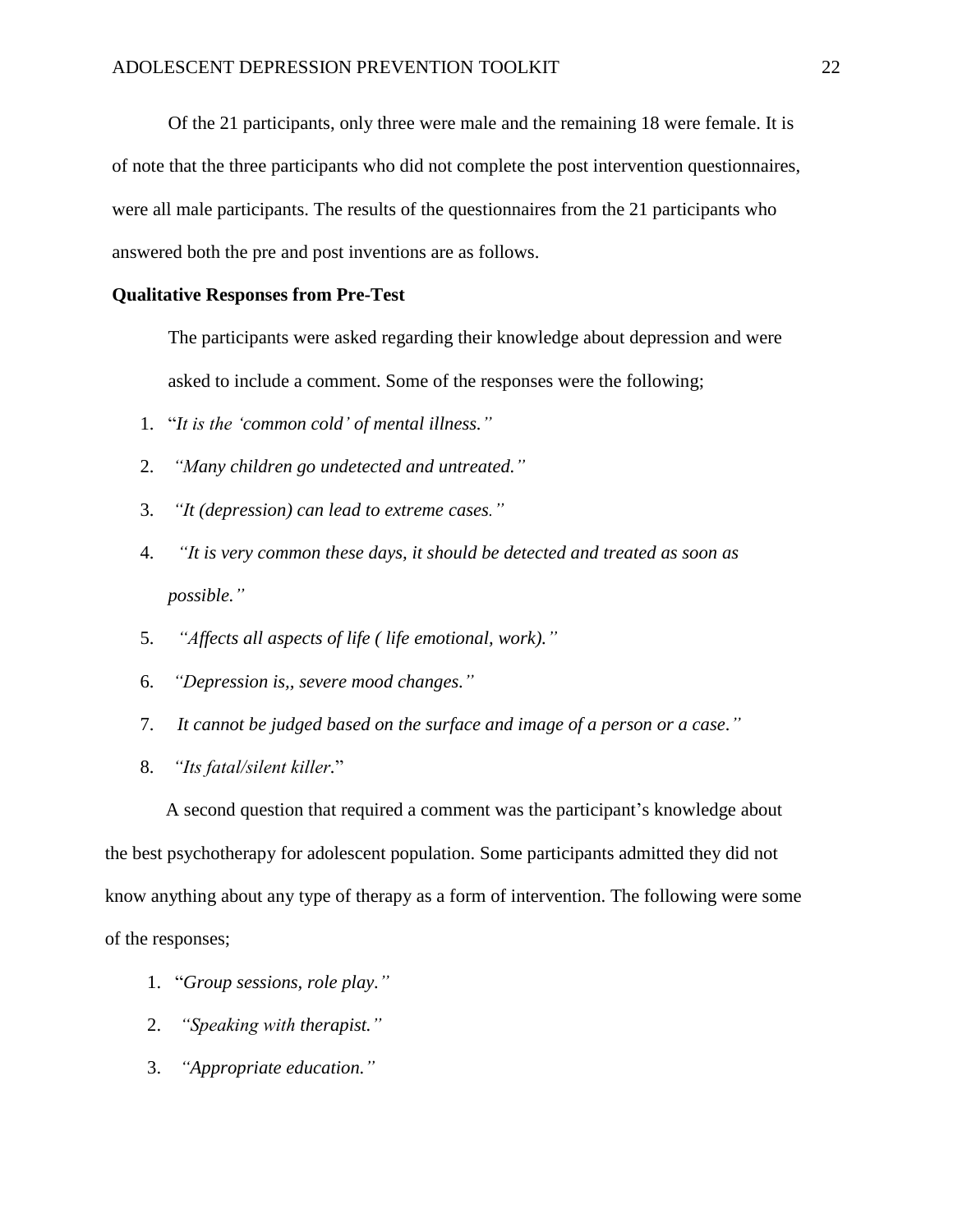- 4. *"Trying to talk to the student"*
- 5. One participants mentioned "*CBT"* and
- 6. One participants mentioned "*CBT or SFBT"* (solution focused behavioral therapy).

 The last question as part of the pre intervention questionnaire asked about the staff's confidence level in providing support to the adolescent population and to comment about why they did or did not feel confident. Only eight out of the 21 participants commented. Five participants who said they felt confident in their abilities to support the adolescent population said the following;

- 1. "*It's relatable, telling them I've passed a similar phase."*
- 2. *"Questioning them regarding their needs."*
- 3. *"Being there when they need a lending ear."*
- 4. *"Listen and care."*
- 5. *"I share a good rapport with the students*."

Only three participants commented regarding why they did not feel confident:

- 1. "*Knowing what boundaries can/cannot be crossed when dealing w/depressed students. Knowing who to consult in regards to concerning sings in students."*
- 2. "*Parents can be quite challenging."*
- 3. *"Time-training."*

Descriptive statistics on the participant's knowledge level regarding screening for depression from the pre and post intervention questionnaires quantitative were generated through the SPSS program version 24 and presented in Table 1.

#### *Table 1. Pre-Intervention Scores of Participant's Knowledge of Screening Tools for Depression*

| Participants Knowledge Pre-test | <b>Y es</b> | No |
|---------------------------------|-------------|----|
|                                 |             |    |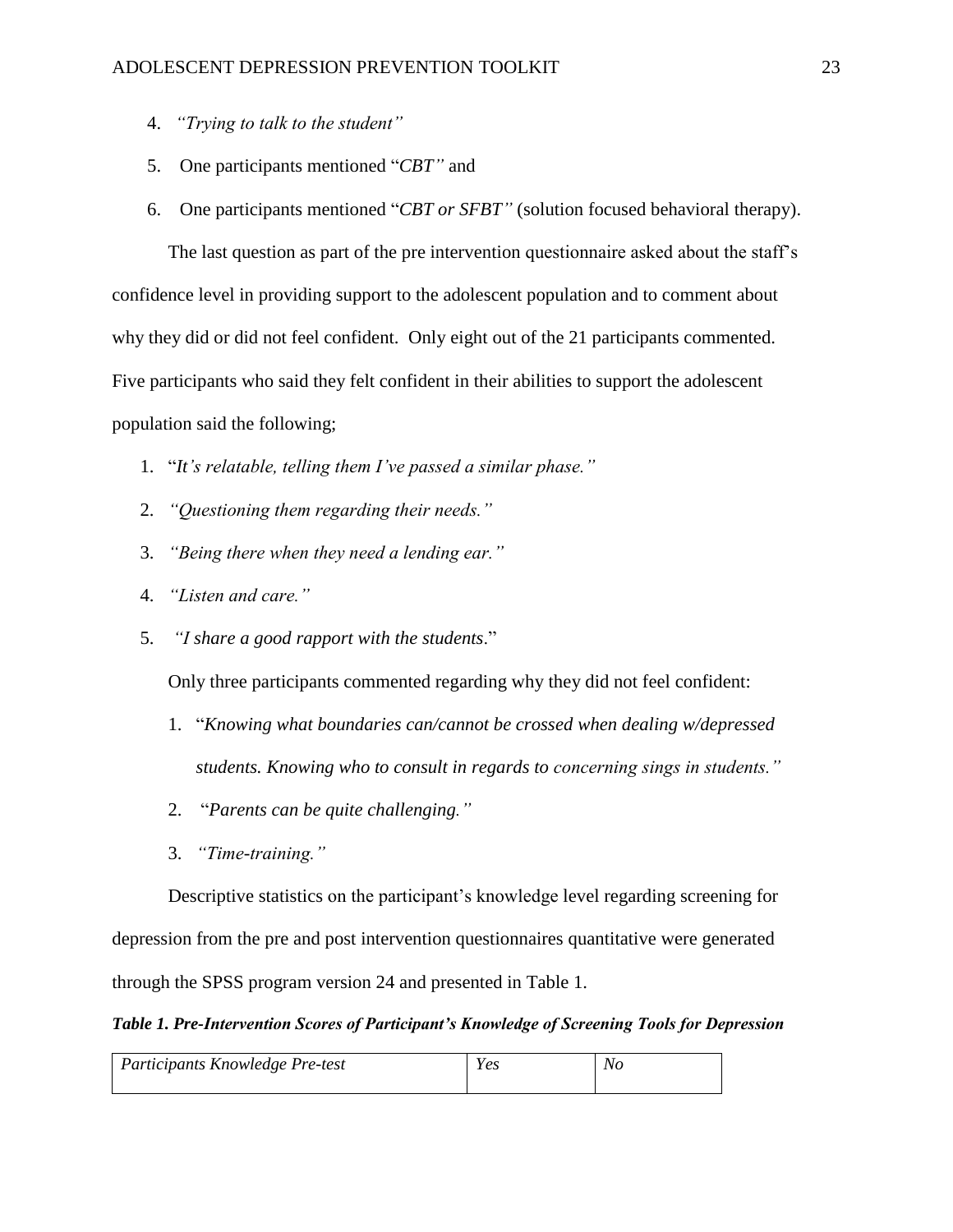| Detecting Depression in Adolescents       | 6(28%) | 15(71%) |
|-------------------------------------------|--------|---------|
| Screening Methods for at risk adolescents | 1(5%)  | 20(95%) |
| Depression Rating Scales PHQ-2 or PHQ-9   | 1(5%)  | 20(95%) |

Six participants reported that they believe they can detect depression in the adolescent population. Only one participant reported knowledge about screening methods and one reported knowledge about PHQ2 or PHQ-9 rating scales. Participants were also asked Likert-scale questions about their general knowledge regarding psychotherapy and more specifically about CBT.

Table 2. presents the pre intervention scores about general knowledge about psychotherapy.

| Table 2. Pre-intervention scores about participants knowledge of Psychotherapy and CBT |          |  |  |
|----------------------------------------------------------------------------------------|----------|--|--|
| Any type of psychotherapy                                                              | N(% )    |  |  |
| I have never heard of it                                                               | 3(14%)   |  |  |
| I have heard of it, but I don't know how it is delivered                               | 15(71%)  |  |  |
| Someone I know, received psychotherapy                                                 | 2(9%)    |  |  |
| I provide psychotherapy                                                                | 1(5%)    |  |  |
| <b>Cognitive Behavior Therapy (CBT)</b>                                                |          |  |  |
| I have never heard of what CBT                                                         | 6(29%)   |  |  |
| I have some knowledge about it, but not sure<br>about how it is practiced.             | 12 (57%) |  |  |
| I have taken training courses, but never actually<br>used this method.                 | 1(5%)    |  |  |
| I am a beginner CBT therapist                                                          | 1(5%)    |  |  |
| I am an expert CBT expert                                                              | 1(5%)    |  |  |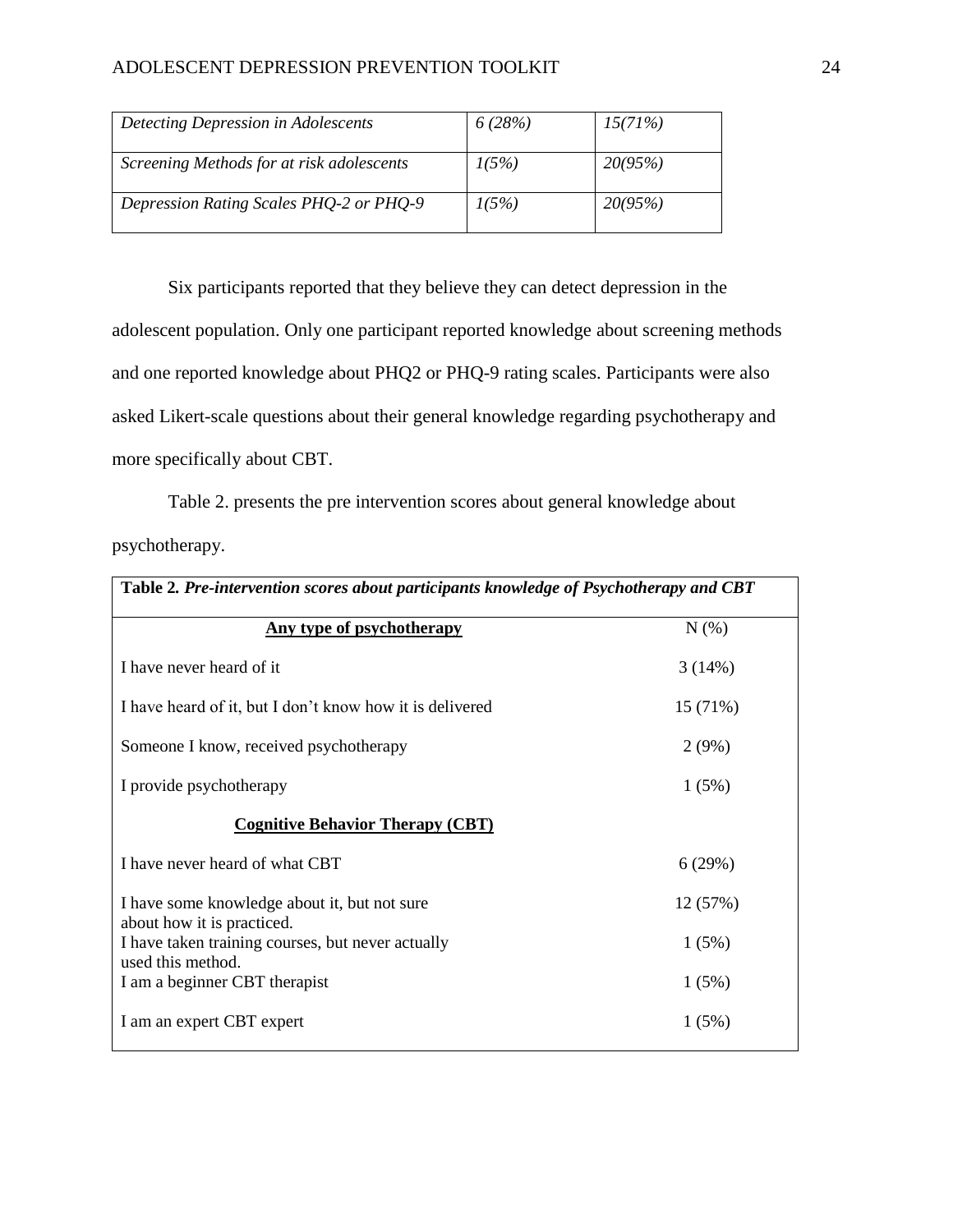The results show that three participants were not familiar with psychotherapy, 15 participants had heard of it, but did not know how therapy was delivered: two participants reported someone they know have received psychotherapy and one participant reported she provides psychotherapy.

Participants were also asked specifically regarding their knowledge about CBT. Six participants had never heard of CBT, 12 had heard of it, but did not know how it was delivered. One participant had trained in CBT, but did not use the method. One reported being a beginner CBT therapist and only one other reported being an expert CBT therapist.

#### **Analysis of Post-intervention Questionnaire**

The post-intervention questionnaire also asked participants to comment or elaborate about some of the questions. Some comments that participants did make were regarding the general presentation are as follows:

1. *"Very informative but short."*

*2. "CBT and the motivational interviewing- really liked the dialogue and helped me understand what was meant."*

*3. "The sharp recent increase in depression cases. Why? Correlation to technology?"*

*4. "Prevalence of suicide in adolescents."*

*5. "I would like to know more about how we can handle discussions on self-harm, depression/suicide when the topics are brought up during class (i.e, while reading novels)."* 

*6."Females having higher rate of suicide."*

*7."The questionnaire,,PHQ9.*"

Descriptive statistics for post-intervention data are displayed in Table 3.

Table 3*. Post-intervention scores about participants knowledge regarding depression in adolescents*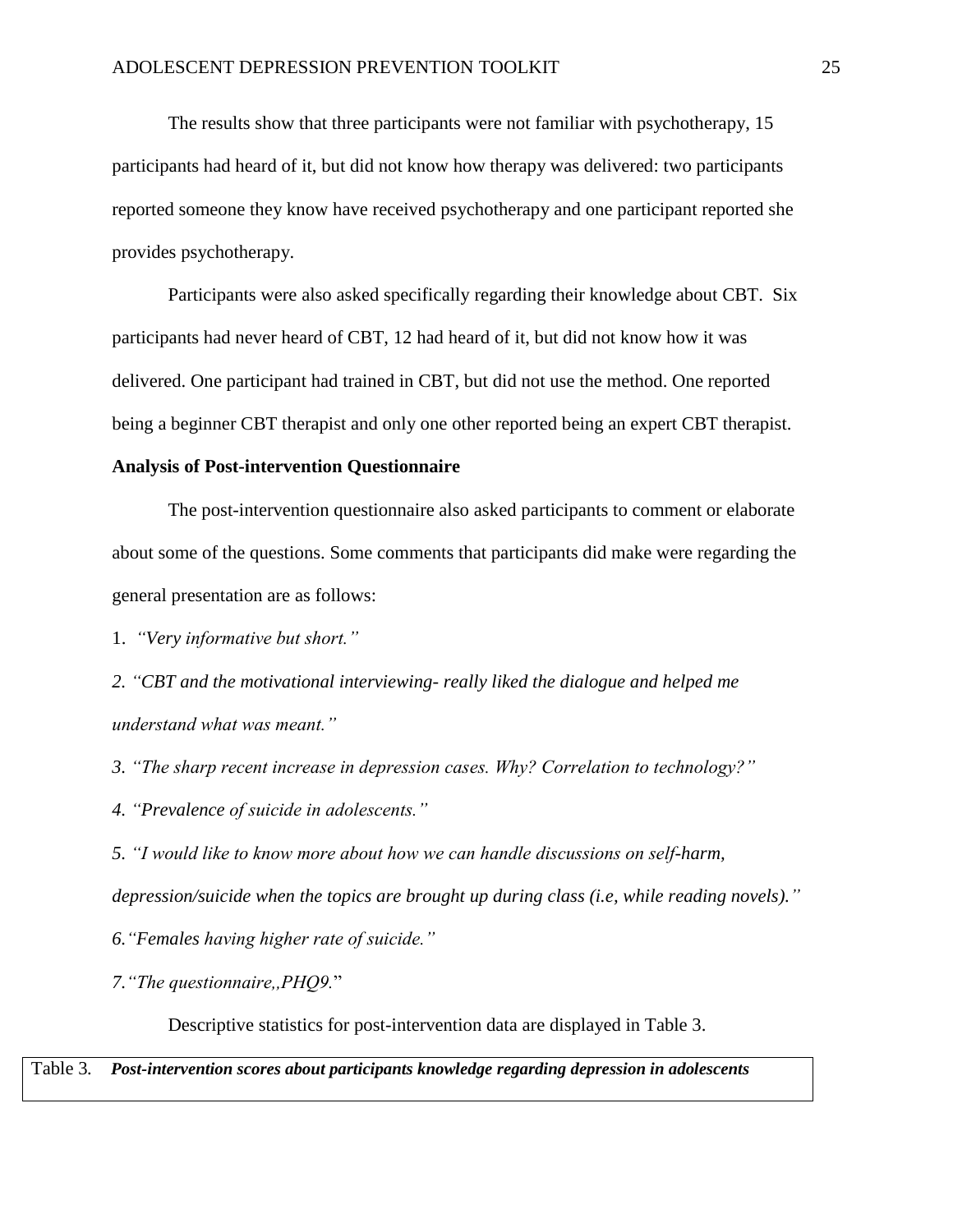| ADOLESCENT DEPRESSION PREVENTION TOOLKIT |  |
|------------------------------------------|--|
|------------------------------------------|--|

|                                                                                                                  | Yes<br>N(%)  | NO<br>N(%) |
|------------------------------------------------------------------------------------------------------------------|--------------|------------|
| Was this information useful to you and will it<br>change your practice?                                          | 19 (90%)     | $2(10\%)$  |
| Has this presentation piqued your interest to<br>learn more about the screening tools and CBT?                   | 20 (95%)     | 1(5%)      |
| Do you feel the information in this toolkit is<br>enough for you to start using the screening<br>tools?          | 15 (71%)     | 6(29%)     |
| Do you feel the information in this toolkit is<br>enough for you to learn more about the CBT<br>method?          | 14 (67%)     | 7(33.%)    |
| Will you share the information in this toolkit<br>with other colleagues to educate them about its<br>usefulness? | 20 (95%)     | 1(5%)      |
| Which preventative type of method do you<br>believe is best?                                                     |              |            |
| Universal                                                                                                        | (28%)<br>6   |            |
| Selective                                                                                                        | 13 (61%)     |            |
| Indicated prevention                                                                                             | 2<br>$(9\%)$ |            |

The majority of the responses to the post-intervention revealed that the participants had a positive experience and learned from the intervention. Over 90 percent of the participants found the information useful. Ninety five percent reported increased interest in learning more about CBT, while almost 67 percent of the participants reported that the Toolkit provided them sufficient resources to start learning about CBT.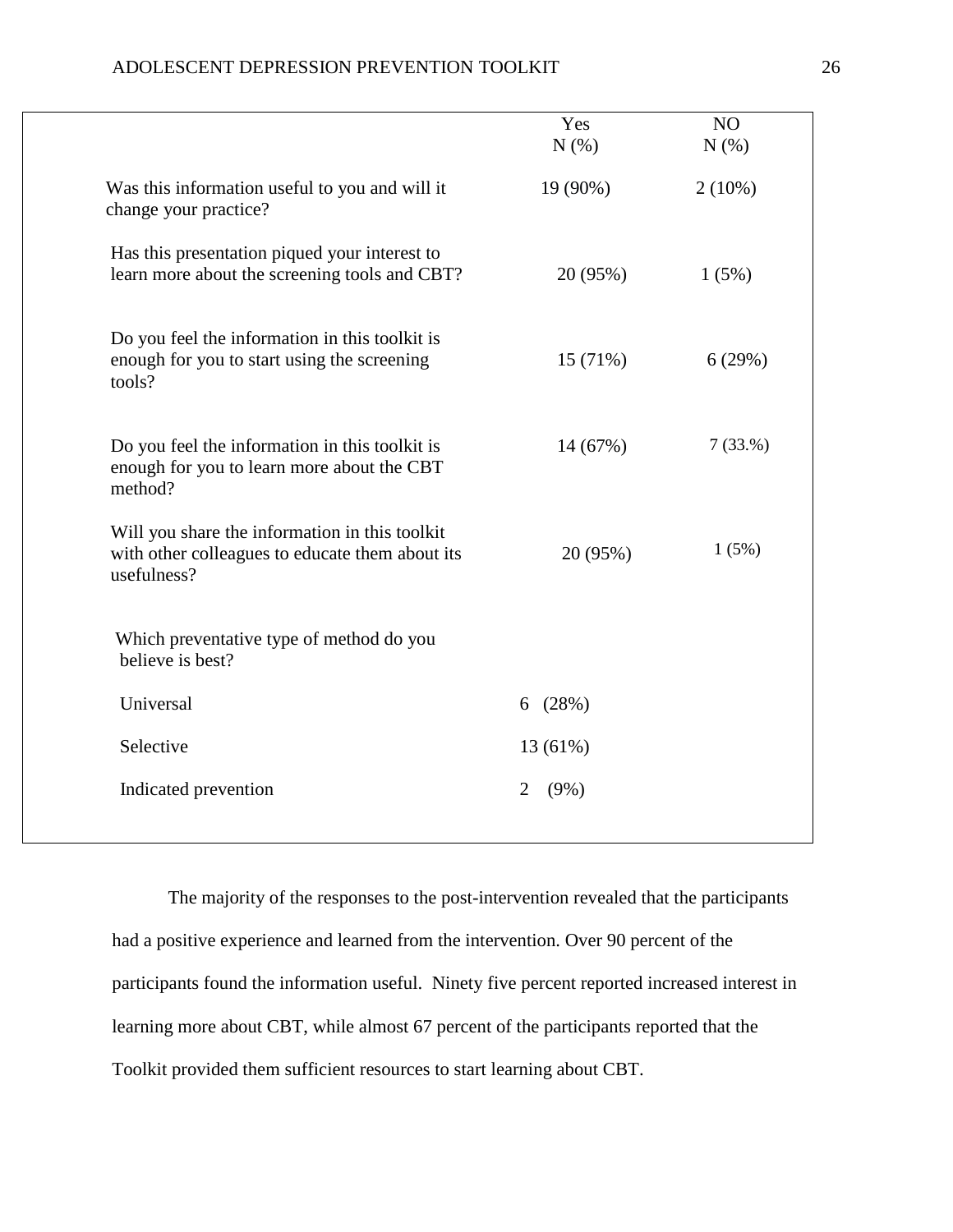Seventy one percent of the participants reported the Toolkit provided them the information to start screening adolescents for risk of depression. The majority of the participants reported that the selective type of interventions would be best, while universal level of intervention was chosen by 28 percent. Only two participants selected the indicated level of prevention. The universal and selective levels of prevention were identified as the most appropriate for the school settings.

#### **Discussion**

Prevention in the adolescent population is necessary to reduce the prevalence of depression in the general population. Methods of prevention at all levels, universal, selective and indicated may have the most significant results in reducing the prevalence of depression. The results of the educational intervention with an ADP Toolkit in the school settings support the findings that school staff are interested in learning about the methods of preventions at all levels.

The results of this project showed that 70 percent of the participants choose the nonuniversal methods of prevention to be the most effective in the school settings. This is in alignment with the results of the literature review. Seven out of the 12 studies were based on the non-universal type of prevention methods. The non-universal type of preventions includes selective and indicated level of preventions. The selective levels of prevention are interventions for youth identified to be at risk of developing mental illnesses. The indicated level of preventions targets youth with some symptoms of mental illness that are subclinical and do not meet criteria for a diagnosis.

All types of preventative services in the school settings show promising results. The result of this project demonstrated that an ADP Toolkit was found to be effective in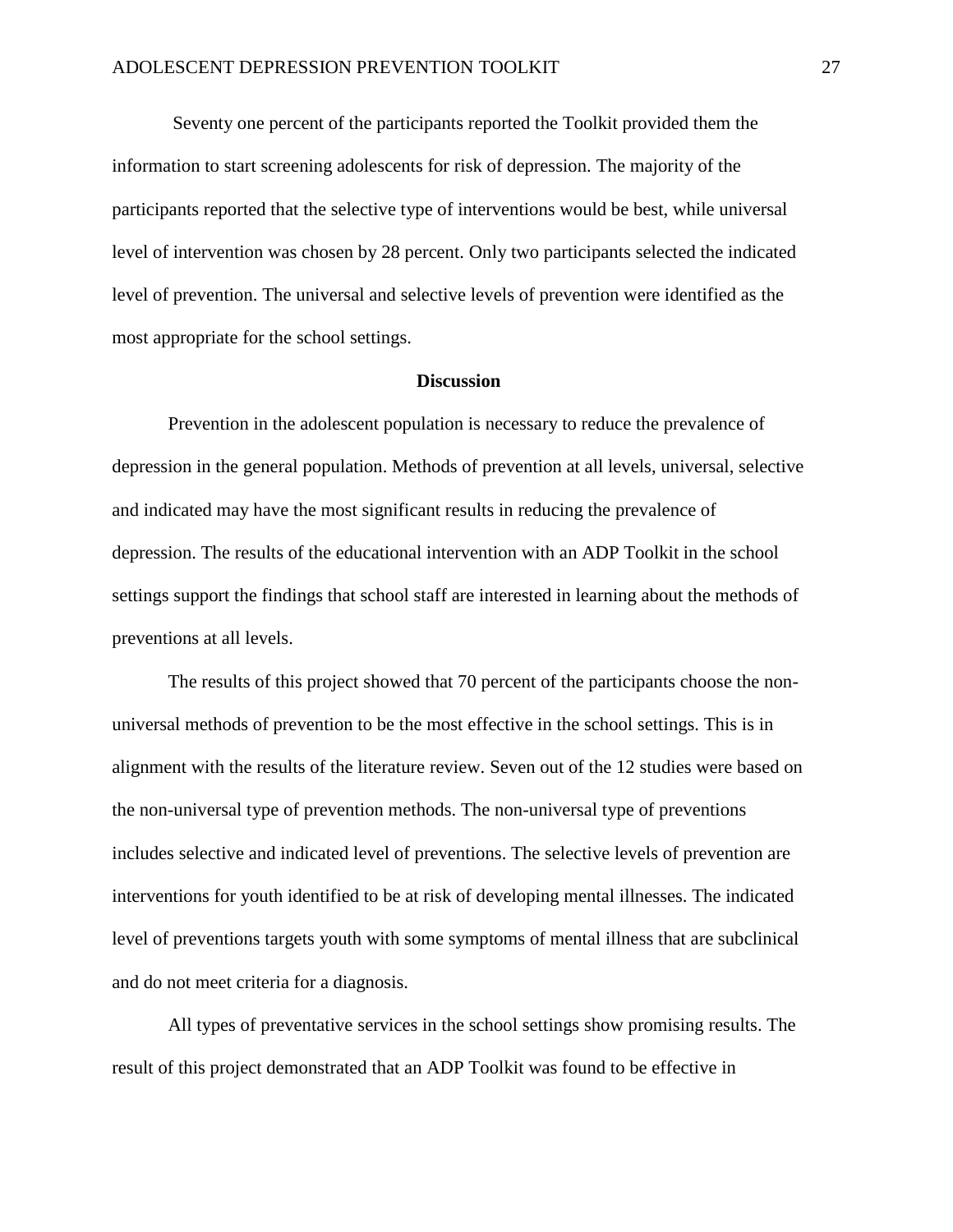educating school staff about the prevalence of depression in the adolescent population. The ADP Toolkit was found be effective in increasing the school staff's knowledge about the different levels of preventions. The ADP Toolkit provided the school staff with resources and information about screening tools that are used for each level of prevention.

The school staff also found the information about the therapy methods, such as CBT based communication or therapeutic interventions useful. This project accomplished the two elements of the Lewin's theory of change, which are *unfreezing* and *moving.* The *unfreezing*  was accomplished by contacting the numerous schools and by talking to more than 40 school staff to inform them about this initiative. The *unfreezing* process included the efforts to contact the school administrators where the project was implemented. The administrators in this school were provided information to gain their support for the implementation of the project.

The *moving* part of the Lewin's theory was the actual intervention, where the school staff participated in the viewing of the presentation and responded to the pre and post intervention questionnaires. This project successfully accomplished the first two elements of Lewin's theory of change; the results of the pre and post intervention questionnaires showed significant change.

There was an increase in the school staff's understanding about the methods, tools and resources that are available for them, to improve their ability in supporting the adolescent population. The results of this study show promise that the *refreezing* part of change will also occur; participants may continue to develop and use their new knowledge and skills.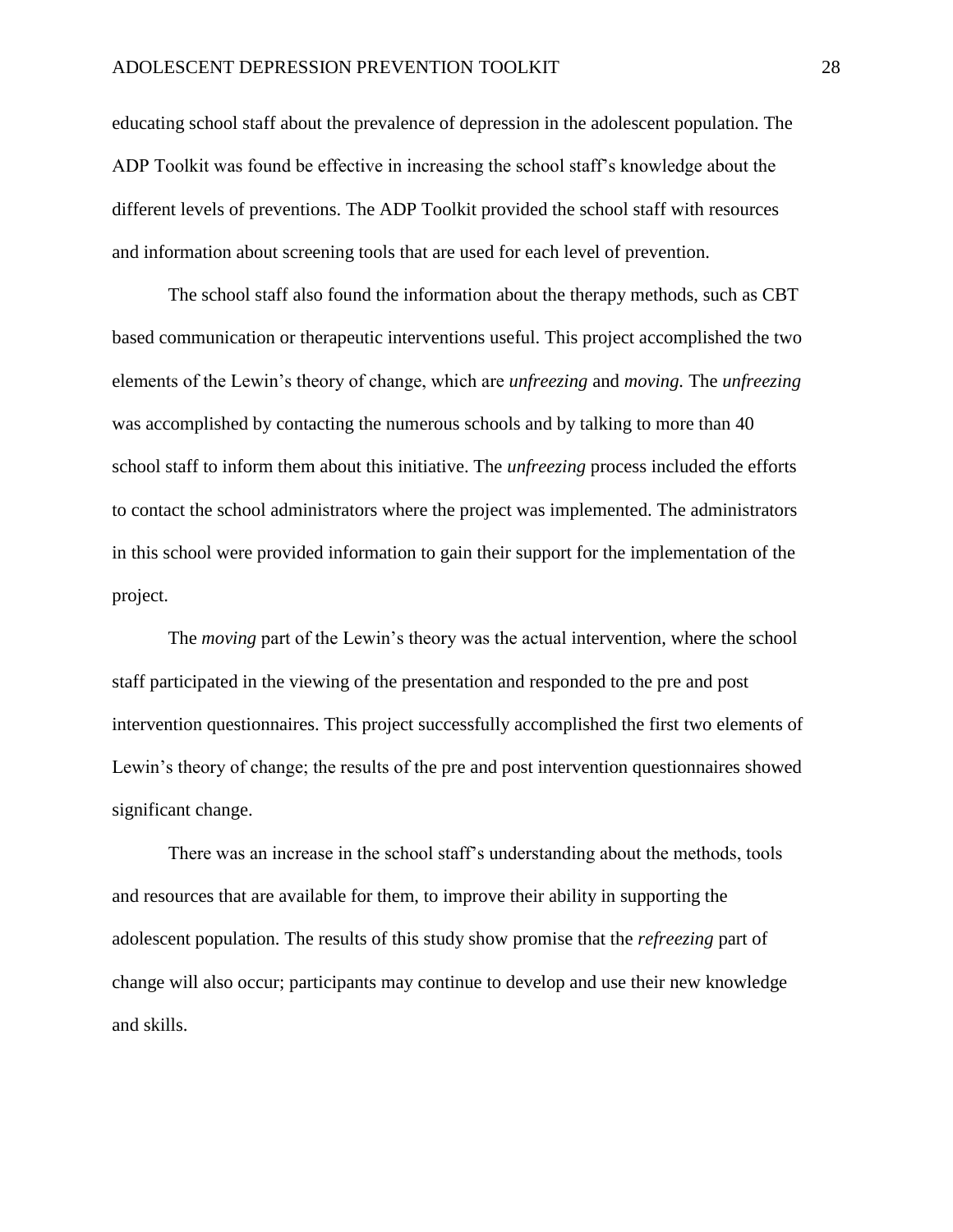The results of questionnaires show that the school staff members who participated in this intervention were motivated to continue the use of the ADP Toolkit. The results also showed that the school staff is interested in learning more about this topic and are willing to participate in trainings that help them improve their knowledge and skills about how to help the adolescent population.

#### **Sustainability**

The first step in starting a prevention program will require the school administrators and stakeholders to decide how they will implement universal and non-universal prevention programs. The universal programs will require schools to offer the program to all their students in selected grades during normal school hours. For example, they may choose to provide the intervention to all students in seventh and eighth grades.

The non-universal level of prevention will require school administrators to decide if they will provide the intervention before or after school hours. Students and their parents must be informed about the type of screenings and interventions offered by the school staff. Students and their parents should also be given information about the possible risks and benefits of the intervention. Parents who want their children to receive the intervention should be provided with appropriate consent forms that require the parent and the child's signatures. Screening methods that determine the students risk factors and protective factors are necessary for both universal and non-universal levels of preventions.

There is stigma attached to screening for symptoms that are associated with a diagnosis, which may be perceived as a "label". School administrators and school based mental health providers have been reluctant to implement screening methods due to the stigma associated with mental illness (Burns & Rapee 2016).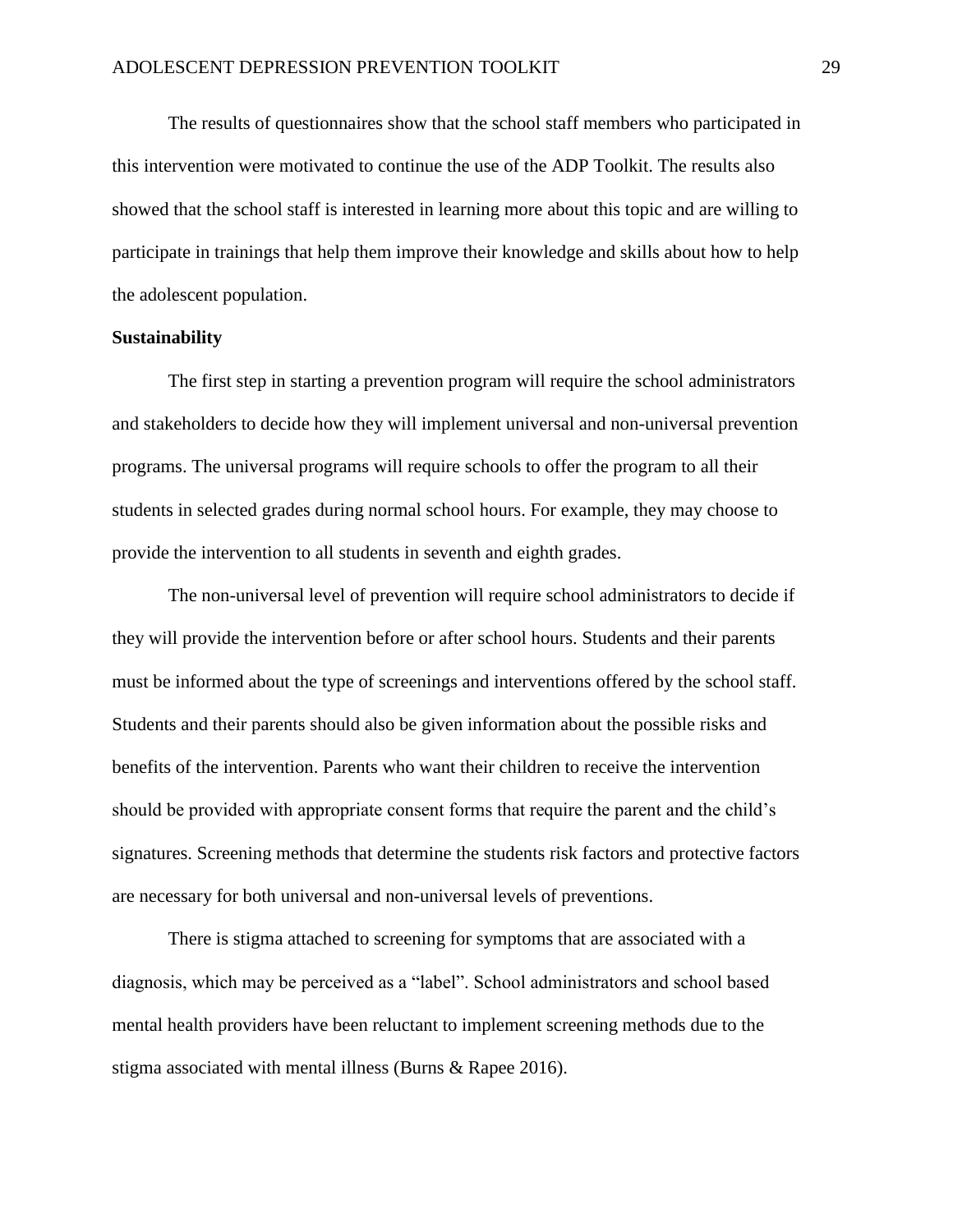The RADAR was developed to identify youth before they are symptomatic. The RADAR is considered to be a "presymptom" screening method (Burns & Rapee, 2016 p.1226). School staff interested in the screening process, may consider the RADAR screening method; this is the latest evidence based method to detect and identify youth at risk of mental illnesses (Burns & Rapee 2016). The 30 item screening tool assesses risk factors associated with peer relations, academic competence, school connectedness, family environment, sporting interests and activities. This screening method is available through their website and it is easy to use ("Macquarie University: Resources," n. d.).

#### **Universal Prevention**

Universal level of prevention has the broadest reach. Studies that implemented this type of prevention are successful, especially when the focus is on wellness rather than illness (Garmy et al., 2017). Teachers have a major role in delivery of universal preventative programs. In the study by Challen et al. (2014) school teachers were able to successfully provide the intervention during school hours. The teachers participated in eight online training modules that were approximately 45 to 65 minutes in duration. The DISA program, based on the *Instructor's manual for the adolescent coping with stress course (CWS-A)* developed by Clark and Lewinson (1995), also utilized school staff to facilitate the intervention. The facilitators received three days of training about the DISA program, prior to delivering the intervention to their students (Garmy et al., 2015; Garmy et al., 2017). The facilitators included mental health providers, schoolteachers, school teacher's assistants and school nurses. The school staff successfully delivered the intervention with good outcomes.

School based universal methods are less stigmatizing, because all students in one or more schools are given the opportunity to participate. The universal level of preventative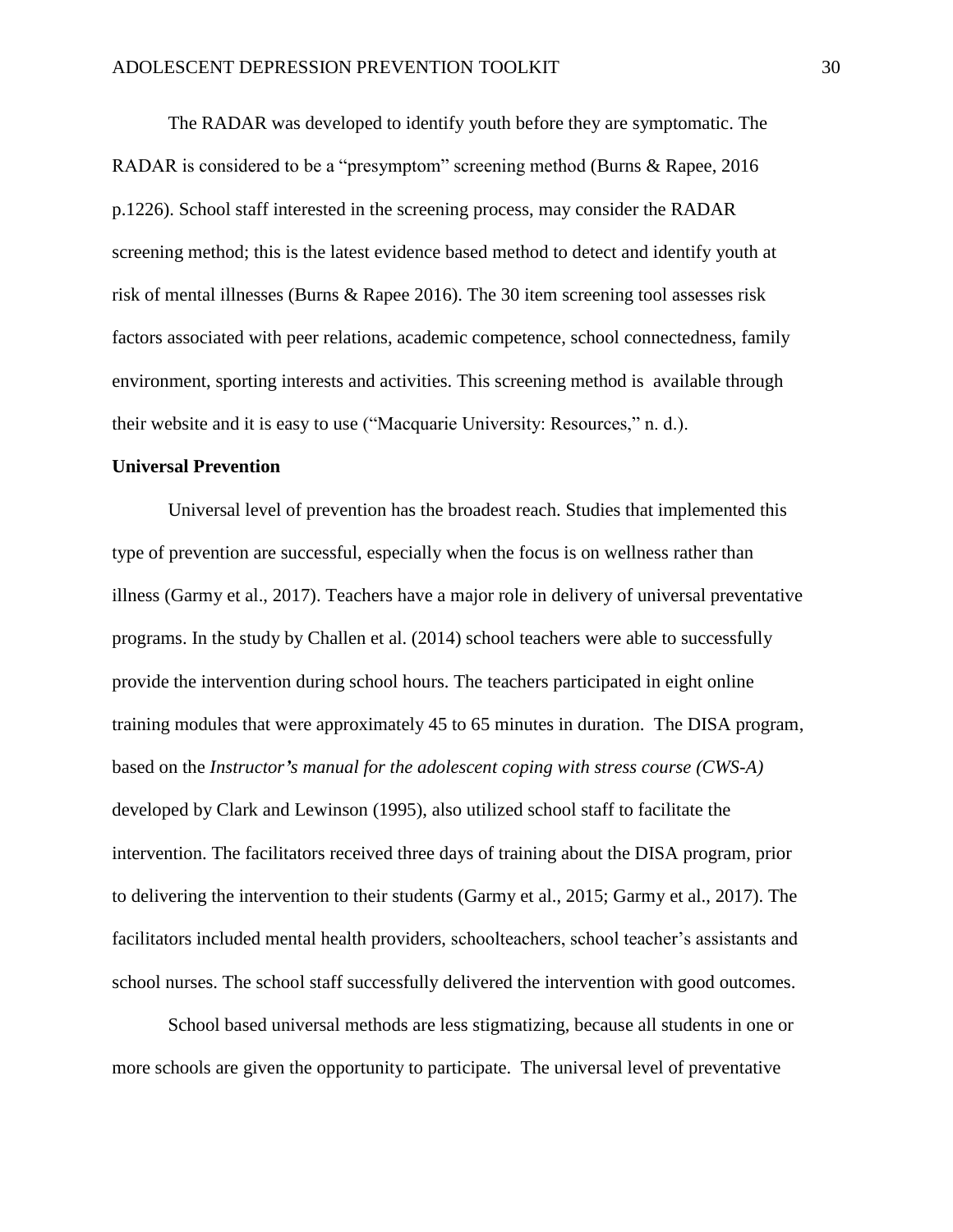programs are the only type of preventions that are imbedded in the classroom curriculum and delivered during regular school hours. This makes the programs more accessible for students and feasible for the school administrators (Garmy et al., 2015). The non-universal levels of preventions cannot be part of the school schedule. Youth at risk of depression may identified through screening methods such as the RADAR, PHQ-2 or PHQ-9.

#### **Non-Universal Prevention**

The studies that participated in the non-universal level of prevention, did the interventions either before or after the normal school schedules (McCarty et al., 2013; Duong et al., 2015; Duong et al., 2016). Screening methods were used to identify adolescents at risk of developing depression with sub-clinical symptoms. The participants went through a secondary screening with PHQ-9 to identify those who had a possible diagnosis of major depression disorder or suicidal thoughts. A score of 10 or higher on the PHQ-9 may be indicative of a major depressive disorder (Arroll et al., 2010).

The ones who were identified with major depressive disorder or suicidality, were not included in the study, but were given proper referrals to appropriate level of treatment in a clinical setting (McCarty et al., 2013; Duong et al., 2015; Duong et al., 2016). Multiple risk and protective factors were identified and measured by interviewing the students, parents and teachers. The students were evaluated based on their school problems, personal adjustments and interpersonal relationships.

The advantages of this type of prevention is that it is based on the students understanding of their own issues; it also requires parents and teachers to give feedback regarding the students interactions in each setting (McCarty et al., 2013; Duong et al., 2015; Duong et al., 2016). The intervention was designed to help adolescents develop skills in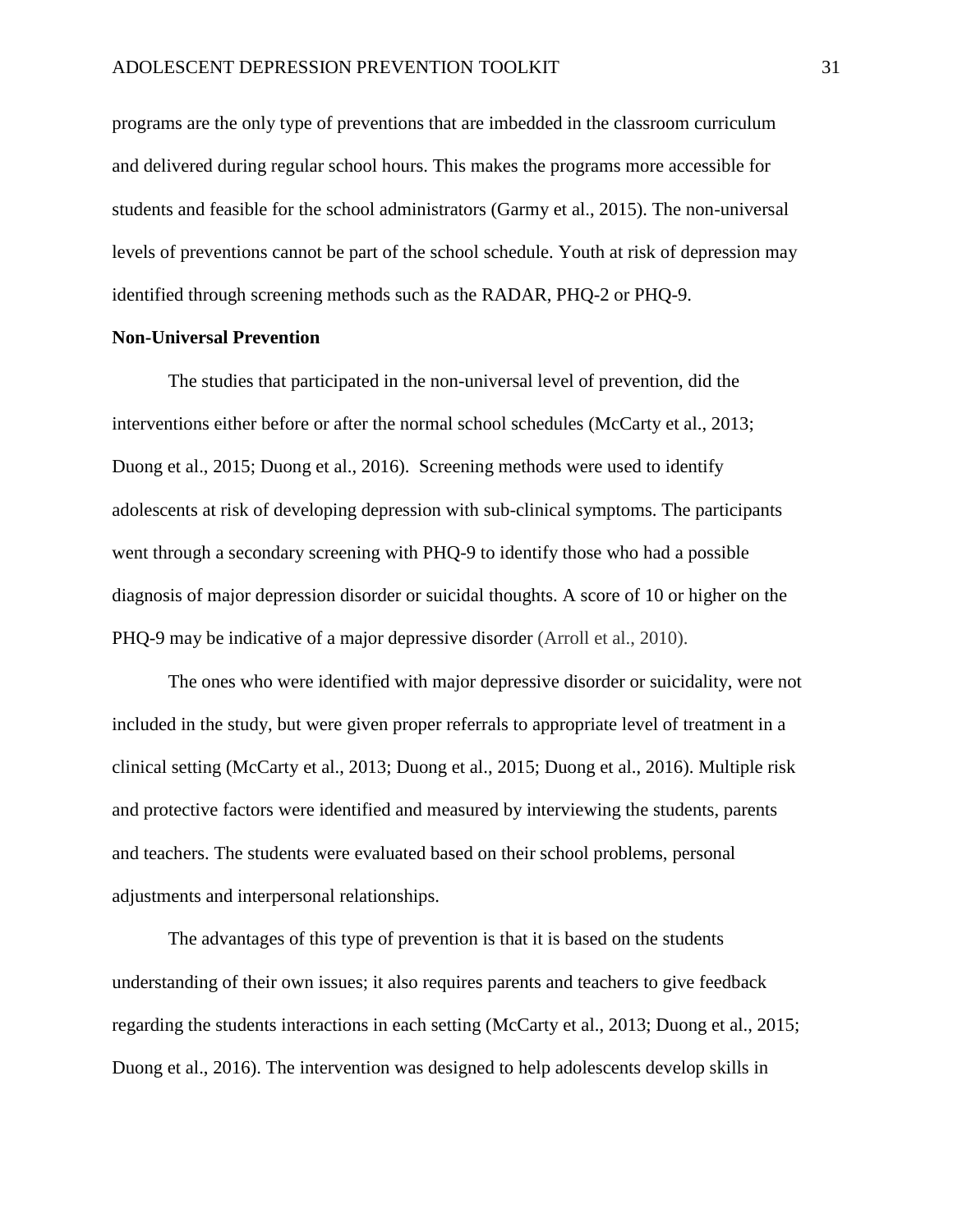accomplishing goals that are important to them and their families (McCarty et al., 2013; Duong et al., 2015; Duong et al., 2016).

The majority of the studies in the literature review used interventions that were based on the *adolescent coping with depression manual* (CWD-A),which is available in the public domain and was used by many of the authors of the studies in the literature review. The studies that used the CWD-A modified the treatment to a preventative type of intervention. One modified version of the CWD-A is the *Adolescent Coping with Stress course (CWS-A),* which is also available in the public domain. The literature supports the use of the *Instructor's manual for the adolescent coping with stress course (CWS-A)* developed by Clark and Lewinson (1995) as preventative type intervention for youth at risk of developing depression. In the literature review, multiple studies have used this manual and have modified it to their particular population based on the needs of the population that received the intervention. In the study by Listug-Lunde et al., (2013), the CWD-A was modified for the American Indian adolescent population.

#### **Specific Depression Prevention Programs**

School administrators, educators, community mental health professionals and other members of the community were asked to give their input regarding the modification of the manual for the American Indian population Listug-Lunde et al. (2013). The CWD-A was modified to Talk n Time for rural female adolescents (Noël et al., 2013). The social network of the rural adolescent population is crucial for their wellbeing. The Talk n Time was designed to strengthen and improve female adolescents ability to build solid social networks with their peers (Noël et al., 2013).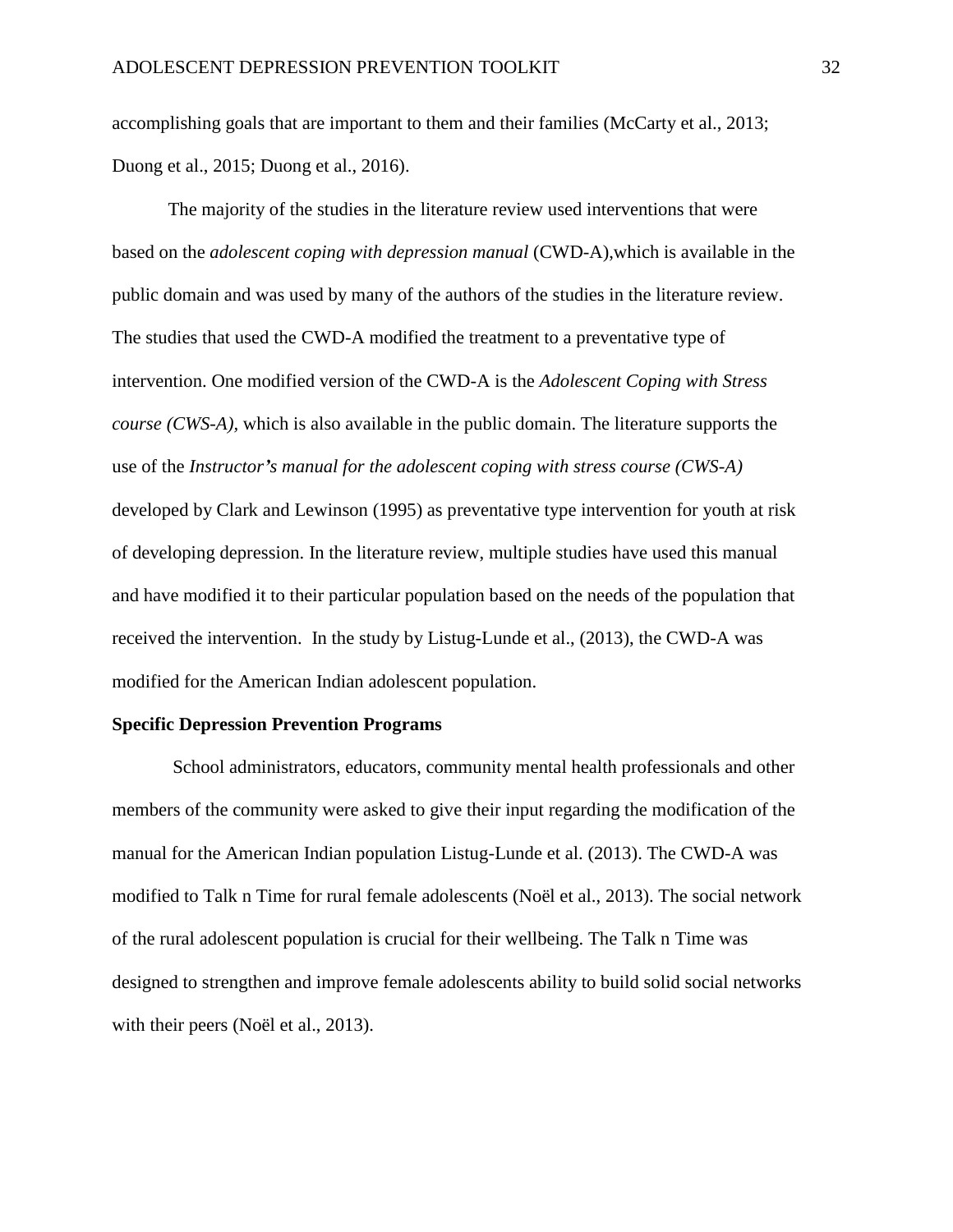Pare-Chocs is a depression prevention program, also based on the CWD-A manual with modification to address youth that were at risk of school drop-out (Poirier et al., 2013). This intervention was focused on emotional education. The intervention helped participants to increase their engagement in pleasant activities. The program taught participants social, communications and problem solving skills. This program proved to be effective in reducing depressive symptoms and preventing school drop-out (Poirier et al., 2013).

The Penn Resilience Program is another program based on the CBT concepts that have been studied extensively. Challen et. al. (2014) and Wijnhoven et al. (2014) designed preventative interventions based on the Penn Resilience Program. Wijnhoven et al. (2014) tested the effectiveness of the program as a treatment for female adolescents with subclinical levels of depressive symptoms. Challen et al. (2014) tested the effectiveness of Penn Resilience Program for a universal level of prevention with participants ages 11 and 12. This was the largest study with 2,844 participants from 16 schools. Teachers were the main facilitators of the universal this intervention program (Challen et al., 2014). The Penn Resilience Program has shown good effect in universal and non-universal level of preventions.

#### **Conclusion**

The prevalence of depression in the adolescent population is increasing at near pandemic levels. The conventional methods of treatment are not adequate to address the significantly high numbers of individuals who will experience depression in their lifetime. The onset of depression usually occurs during the childhood or adolescent years and puts individuals at risk for developing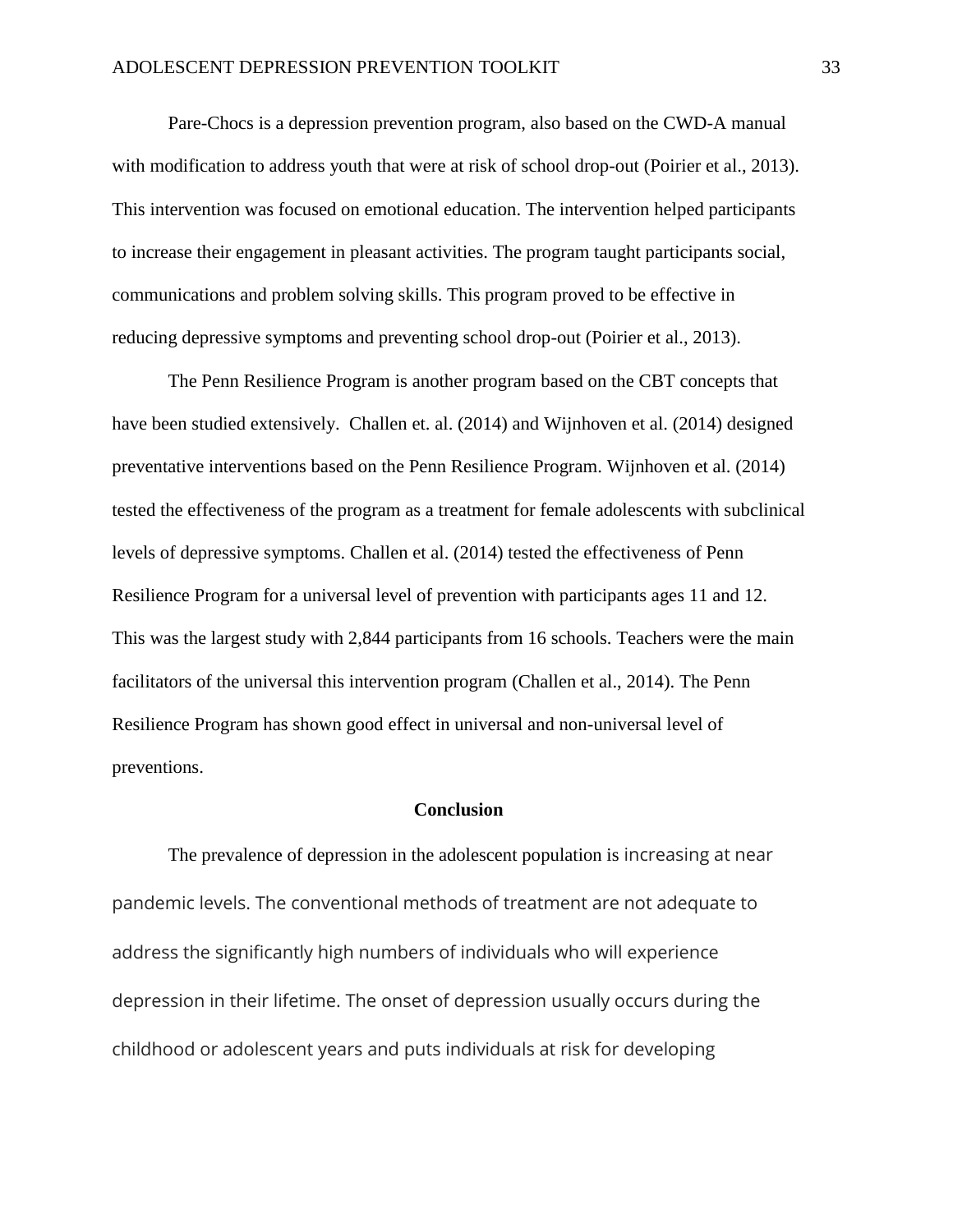depression during their adult years. Preventative methods to treat depression in all levels, universal, selective and indicated are the best way to address this issue.

Schools are the best setting to implement preventative type of services. Staff members such as counselors, psychologist, social workers and educators are in the best position to receive training and support, to implement school-based preventative services at the universal and non-universal levels. The first step in the process of initiating mental wellness programs in the schools will require a commitment from the school administrators and stakeholders.

Teachers and other school staff are increasingly interested in acquiring knowledge and skills about ADP methods; they need the support from school based mental health providers. The first step to initiating any preventative methods in the school settings is to inform school administrators about the necessity of ADP services. School administrators need information about the importance of providing their staff with educational programs to increase their knowledge about ADP methods.

The current evidence supports preventative services in the school settings with the support of the administrators and agreement from the parents. School administrators may start the process with getting parental consents and by providing parents with information about the mental health services they offer in the school settings. The services should include screening methods such as the RADAR to assess for youth at risk who are presymptomatic.

Screening methods that assess for symptoms of depression, such as the PHQ2 and PHQ9, are also available in the adolescent versions. Youth who score in five or higher on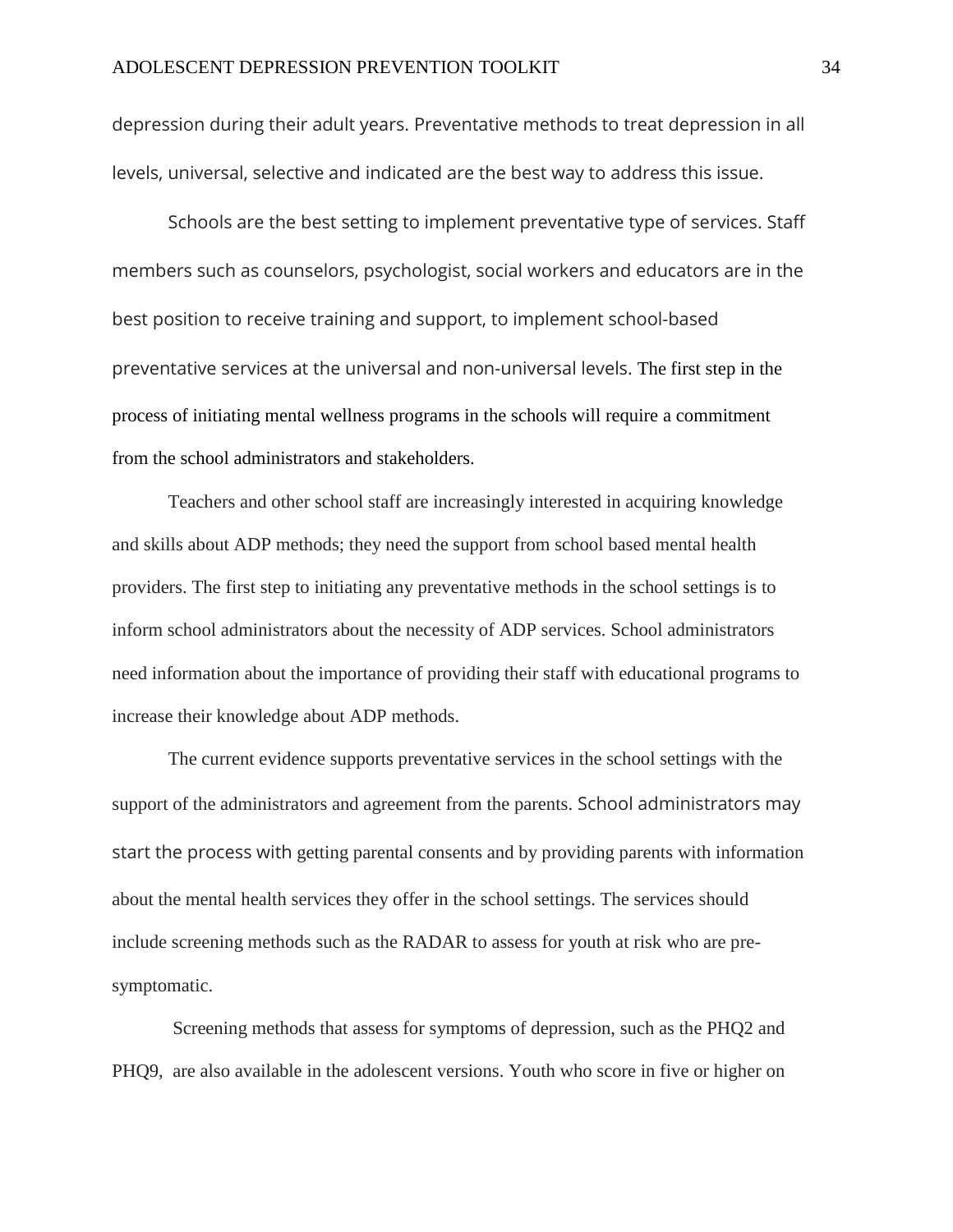the PHQ9 may be evaluated further by a mental health professional to rule out a possible diagnosis of depression. Also children and adolescent who endorse thoughts about selfharm, harm to others, suicide or homicide, should be given the most appropriate referrals, based on their level of risk. If the child or adolescent is at an imminent danger to self or others, emergency response should be in place and they should be transferred to the nearest emergency room. Children and adolescents who have chronic issues with thoughts of harm to self or others should be given appropriate referrals to mental health providers as treatment or interventions that are school based, may not fully address their higher level of need for treatment.

The screening methods for depression should be included in the yearly medical physical requirement that schools already have in place. Based on the results of the screenings, the school administrators should collaborate with mental health providers, parents and community members about the best ways to implement interventions that are most appropriate for the adolescent population in their schools. The *Adolescents Coping with Stress* manual is a good source to utilize as a foundation to plan and design an intervention that is customized. The Penn Resilience Program offers training programs that school staff may attend, to learn how to implement the intervention in the school settings ("Resilience In Children," 2018).

The Beck Institute for Cognitive behavior Therapy is the pioneer in the CBT training and offers ongoing educational seminars to therapists and non-therapists. The online courses do not require participants to be mental health providers. In order to attend the live courses, attendees must be professionals with active licenses as mental health providers ("The Beck Institute," 2016).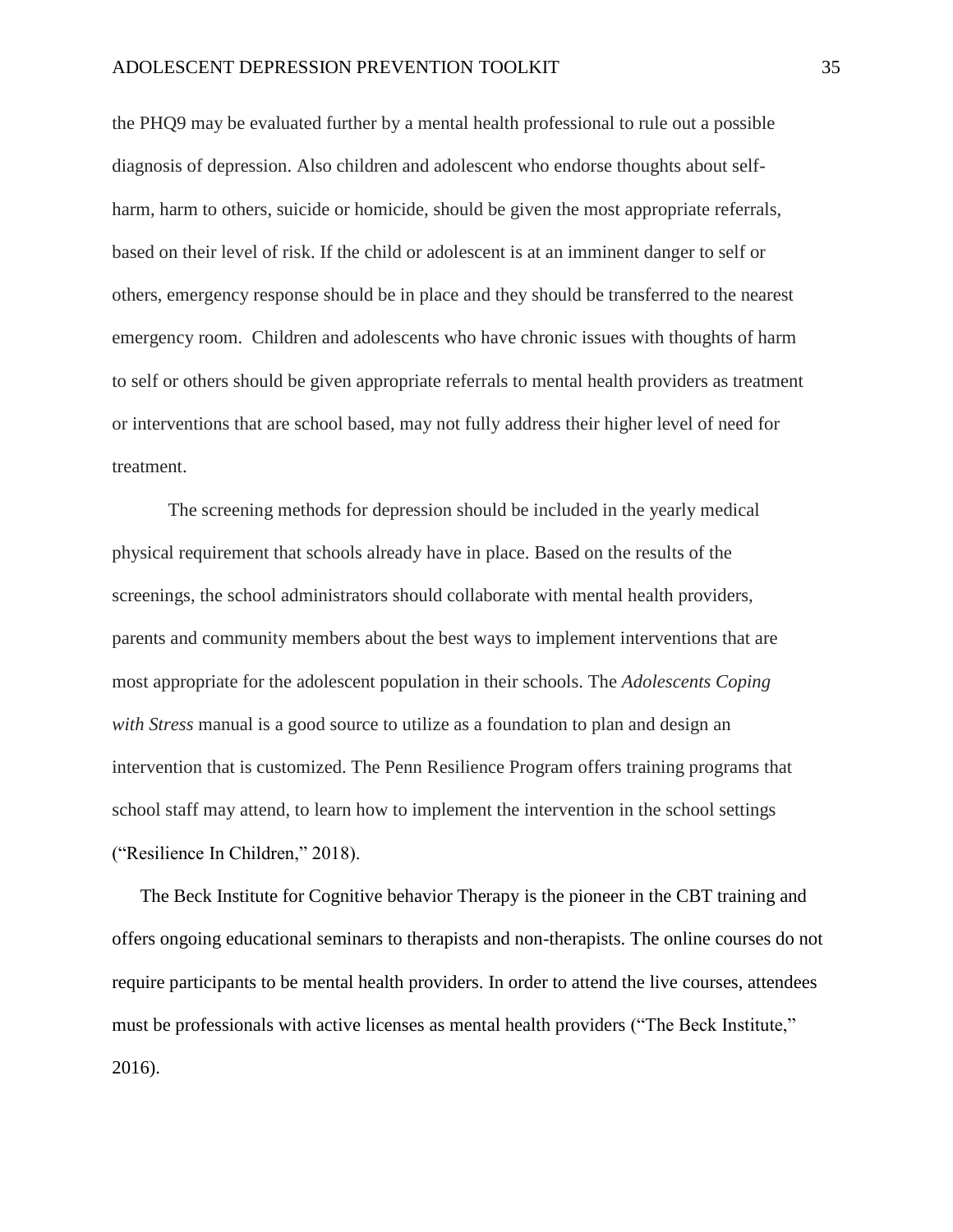Research is underway to study the impact of school based mental health services. A United Kingdom based organization, The Child Outcomes Research Consortium (CORC) has developed screening method for schools that analyzes the mental health status of the school's entire student body ("Child Outcomes Research Consortium," n.d.).

The Child Outcomes Research Consortium (CORC) is the United Kingdom's leading membership organization that collects and uses evidence to improve children and young people's mental health and wellbeing. CORC has over a decade of experience in measuring and monitoring children and young people's mental health and wellbeing. Their team of mental health measurement experts can support schools, colleges and other education providers to measure the impact of the social, emotional and wellbeing support they provide. There are a number of ways the organization works with schools and their staff members to effectively measure and monitor children and young people's mental health and wellbeing ("Child Outcomes Research Consortium," n.d.).

Starting in the 2018/19 academic year, the organization will be supporting schools and colleges to use the Wellbeing Measurement Framework (WMF), a set of validated measures assessing children's emotional wellbeing, mental health issues, coping strategies and risk and resilience factors, via a secure, online survey. Participating schools will be able to access reports and analyzing their survey responses ("Child Outcomes Research Consortium," n.d.).

This level of assessment and screening will help school administrators to obtain statistics regarding students in their schools who are at risk. A broad analysis of schools will aid administrators in allocating services and funds to improve their student's wellbeing and mental health.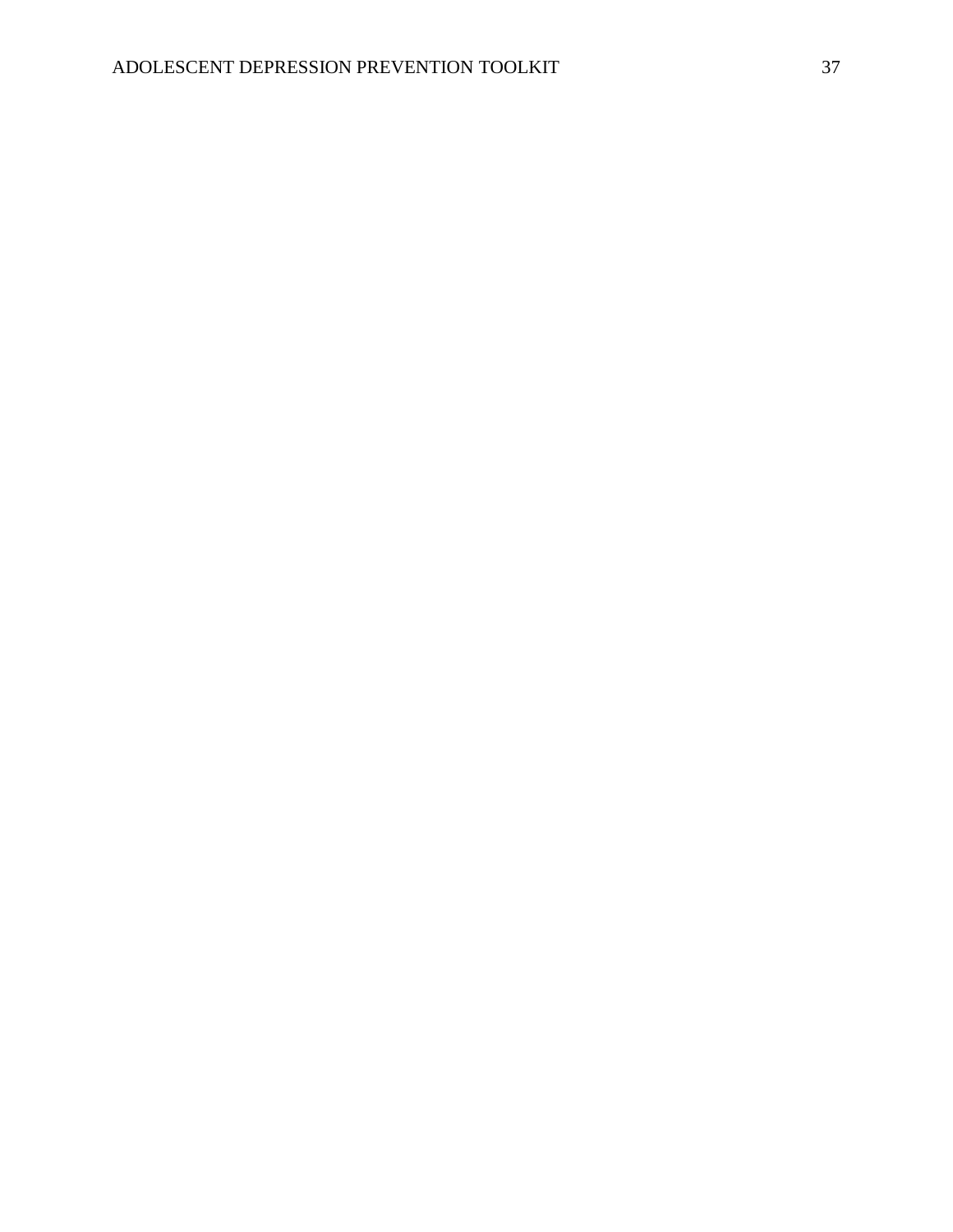#### References

- Allgaier, A. K., Pietsch, K., Fruhe, B., Sigl-Glockner, J., & Schulte-Korne, G. (2012). Screening for depression in adolescents: Validity of the patient health questionnaire in pediatric care. Depression and Anxiety, 29(10), 906-913. doi:10.1002/da.21971 [doi]
- Araya, R., Fritsch, R., Spears, M., Rojas, G., Martinez, V., Barroilhet, S., Montgomery, A. A. (2013). School intervention to improve mental health of students in santiago, chile A randomized clinical trial. *Jama Pediatrics, 167*(11), 1004- 1010. doi:10.1001/jamapediatrics.2013.2361
- Arroll, B., Goodyear-Smith, F., Crengle, S., Gunn, J., Kerse, N., Fishman, T., Hatcher, S. (2010). Validation of PHQ-2 and PHQ-9 to Screen for Major Depression in the Primary Care Population. *Annals of Family Medicine*, *8*(4), 348–353. http://doi.org/10.1370/afm.1139 (Arroll et al., 2010).
- Beck Institute for Cognitive behavior Therapy: CBT Training for Organizations. (2016). Retrieved from [https://beckinstitute.org/get-training/training-for-organizations/#who](https://beckinstitute.org/get-training/training-for-organizations/#who-benefits)[benefits](https://beckinstitute.org/get-training/training-for-organizations/#who-benefits)
- Bernard, M. E., & Joyce, M. R. (1984). *Rational-emotive therapy with children and adolescents:*

*Theory, treatment strategies, preventive methods.* New York, NY: Wiley & Sons.

Birmaher, B., Ryan, N.D., Wlliamson, D. E., Brent, D. A., Kaufman, J., Dahl, R. E., Nelson, B. (1996). Childhood and adolescent depression: A review of the past 10 years. part I. *Journal of the American Academy of Child & Adolescent Psychiatry, 35*(11),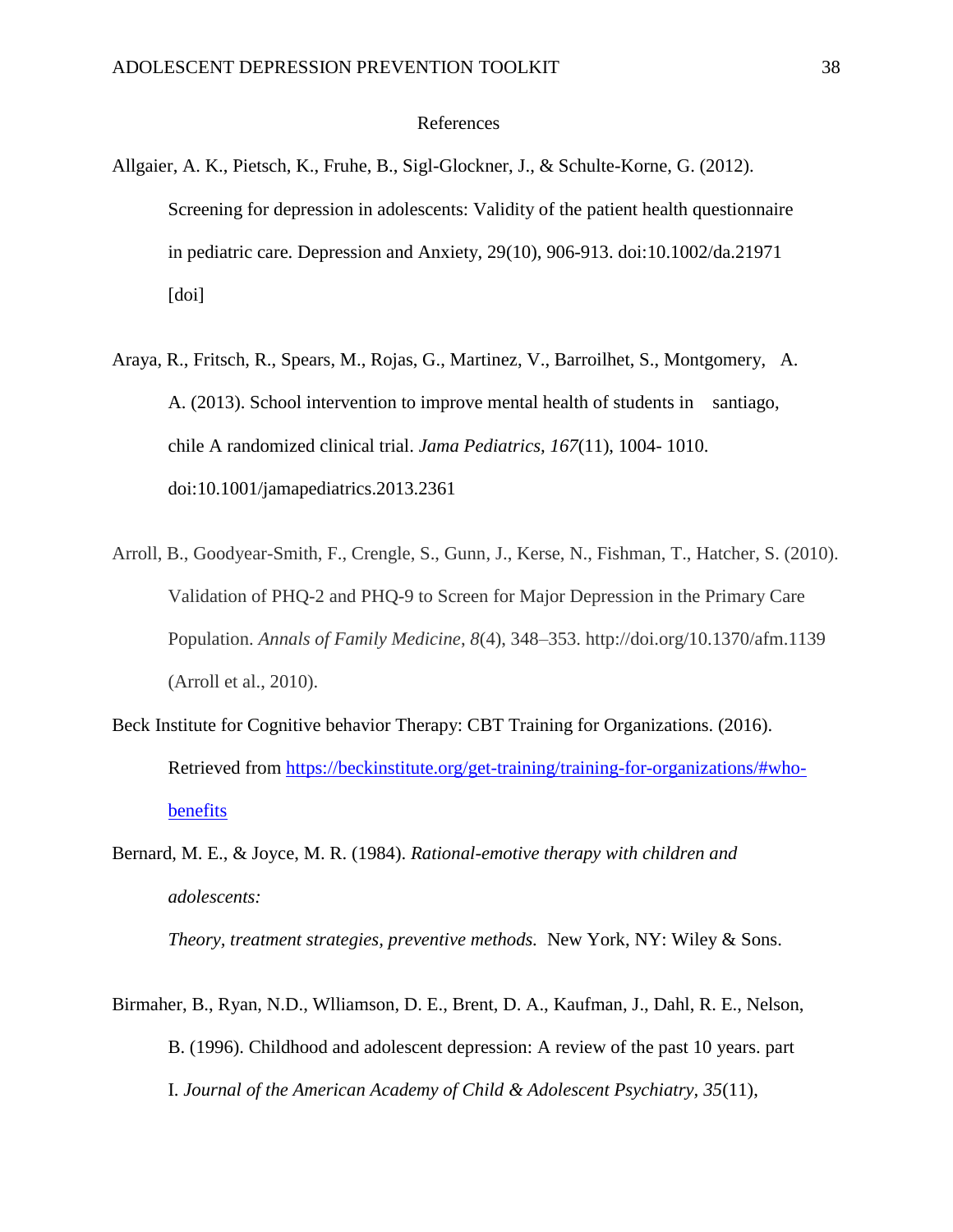1427-1439. doi[:http://dx.doi.org.silk.library.umass.edu/10.1097/00004583-](http://dx.doi.org.silk.library.umass.edu/10.1097/00004583-199611000-00011) [199611000-00011](http://dx.doi.org.silk.library.umass.edu/10.1097/00004583-199611000-00011)

- Björkenstam, E., Pebley, A. R., Burström, B., & Kosidou, K. (2017). Childhood social adversity and risk of depressive symptoms in adolescence in a US national sample. *Journal Of Affective Disorders*, *212*56-63. doi:10.1016/j.jad.2017.01.035
- Bri $\hat{A}$  re, F. N., Rohde, P., Shaw, H., & Stice, E. (2014). *Moderators of two indicated cognitive-behavioral depression prevention approaches for adolescents in a schoolbased effectiveness trial.* ( No. 53). doi:10.1016/j.brat.2013.12.005
- Brunwasser, S. M., Gillham, J. E., & Kim, E. S. (2009). A Meta-Analytic Review of the Penn Resiliency Program's Effect on Depressive Symptoms. *Journal of Consulting and Clinical Psychology*, *77*(6), 1042–1054. http://doi.org/10.1037/a0017671
- Burnes, B. (2004). Kurt lewin and the planned approach to change: A re-appraisal. *Journal of Management Studies, 41*(6), 977-1002. doi:10.1111/j.1467-6486.2004.00463.x
- Burns, J. R., & Rapee, R. M. (2016). Screening for mental health risk in high schools: The development of the youth RADAR. *Psychological Assessment, 28*(10), 1220-1231. doi:10.1037/pas000023
- Challen, A. R., Machin, S. J., & Gillham, J. E. (2014). The UK resilience programme: A schoolbased universal nonrandomized pragmatic controlled trial. *Journal of Consulting and Clinical Psychology, 82*(1), 75-89. 10.1037/a0034854 [doi]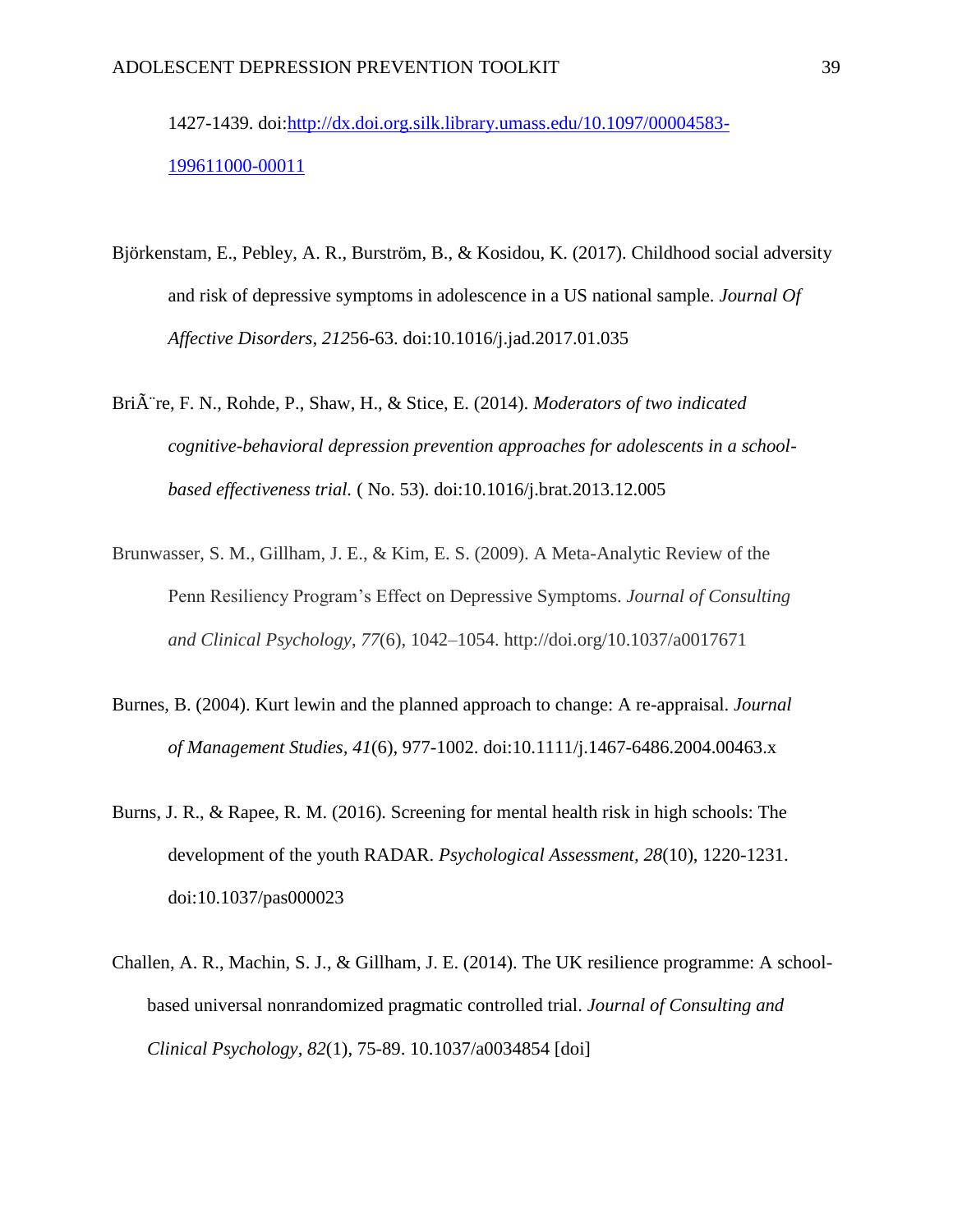- Clarke, G.N., &Lewinson, P.M. (1995). *Instructor's manual for the adolescent coping with stress course*. Portland, OR: Oregon Health Sciences University
- Costello, E. J., Foley, D. L., & Angold, A. (2006). 10-year research update review: The epidemiology of child and adolescent psychiatric disorders: II. developmental epidemiology. *Journal of the American Academy of Child & Adolescent Psychiatry, 45*(1), 8-25.

doi[:http://dx.doi.org.silk.library.umass.edu/10.1097/01.chi.0000184929.41423.c0](http://dx.doi.org.silk.library.umass.edu/10.1097/01.chi.0000184929.41423.c0)

Dodge, K. A. (1993). Social-cognitive mechanisms in the development of conduct disorder and depression. *Annual Review of Psychology, 44*, 559. Retrieved from http://silk.library.umass.edu/login?url=https://search-proquestcom.silk.library.umass.edu/docview/205823517?accountid=14572

- Dulcos, G., Laporte, D., & Ross (1995). *L'estime de soi de nos adolescents* [The self-esteem of our adolescents]. Montreal, Quebec, Canada: Edition de 1'hopital Sainte-Justine.
- Duong, M. T., Cruz, R. A., King, K. M., Violette, H. D., & McCarty, C. A. (2016). Twelvemonth outcomes of a randomized trial of the positive thoughts and action program for depression among early adolescents. *Prevention Science, 17*(3), 295-305. doi:10.1007/s11121-015-0615-2
- Duong, M. T., Kelly, B. M., Haaland, W. L., Matsumiya, B., Huey, S. J., & McCarty, C. A. (2016). *Mediators and moderators of a school-based cognitive-behavioral depression prevention program.* ( No. 40). doi:10.1007/s10608-016-9780-2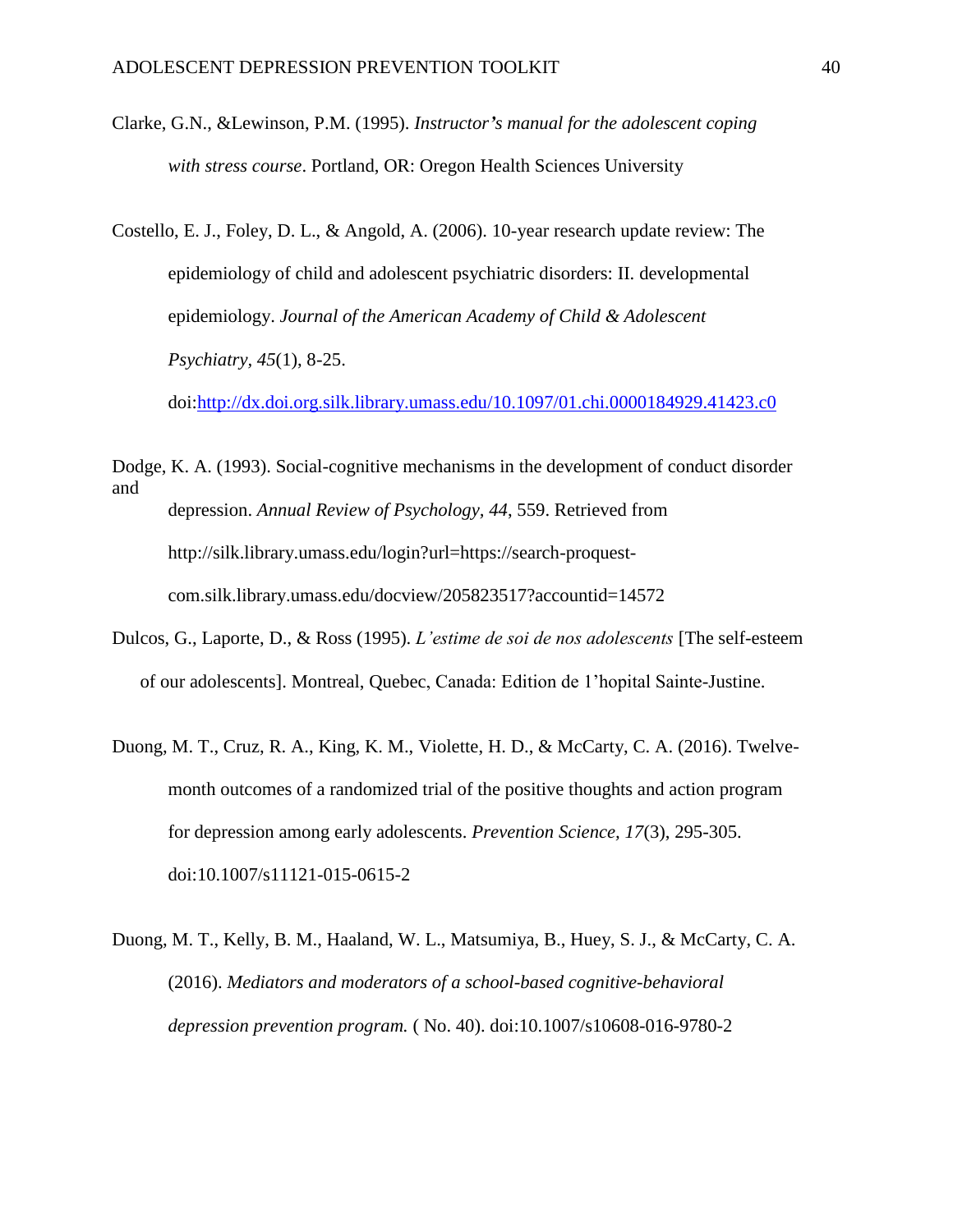- Ferrari, A. J., Charlson, F. J., Norman, R. E., Patten, S. B., Freedman, G., Murray, C. J., Whiteford, H. A. (2013). Burden of depressive disorders by country, sex, age, and year: Findings from the global burden of disease study 2010. *PLoS Medicine, 10*(11), e1001547. doi:10.1371/journal.pmed.1001547 [doi]
- Gaete, J., Martinez, V., Fritsch, R., Rojas, G., Montgomery, A. A., & Araya, R. (2016). *Indicated school-based intervention to improve depressive symptoms among at risk chilean adolescents: A randomized controlled trial.* ( No. 16). doi:10.1186/s12888-016-0985-4
- Garmy, P., Berg, A., & Clausson, E. K. (2015). A qualitative study exploring adolescents' experiences with a school-based mental health program. *BMC Public Health, 15*, 1074-015- 2368-z. 10.1186/s12889-015-2368-z [doi]
- Garmy, P., Clausson, E. K., Berg, A., Steen Carlsson, K., & Jakobsson, U. (2017). Evaluation of a school-based cognitive-behavioral depression prevention program. *Scandinavian Journal of Public Health,* , 1403494817746537. 10.1177/1403494817746537 [doi]
- Garmy, P., Jakobsson, U., Carlsson, K. S., Berg, A., & Clausson, E. K. (2015). Evaluation of a school-based program aimed at preventing depressive symptoms in adolescents. *The Journal of School Nursing, 31*(2), 117-125. 10.1177/1059840514523296 Retrieved from [http://silk.library.umass.edu/login?url=http://search.ebscohost.com/login.aspx?direct=t](http://silk.library.umass.edu/login?url=http://search.ebscohost.com/login.aspx?direct=true&db=psyh&AN=2015-12189-006&site=ehost-live&scope=site) [rue&db=psyh&AN=2015-12189-006&site=ehost-live&scope=site](http://silk.library.umass.edu/login?url=http://search.ebscohost.com/login.aspx?direct=true&db=psyh&AN=2015-12189-006&site=ehost-live&scope=site)
- Gillham, J. E., Reivich, K. J., Freres, D. R., Chaplin, T. M., Shatt $\tilde{A}$ ©, A. J., Samuels, B., Seligman, M. E. (2007). *School-based prevention of depressive symptoms: A*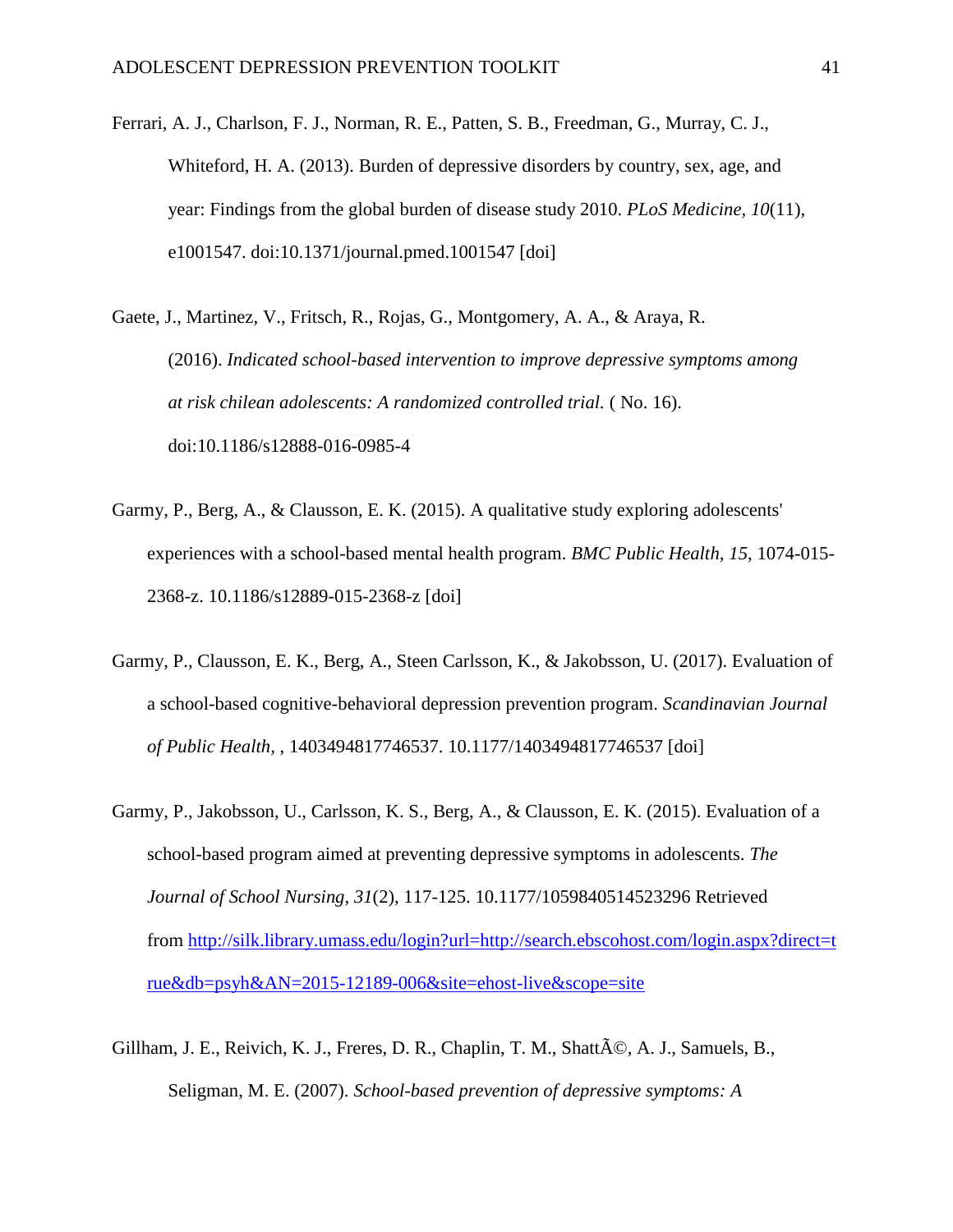*randomized controlled study of the effectiveness and specificity of the penn resiliency program.* ( No. 75). doi:10.1037/0022-006X.75.1.9

- Global Burden of Disease Study 2013 Collaborators. (2015). Global, regional, and national incidence, prevalence, and years lived with disability for 301 acute and chronic diseases and injuries in 188 countries, 1990-2013: A systematic analysis for the global burden of disease study 2013. *Lancet (London, England), 386*(9995), 743- 800. doi:10.1016/S0140-6736(15)60692-4 [doi]
- Hoyt, L. T., Chase-Lansdale, P. L., McDade, T. W., & Adam, E. K. (2012). Positive youth, healthy adults: Does positive well-being in adolescence predict better perceived health and fewer risky health behaviors in young adulthood? *Journal of Adolescent Health, 50*(1), 66-73.

doi[:http://dx.doi.org.silk.library.umass.edu/10.1016/j.jadohealth.2011.05.002](http://dx.doi.org.silk.library.umass.edu/10.1016/j.jadohealth.2011.05.002)

- Kaiser Permanente Center for Health Research: Download Site for Youth Depression Treatment & Prevention Programs. (2015). Retrieved from [https://research.kpchr.org/Research/Research-Areas/Mental-Health/Youth-Depression-](https://research.kpchr.org/Research/Research-Areas/Mental-Health/Youth-Depression-Programs)[Programs](https://research.kpchr.org/Research/Research-Areas/Mental-Health/Youth-Depression-Programs)
- Kessler, RC, GP Amminger, S Aguilar-Gaxiola, J Alonso, S Lee, TB Üstün, and T Bedirhan Ustün, et al. 2007. "Age of onset of mental disorders: a review of recent literature." Current Opinion In Psychiatry 20, no. 4: 359-364. CINAHL Complete, EBSCOhost (accessed March 18, 2017).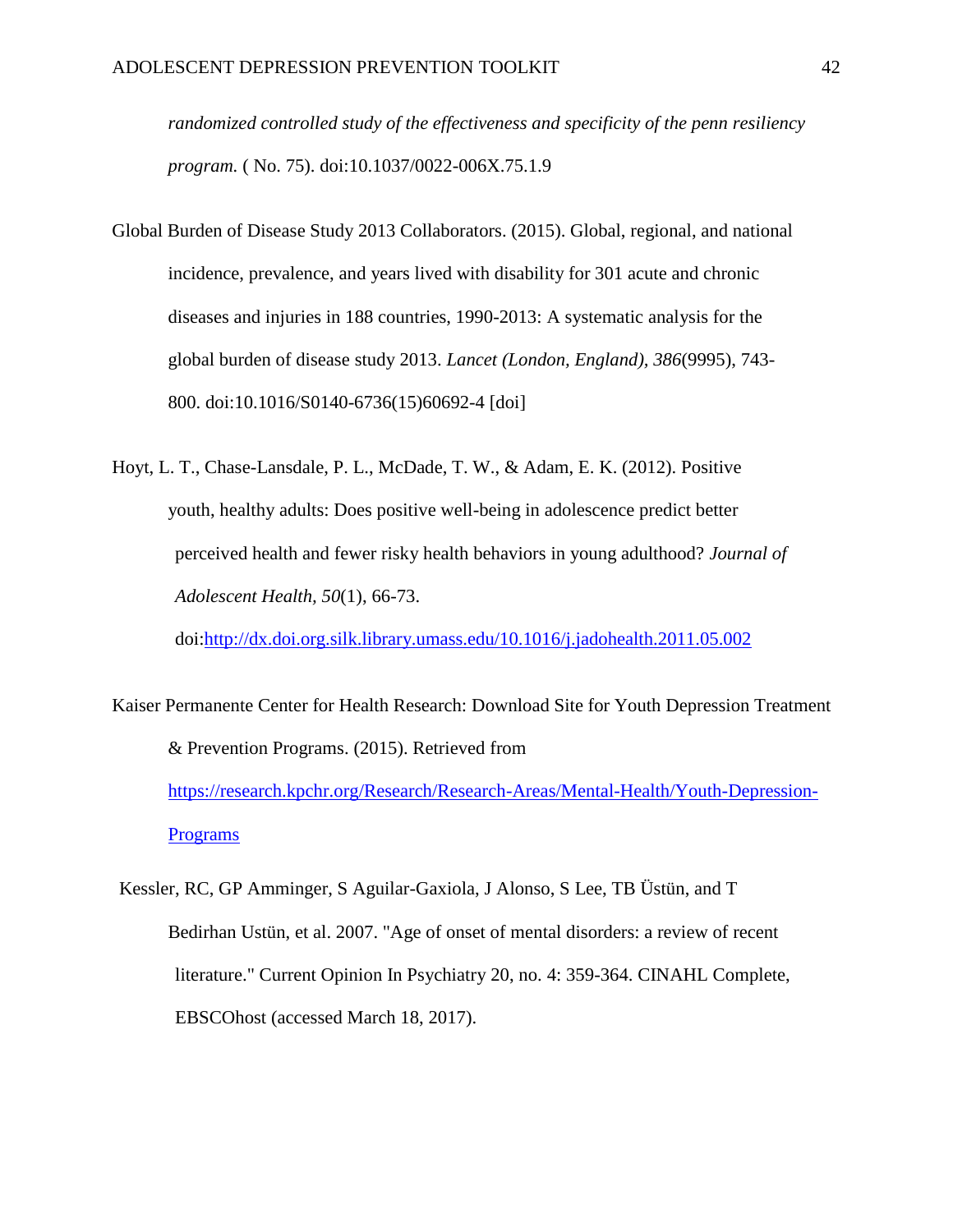Kindt, K. C. M., Kleinjan, M., Janssens, J. M. A. M., & Scholte, R. H. J. (2016). The effect of a depression prevention program on negative cognitive style trajectories in early adolescents. *Health Education Research, 31*(5), 665-677. doi:10.1093/her/cyw038

 Kramer, T., Iliffe, S., Gledhill, J., & Garralda, M, E., (2012). Recognising and responding to adolescent depression in general practice: Developing and implementing the therapeutic identification of depression in young people (TIDY) programme. *Clin Child Psychol Psychiatry, 17*(4), 482-494. doi:10.1177/1359104512442639

Listug-Lunde, L., Vogeltanz-Holm, N., & Collins, J. (2013). A cognitive-behavioral treatment for depression in rural american indian middle school students. *American Indian and Alaska Native Mental Health Research (Online), 20*(1), 16-34. 10.5820/aian.2001.2013.16 [doi]

MACQUARIE University: Resources (n. d.). Retrieved from [https://www.mq.edu.au/research/research-centres-groups-and-facilities/healthy](https://www.mq.edu.au/research/research-centres-groups-and-facilities/healthy-people/centres/centre-for-emotional-health-ceh/resources)[people/centres/centre-for-emotional-health-ceh/resources](https://www.mq.edu.au/research/research-centres-groups-and-facilities/healthy-people/centres/centre-for-emotional-health-ceh/resources)

Maurer, D. (2012). Screening for depression. *American Family Physician, 85*(2), 139-144. Retrieved from<https://www.aafp.org/afp/2012/0115/p139.html>

Mathers, C. D., & Loncar, D. (2006). Projections of global mortality and burden of disease from 2002 to 2030. *PLoS Medicine, 3*(11), e442. doi:06-PLME-RA-0071R2 [pii]

Mendelson, T., & Tandon, S. D. (2016). *Prevention of depression in childhood and adolescence* doi[:http://dx.doi.org.silk.library.umass.edu/10.1016/j.chc.2015.11.005](http://dx.doi.org.silk.library.umass.edu/10.1016/j.chc.2015.11.005)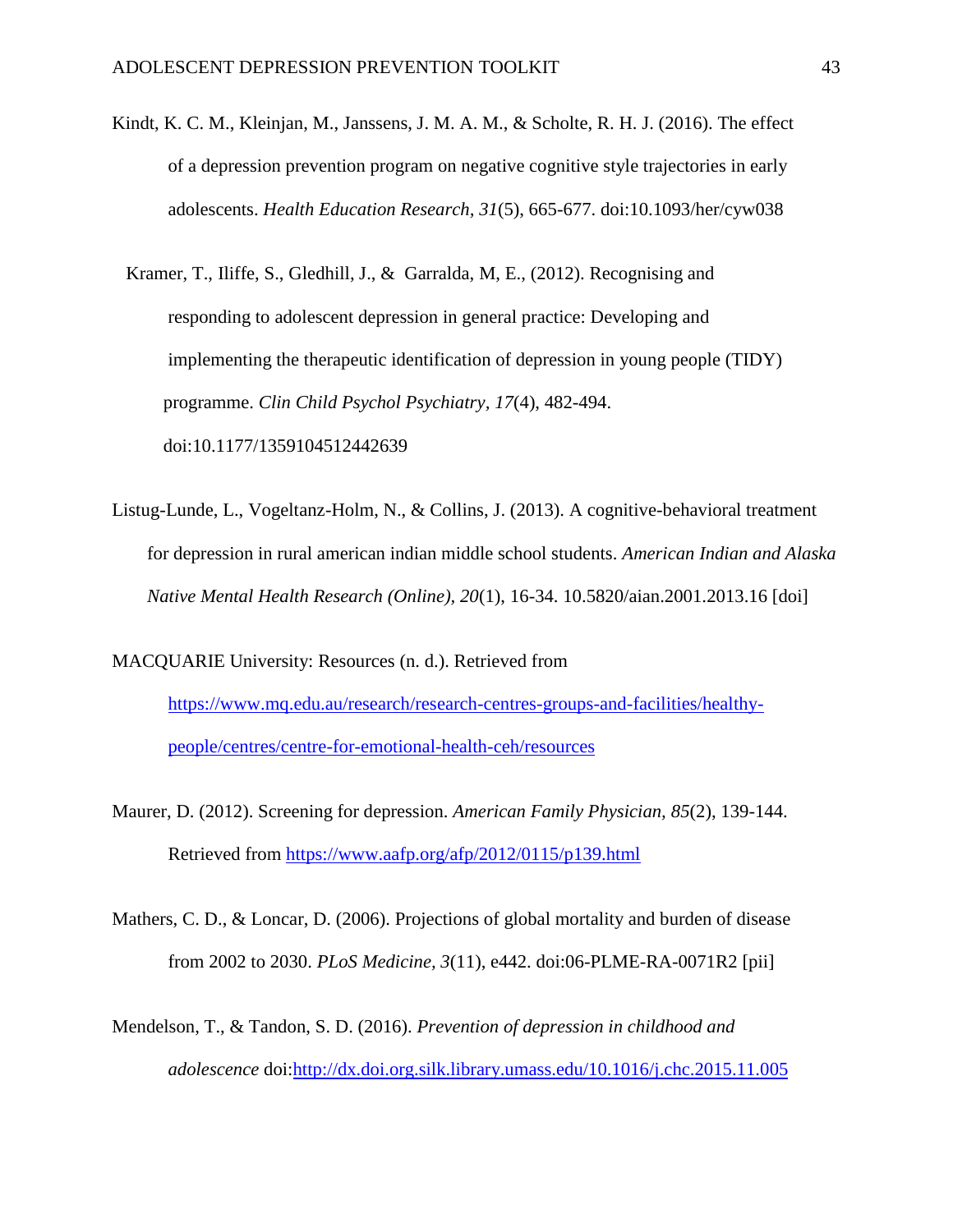Merikangas, K. R., He, J. P., Burstein, M., Swanson, S. A., Avenevoli, S., Cui, L., Swendsen, J. (2010). Lifetime prevalence of mental disorders in U.S. adolescents: results from the National Comorbidity Survey Replication--Adolescent Supplement (NCS-A). *J Am Acad Child Adolesc Psychiatry, 49*(10), 980-989. doi:10.1016/j.jaac.2010.05.017

- McCarty, C. A., Violette, H. D., Duong, M. T., Cruz, R. A., & McCauley, E. (2013). A randomized trial of the positive thoughts and action program for depression among early adolescents. *Journal of Clinical Child and Adolescent Psychology, 42*(4), 554- 563. doi:10.1080/15374416.2013.782817
- Munoz, R.F., Ippen, C.G., Rao, S., Le, H., & Dwyer, E.V. (2000). Group Cognitive-Behavioral Therapy of Major Depression. Cognitive-Behavioral Depression Clinic. Division of Psychosocial Medicine San Francisco General Hospital. University of California, San Francisco
- National Institute for Health Care Management Foundation. (2010). Improving Early Identification and Treatment of Adolescent Depression: Consideration and Strategies for Health Plans. 19 pages.
- National Institute of Mental Health: Transforming the Understanding and Treatment of Mental Illness. (2017, November) Retrieved from

[https://www.nimh.nih.gov/health/statistics/major-depression.shtml#part\\_155031](https://www.nimh.nih.gov/health/statistics/major-depression.shtml#part_155031)

Noël, L. T., Rost, K., & Gromer, J. (2013). Depression prevention among rural preadolescent girls: A randomized controlled trial. *School Social Work Journal, 38*(1), 1-18. Retrieved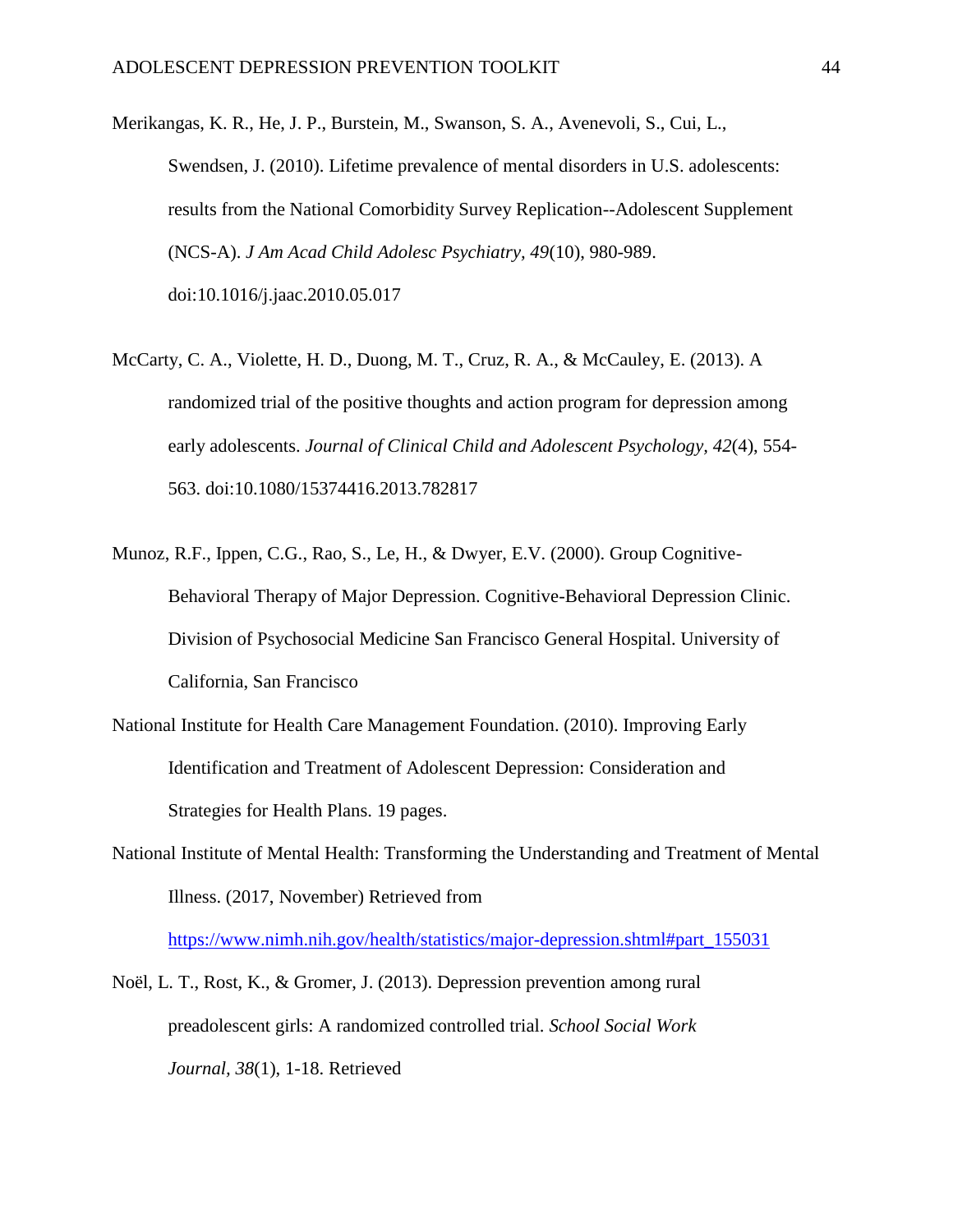from [http://silk.library.umass.edu/login?url=http://search.ebscohost.com/login.aspx?](http://silk.library.umass.edu/login?url=http://search.ebscohost.com/login.aspx?direct=true&db=psyh&AN=2013-41272-002&site=ehost-live&scope=site) [direct=true&db=psyh&AN=2013-41272-002&site=ehost-live&scope=site](http://silk.library.umass.edu/login?url=http://search.ebscohost.com/login.aspx?direct=true&db=psyh&AN=2013-41272-002&site=ehost-live&scope=site)

- Patel, V., Flisher, A. J., Hetrick, S., & McGorry, P. (2007). *Mental health of young people: A global public-health challenge* doi[:https://doi-org.silk.library.umass.edu/10.1016/S0140-](https://doi-org.silk.library.umass.edu/10.1016/S0140-6736(07)60368-7) [6736\(07\)60368-7](https://doi-org.silk.library.umass.edu/10.1016/S0140-6736(07)60368-7)
- Poirier, M., Marcotte, D., Joly, J., & Fortin, L. (2013). Program and implementation effects of a cognitive-behavioural intervention to prevent depression among adolescents at risk of school dropout exhibiting high depressive symptoms. *Educational Research and Evaluation, 19*(6), 561-577. 10.1080/13803611.2013.803932 Retrieved

Poppelaars, M., Tak, Y. R., Lichtwarck-Aschoff, A., Engels, R. C. M. E., Lobel, A., Merry, S. N., Granic, I. (2016). A randomized controlled trial comparing two cognitive-behavioral programs for adolescent girls with subclinical depression: A school based program (op volle kracht) and a computerized program (SPARX). *Behaviour Research and Therapy, 80*, 33-42. doi:10.1016/j.brat.2016.03.005

Posner, K. (2013, October 8). C-SSRS training video [Video File]. Retrieved from [https://www.youtube.com/watch?v=Xfddz\\_Yfnc4](https://www.youtube.com/watch?v=Xfddz_Yfnc4)

Pössel, P., Martin, N. C., Garber, J., & Hautzinger, M. (2013). A randomized controlled trial of a cognitive-behavioral program for the prevention of depression in adolescents compared with nonspecific and no-intervention control conditions. *Journal of Counseling Psychology, 60*(3), 432-438. 10.1037/a0032308; 10.1037/a0032308.supp (Supplemental) Retrieved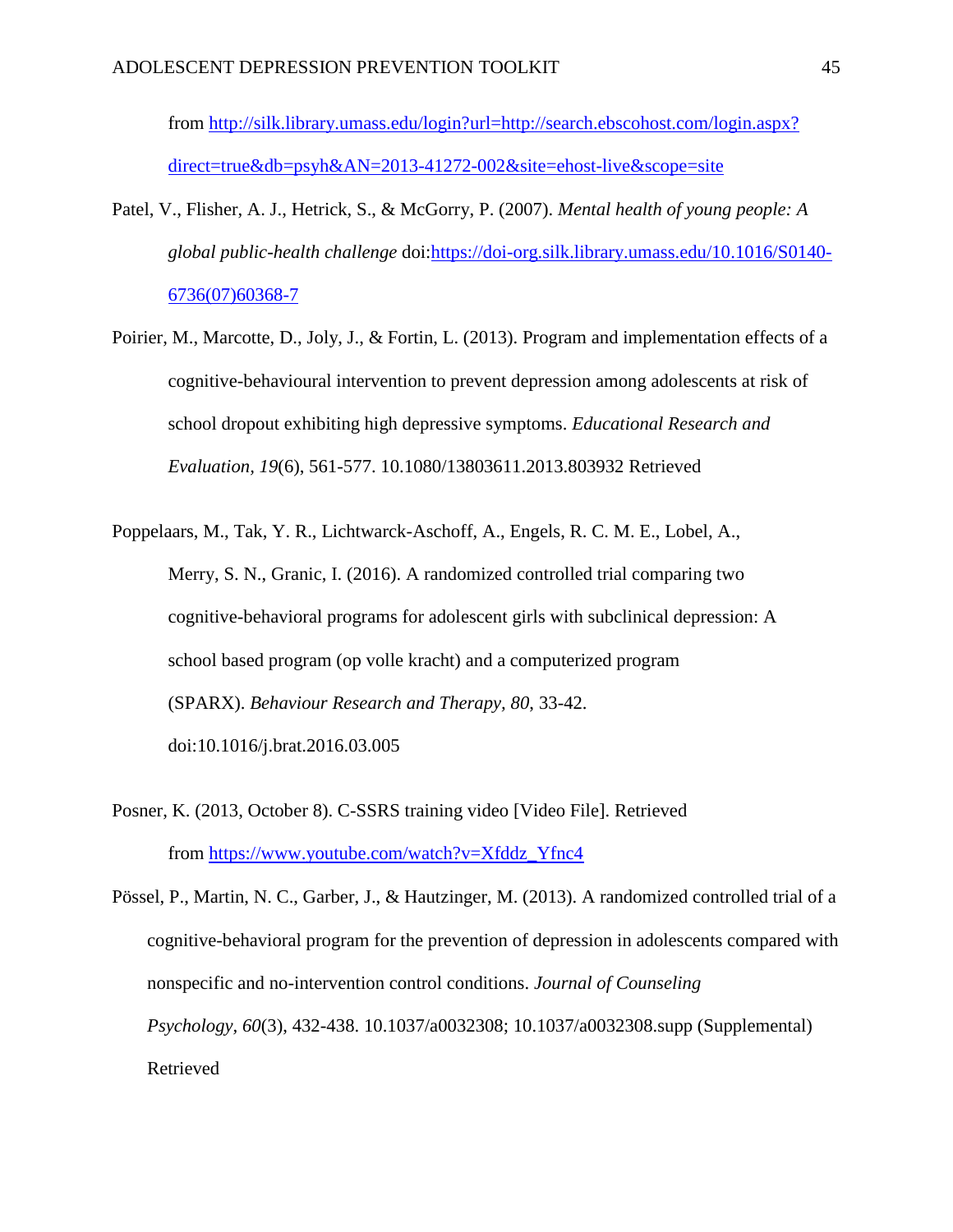from [http://silk.library.umass.edu/login?url=http://search.ebscohost.com/login.aspx?direct=t](http://silk.library.umass.edu/login?url=http://search.ebscohost.com/login.aspx?direct=true&db=psyh&AN=2013-08917-001&site=ehost-live&scope=site) [rue&db=psyh&AN=2013-08917-001&site=ehost-live&scope=site](http://silk.library.umass.edu/login?url=http://search.ebscohost.com/login.aspx?direct=true&db=psyh&AN=2013-08917-001&site=ehost-live&scope=site)

- RESILIENCE IN CHILDREN: The Penn Resilience Program For Middle School Students. (2018). Retrieved April 5, 2018, from [https://ppc.sas.upenn.edu/research/resilience](https://ppc.sas.upenn.edu/research/resilience-children)[children](https://ppc.sas.upenn.edu/research/resilience-children)
- Rice, F., Rawal, A., Riglin, L., Lewis, G., Lewis, G., & Dunsmuir, S. (2015). Examining reward-seeking, negative self-beliefs and over-general autobiographical memory as mechanisms of change in classroom prevention programs for adolescent depression. *J Affect Disord, 186*, 320-327. doi:10.1016/j.jad.2015.07.019
- Richardson, L. P., Rockhill, C., Russo, J. E., Grossman, D. C., Richards, J., McCarty, C., Katon, W. (2010). Evaluation of the PHQ-2 as a Brief Screen for Detecting Major Depression among Adolescents. *Pediatrics*, *125*(5), e1097–e1103. http://doi.org/10.1542/peds.2009- 2712
- Shirk, S. R., Kaplinski, H., & Gudmundsen, G. (2009). School-based cognitivebehavioral therapy for adolescent depression. *Journal of Emotional and Behavioral Disorders, 17*(2), 106-117. doi:10.1177/1063426608326202
- Stice, E., Rohde, P., Seeley, J. R., & Gau, J. M. (2008). Brief cognitive-behavioral depression prevention program for high-risk adolescents outperforms two alternative interventions: A randomized efficacy trial. *Journal of Consulting and Clinical Psychology, 76*(4), 595-606. doi:10.1037/a0012645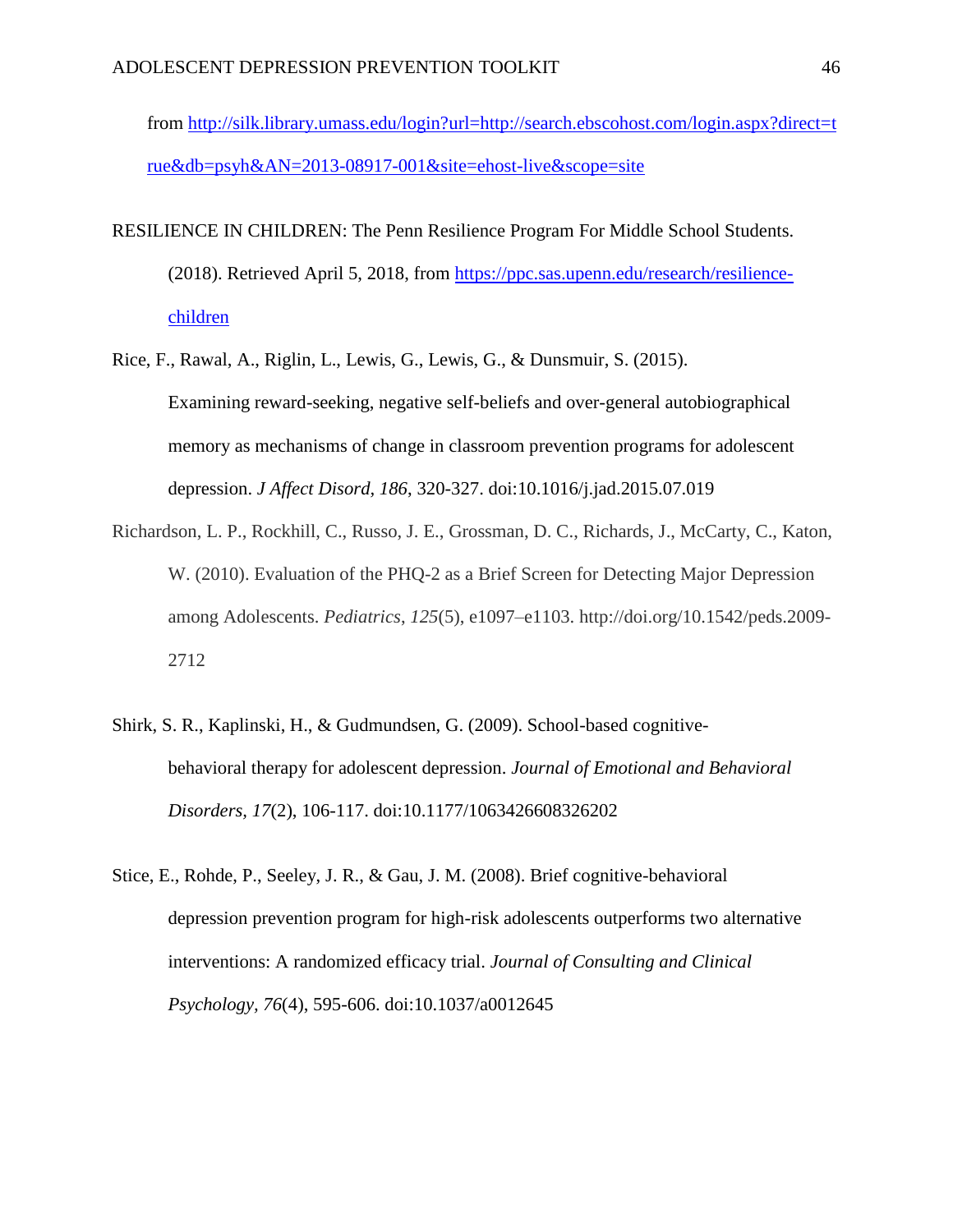- Tak, Y. R., Lichtwarck-Aschoff, A., Gillham, J. E., Van Zundert, R. M. P., & Engels, R. C. M. E. (2016). Universal school-based depression prevention 'op volle kracht': A longitudinal cluster randomized controlled trial. *Journal of Abnormal Child Psychology, 44*(5), 949-961. doi:10.1007/s10802-015-0080-1
- The Columbia Lighthouse Project: Identity Risk. Prevent Suicide. (2016). Retrieved from <http://cssrs.columbia.edu/the-scale-in-action/schools/>
- Van Zoonen, K., Buntrock, C., Ebert, D. D., Smit, F., Reynolds, I. I. I.,Charles F., Beekman, A. T. F., & Cuijpers, P.Preventing the onset of major depressive disorder: A meta-analytic review of psychological interventions. *- International Journal of Epidemiology April 1, 2014 43(2):318,*
- Vuthiarpa, S., Sethabouppha, H., Soivong, P., & Williams, R. (2012). Effectiveness of a school-based cognitive behavioral therapy program for thai adolescents with depressive symptoms. *Pacific Rim International Journal of Nursing Research, 16*(3), 206-221.
- Wiens, K., Williams, J. V. A., Lavorato, D. H., Duffy, A., Pringsheim, T. M., Sajobi, T. T., & Patten, S. B. (2017). Is the prevalence of major depression increasing in the canadian adolescent population? assessing trends from 2000 to 2014. *Journal of Affective Disorders, 210*, 22-26.

doi[:http://dx.doi.org.silk.library.umass.edu/10.1016/j.jad.2016.11.018](http://dx.doi.org.silk.library.umass.edu/10.1016/j.jad.2016.11.018)

Wijnhoven, L. A. M. W., Creemers, D. H. M., Vermulst, A. A., Scholte, R. H. J., & Engels, R. C. M. E. (2014). Randomized controlled trial testing the effectiveness of a depression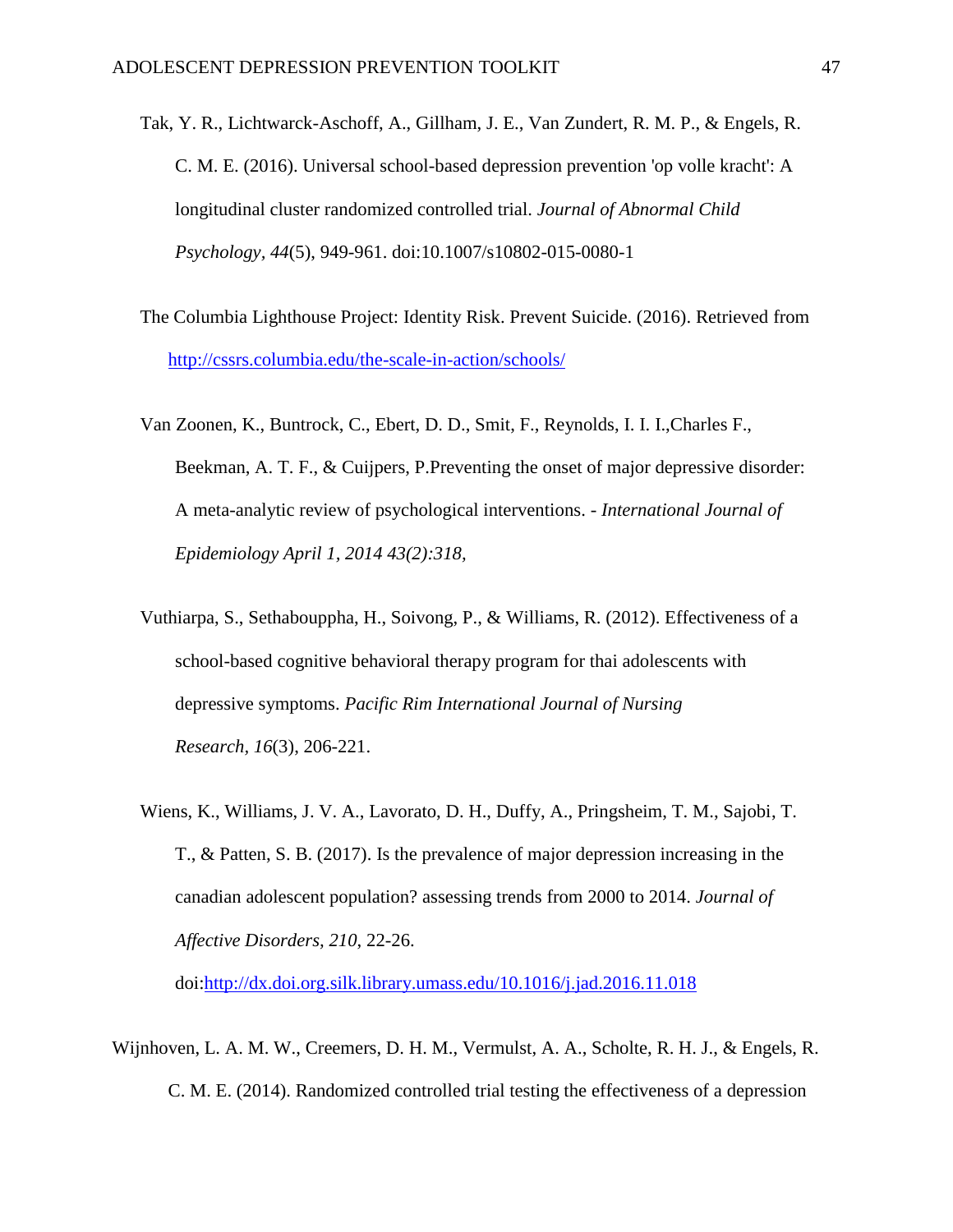prevention program ('Op Volle Kracht') among adolescent girls with elevated depressive symptoms. *Journal of Abnormal Child Psychology, 42*(2), 217-228. doi:10.1007/s10802- 013-9773-5

World Health Organization. (2017). Mental Disorders (fact sheet). Retrieved from <http://www.who.int/mediacentre/factsheets/fs396/en/>

Yellowlees, P., Hilty, D., Marks, S., Neufeld, J., & Bourgeois, J. (2008). A

Retrospective Analysis of a Child and Adolescent eMental Health Program. *Journal Of The American Academy Of Child & Adolescent Psychiatry*, *47*(1), 103-107.

Zhou, X., Hetrick, S. E., Cuijpers, P., Qin, B., Barth, J., Whittington, C. J., Xie, P. (2015). Comparative efficacy and acceptability of psychotherapies for depression in children and adolescents: A systematic review and network meta-analysis. *World Psychiatry, 14*(2), 207-222. doi:10.1002/wps.2021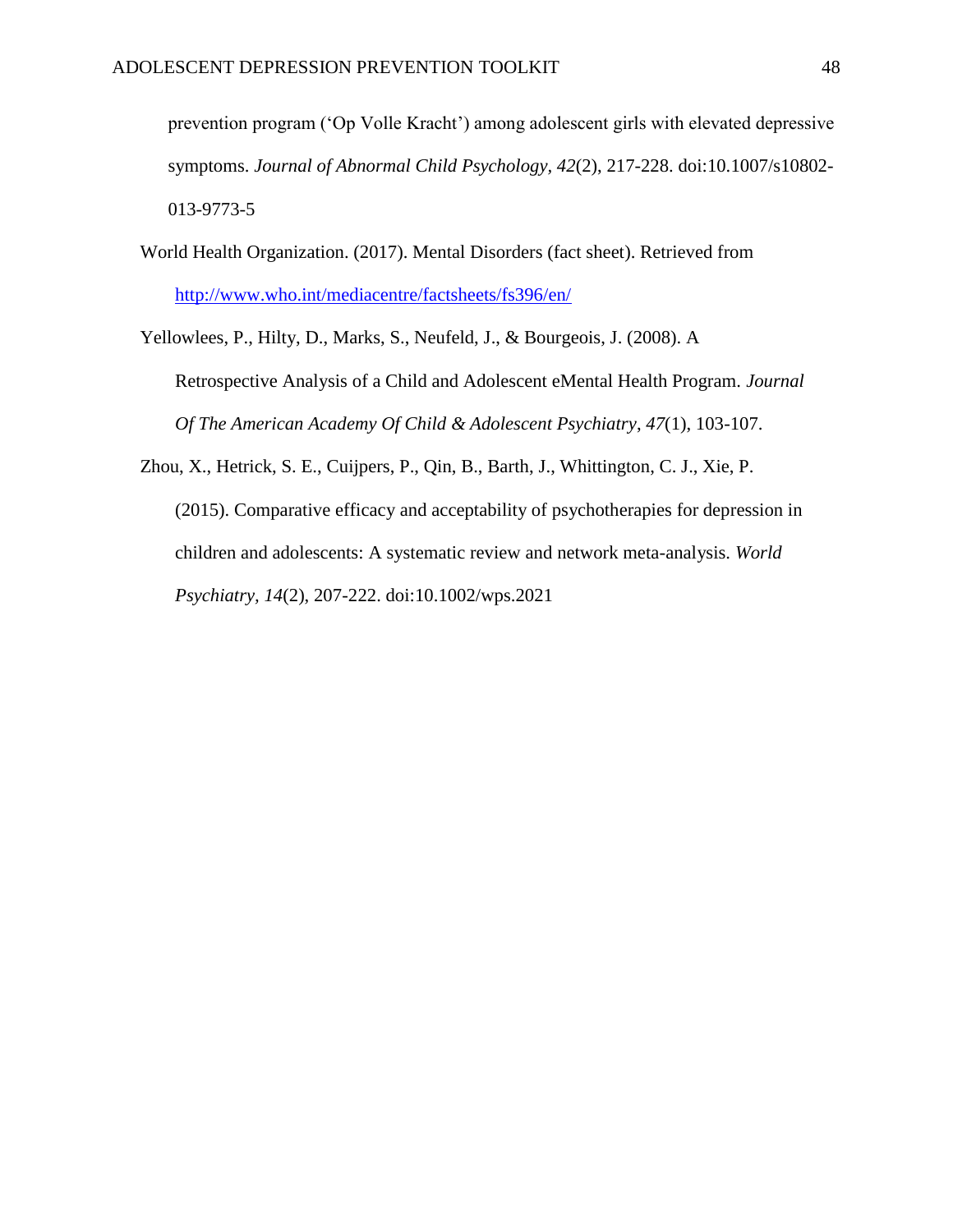## Appendix A Presentation Outline and Resources

**Disclaimer: This Manual is intended for use by licensed mental health professionals to train other school staff. It is not intended to replace any standard of care for adolescents in the school settings.** 

#### **The outline of the Toolkit presented with a power point presentation:**

1. Background information; depression in the adolescent population with statistics about the

prevalence in the general population and the adolescent population.

2. A description of how depression will manifest in the adolescent

population.

- 3. List of the different types of screenings, such as the RADAR, which assesses for adolescents at risk for mental illnesses. The PHQ2 and the PHQ9, which screens for depression and the level of depression.
- 4. The different levels of depression-mild, moderate and severe.
- 5. Safety consideration of screening for depression in the adolescent population.
- 6. The importance of screening and preventing suicide in the adolescent population.
- 7. This information was followed by preventative methods that are evidence based.

The three different types of preventions, which are the indicated, selective and universal, were discussed. The RADAR, PHQ2 and PHQ9 were discussed in the context of the three types of preventative methods.

- 8. Pharmacologic and non-pharmacological ways of treating depression, such as cognitive behavioral therapy were discussed.
- 9. The concept of cognitive behavioral therapy was described and its usefulness in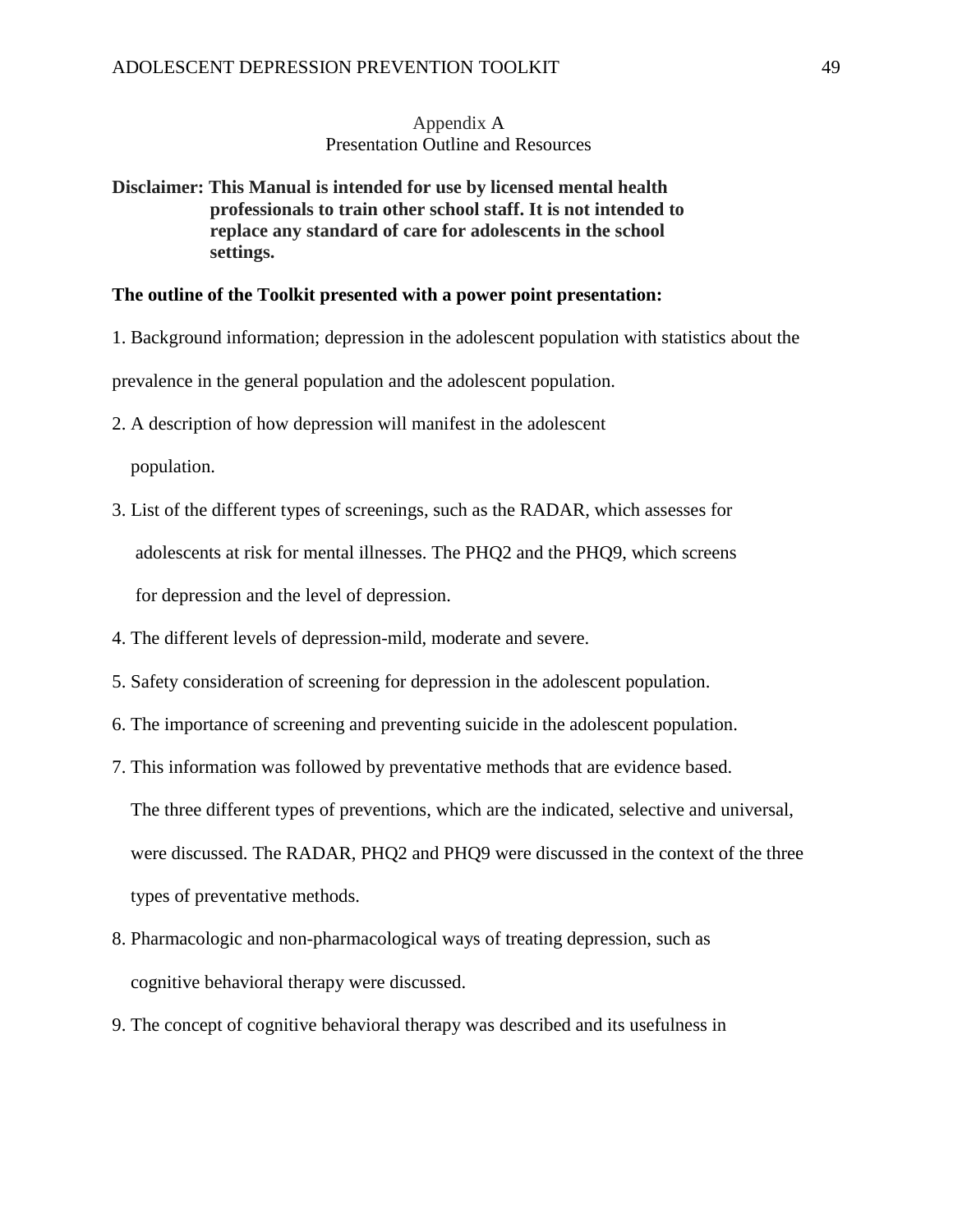the school setting was discussed based on the literature about CBT as a method of prevention in the school settings.

10. List of resources.

## **Resources**

#### **Screening Tools**

1-Child Outcomes Research Consortium. (n.d.). Retrieved from [https://www.corc.uk.net](https://www.corc.uk.net/)

2-(RADAR-Youth Risk Assessment Tool)

MACQUARIE University: Resources (n. d.). Retrieved from

[https://www.mq.edu.au/research/research-centres-groups-and-](https://www.mq.edu.au/research/research-centres-groups-and-facilities/healthy-people/centres/centre-for-emotional-health-ceh/resources)

[facilities/healthy-people/centres/centre-for-emotional-health-ceh/resources](https://www.mq.edu.au/research/research-centres-groups-and-facilities/healthy-people/centres/centre-for-emotional-health-ceh/resources)

3- (PHQ-2 and PHQ-9-Aesssing for Depressive symptoms)

Maurer, D. (2012). Screening for depression. *American Family Physician, 85*(2), 139-

144. Retrieved from<https://www.aafp.org/afp/2012/0115/p139.html>

4-(Columbia Suicide Severity Rating Scale (C-SSRS)

The Columbia Lighthouse Project: Identity Risk. Prevent Suicide. (2016). Retrieved from

<http://cssrs.columbia.edu/the-scale-in-action/schools/>

# **Manuals**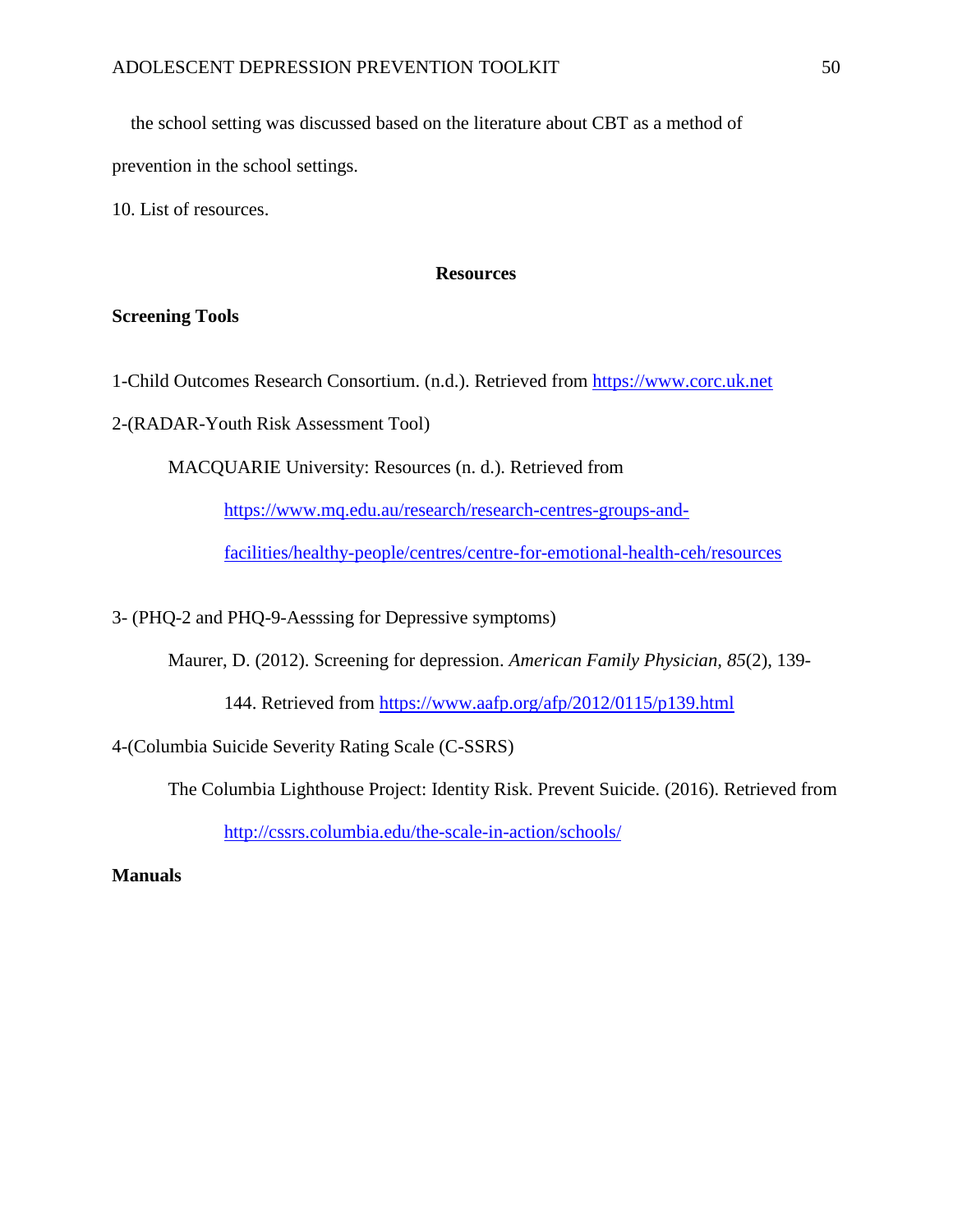Kaiser Permanente Center for Health Research: Download Site for Youth Depression Treatment & Prevention Programs. (2015). Retrieved from [https://research.kpchr.org/Research/Research-Areas/Mental-Health/Youth-Depression-](https://research.kpchr.org/Research/Research-Areas/Mental-Health/Youth-Depression-Programs)[Programs](https://research.kpchr.org/Research/Research-Areas/Mental-Health/Youth-Depression-Programs)

#### **Training Websites and Videos**

- 1- Beck Institute for Cognitive behavior Therapy: CBT Training for Organizations. (2016). Retrieved from [https://beckinstitute.org/get-training/training-for](https://beckinstitute.org/get-training/training-for-organizations/#who-benefits)[organizations/#who-benefits](https://beckinstitute.org/get-training/training-for-organizations/#who-benefits)
- 2- For Educators. (2018). Retrieved from<https://childmind.org/audience/for-educators/>
- 3- National Institute of Mental Health: Transforming the Understanding and Treatment of Mental Illness. (2017, November) Retrieved from

[https://www.nimh.nih.gov/health/statistics/major-depression.shtml#part\\_155031](https://www.nimh.nih.gov/health/statistics/major-depression.shtml#part_155031)

- 4- Resilience In Children: The Penn Resilience Program For Middle School Students. (2018). Retrieved April 5, 2018, from [https://ppc.sas.upenn.edu/research/resilience](https://ppc.sas.upenn.edu/research/resilience-children)[children](https://ppc.sas.upenn.edu/research/resilience-children)
- 5- Reivich, K. (2008, July 11). Resilience 4 Kids presents R4Power [Video File]. Retrieved from<https://www.youtube.com/watch?v=5YVwoKA5kPI>
- 6- Posner, K. (2013, October 8). C-SSRS training video [Video File]. Retrieved from [https://www.youtube.com/watch?v=Xfddz\\_Yfnc4](https://www.youtube.com/watch?v=Xfddz_Yfnc4)
- 7- The Columbia Lighthouse Project: Identity Risk. Prevent Suicide. (2016). Retrieved from <http://cssrs.columbia.edu/the-scale-in-action/schools/>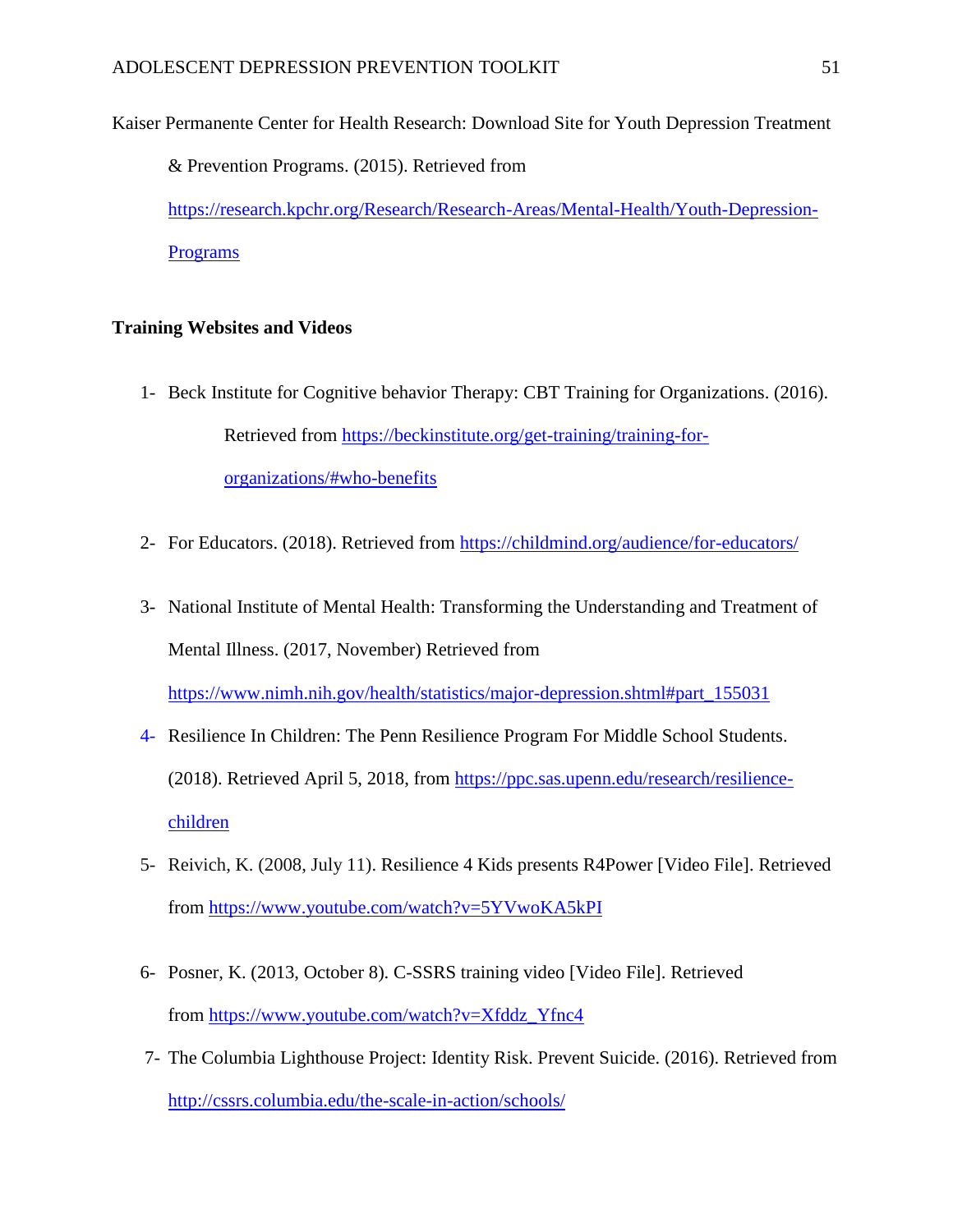#### **Books**

- 1- Beck, J.S. (2011). Cognitive-behavioral therapy: Basics and beyond (2nd ed.). New York: Guilford Press.
- 2- Creed, T.A., Reisweber, J., & Beck, A.T. (2011). Cognitive therapy for adolescents in school settings. New York: Guilford Press.
- 3- Mennuti, R.B., Christner, R.W., & Freeman, A. (Eds.). (2012). Cognitive-behavioral interventions in educational settings: A handbook for practice. New York: Routledge.
- 4- Rollnick, S., Kaplan, S. G., & Rutschman, R. (2016). Motivational interviewing in schools: Conversations to improve behavior and learning. New York, NY, US: Guilford Press.
- 5- Sheldon, L. A. (2010). Using Motivational Interviewing to Help Your Students. Thought & Action, 153-158.